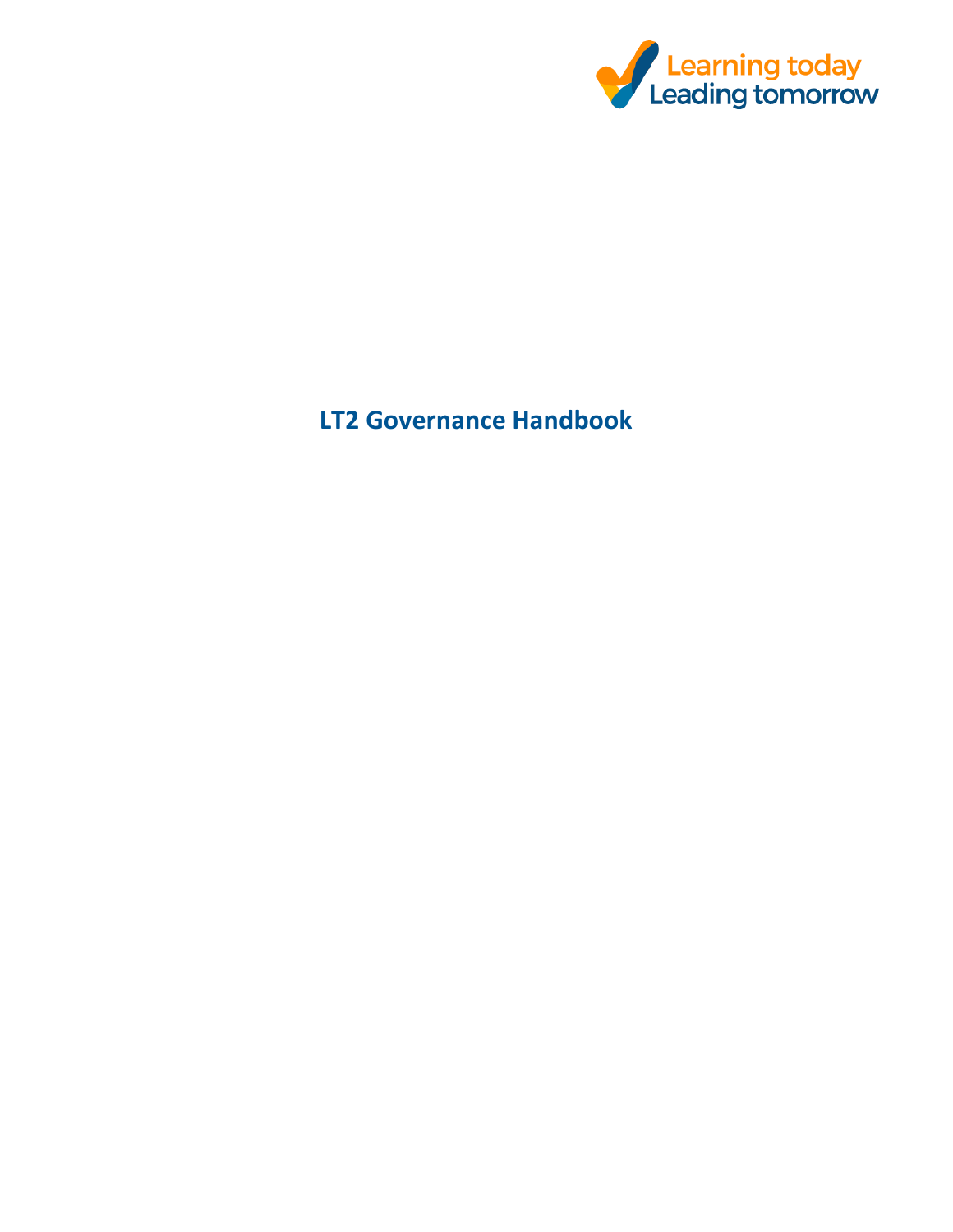# **Contents**

| 2.  |                                                                                                  |  |
|-----|--------------------------------------------------------------------------------------------------|--|
| 3.  |                                                                                                  |  |
| 4.  |                                                                                                  |  |
|     |                                                                                                  |  |
| 6.  |                                                                                                  |  |
| 7.  |                                                                                                  |  |
| 8.  |                                                                                                  |  |
| 9.  |                                                                                                  |  |
| 10. |                                                                                                  |  |
|     |                                                                                                  |  |
|     |                                                                                                  |  |
|     |                                                                                                  |  |
|     | Appendix D - Local Governing Body/Educational Excellence Committee Terms of Reference 2021-22 24 |  |
|     |                                                                                                  |  |
|     |                                                                                                  |  |
|     |                                                                                                  |  |
|     |                                                                                                  |  |
|     |                                                                                                  |  |
|     |                                                                                                  |  |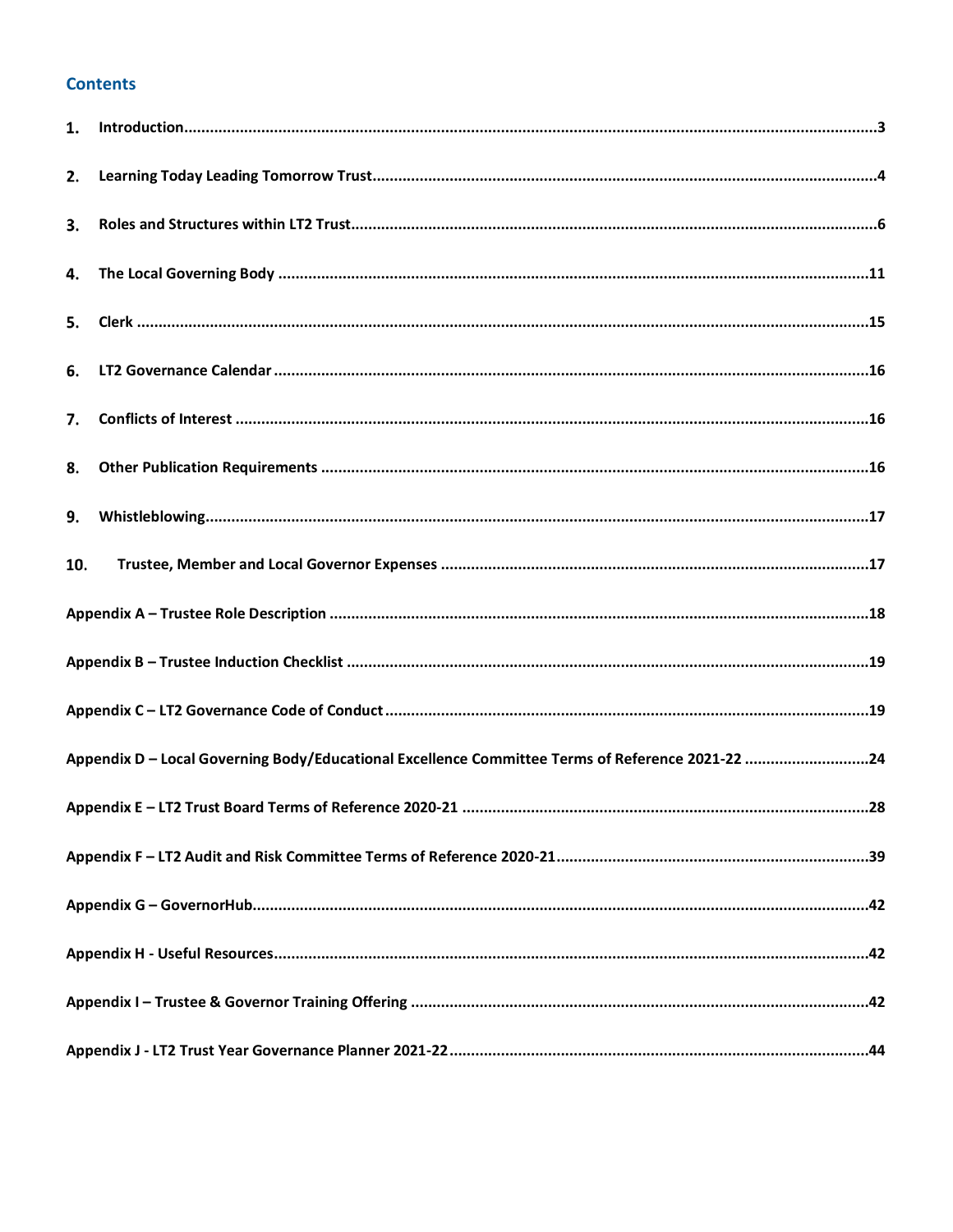# **Introduction**

#### 1.1 Aim of this LT2 Governors' Handbook

LT2's core purpose and responsibility is establishing, maintaining and managing schools. This Governance Handbook contributes to delivering the vision of the trust. It outlines the governance structures within LT2 and how these support the schools in delivering high quality education to the pupils, parents and the local community it serves.

This Handbook is for trustees, local governors, headteachers, and clerks. It sets out the role of a Learning Today Leading Tomorrow Trust by:

- Outlining the core role and functions of the different boards and committees, along with the terms of reference for these;
- Outlining the membership of the boards and committees;
- Setting out the structure and areas for which the boards and committees are responsible;
- Describing the flexibility that LGBs have to respond to the needs and circumstances of each school.

Learning Today Leading Tomorrow Trust values every person who volunteers to help provide a high-quality education offer to pupils by being trustee or a local governor. How well a board or committee conducts its role has a significant impact on the success of the schools. Therefore, although boards and committees are made up of volunteers, they must act professionally at all times and be accountable for their effectiveness.

Trustees and local governors should be mindful in exercising board and committee functions and be aware of and accept the seven Nolan Principles of public life, which are selflessness, integrity, objectivity, accountability, openness, honesty and leadership.

#### 1.2 Terminology

Throughout this document the following terms will be used:

**The Trust** – Refers to the Learning Today Leading Tomorrow, a Multi-Academy Trust. A legal entity and limited company.

**Articles –** Means the Articles of Association of the Company.

**LT2 Trust Board** – Where the words 'trust board' are used it refers to the board of trustees (or directors) of the company who set the vision for the trust and hold the executive leadership team to account for delivering the trust's strategic plan. The LT2 Board of Trustees have overall responsibility for the maintenance and management of the schools.

**Member** – Are akin to shareholders and are the subscribers to its articles of association. Members have the power to appoint and remove trustees.

**Trustee** – Directors of the charitable company. They are responsible for ensuring the trust meets its charitable objectives, as well as compliance with charity law and the academy-trust's funding agreement. A trustee sits on the LT2 Board.

**Company –** Means Learning Today Leading Tomorrow, a company limited by guarantee with registered number 09027131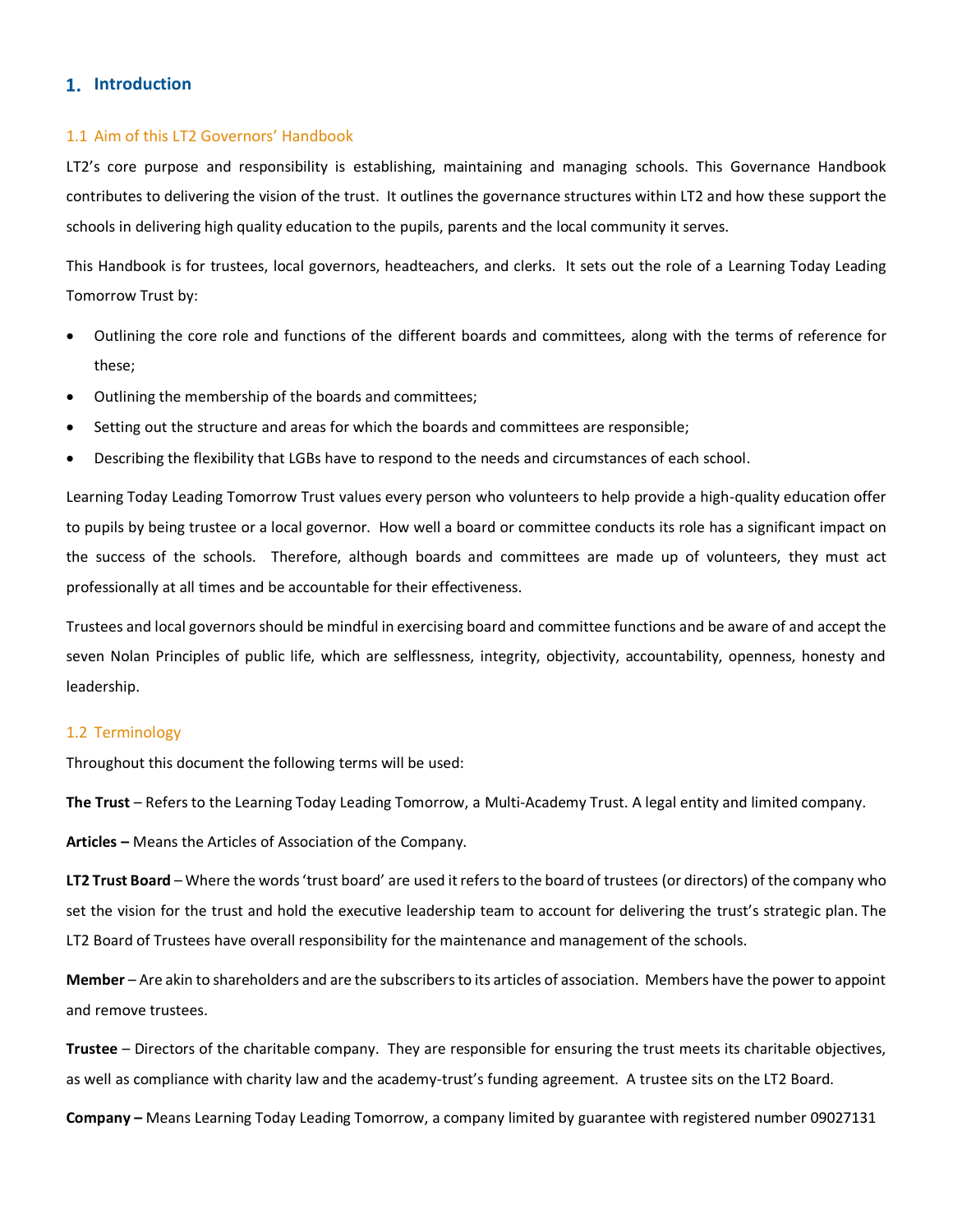**Local Governing Body (LGB)** – Each LT2 school has a local governing body, which is a committee of the LT2 Board. This may be referred to as an LGB when it has parents within the membership or and Education Excellence Committee when there is a separate Parent/carer Advisory Board (PCAB). However, where an LT2 school requires considerable improvement following an OfSTED inspection, a Sustainable Improvement Board (SIB) accompanied by a Parent / Carer Advisory Board (PCAB) carry out the local governance role with a focus on the post- OfSTED action plan.

#### **Education Excellence Committee – A form of LGB**

**Local Governor** – This is a member of the LGB. Throughout this document this term is used to refer to members of both a SIB and an LGB.

**Parent Governor –** Means a person elected to be a member of the LGB by the parents of pupils at the school or in default of election appointed by the LGB.

**Personal Financial Interest** – Means any interest in the employment or remuneration of, or the provision of any other benefit to, a Local Governor as further detailed in clauses 97 and 98 of the Articles.

**Sustainable Improvement Board (SIB)** – Will fulfil the functions of a LGB in a way that ensures rapid, sustainable improvement and high standards of educational achievement. A SIB is a committee of the main LT2 Trust Board and chaired by a member of the board.

**Parent / Carer Advisory Board (PCAB)** – A representative board established to strengthen the voice of Parents / Carers as to how the school should be run. The PCAB's view is represented via the Chair to the SIB and, in turn to the trust board via the senior leaders of the school and the Chair of the SIB.

**Clerk -** Means the clerk or clerking service organised by the trust.

# **Learning Today Leading Tomorrow Trust**

Learning Today Leading Tomorrow is a multi-academy trust that delivers education in the state sector.

LT2 operates two Free Schools in Rugby, which opened in 2015 and 2016. Both schools are focused on delivering high quality provision in areas where there is a shortage of primary school places. We have ambitions for responsible growth in the future.

#### 2.1 LT2 Vision

*The Vision of Learning Today Leading Tomorrow is to build a group of outstanding schools across phases, including specialist provision, to become (a mid-size) trust that provides vibrant and inclusive learning environments in which every member of the learning community is passionate about learning. The trust is led by an experienced CEO who works closely with two committed forward looking Headteachers who lead the two schools supported by a central team to support finance, HR, estates and governance.* 

We combine high aspirations and a keen interest in innovation with a commitment to inclusion and the rights of every individual child and young person that we educate. In our schools, every child is known, valued and respected for their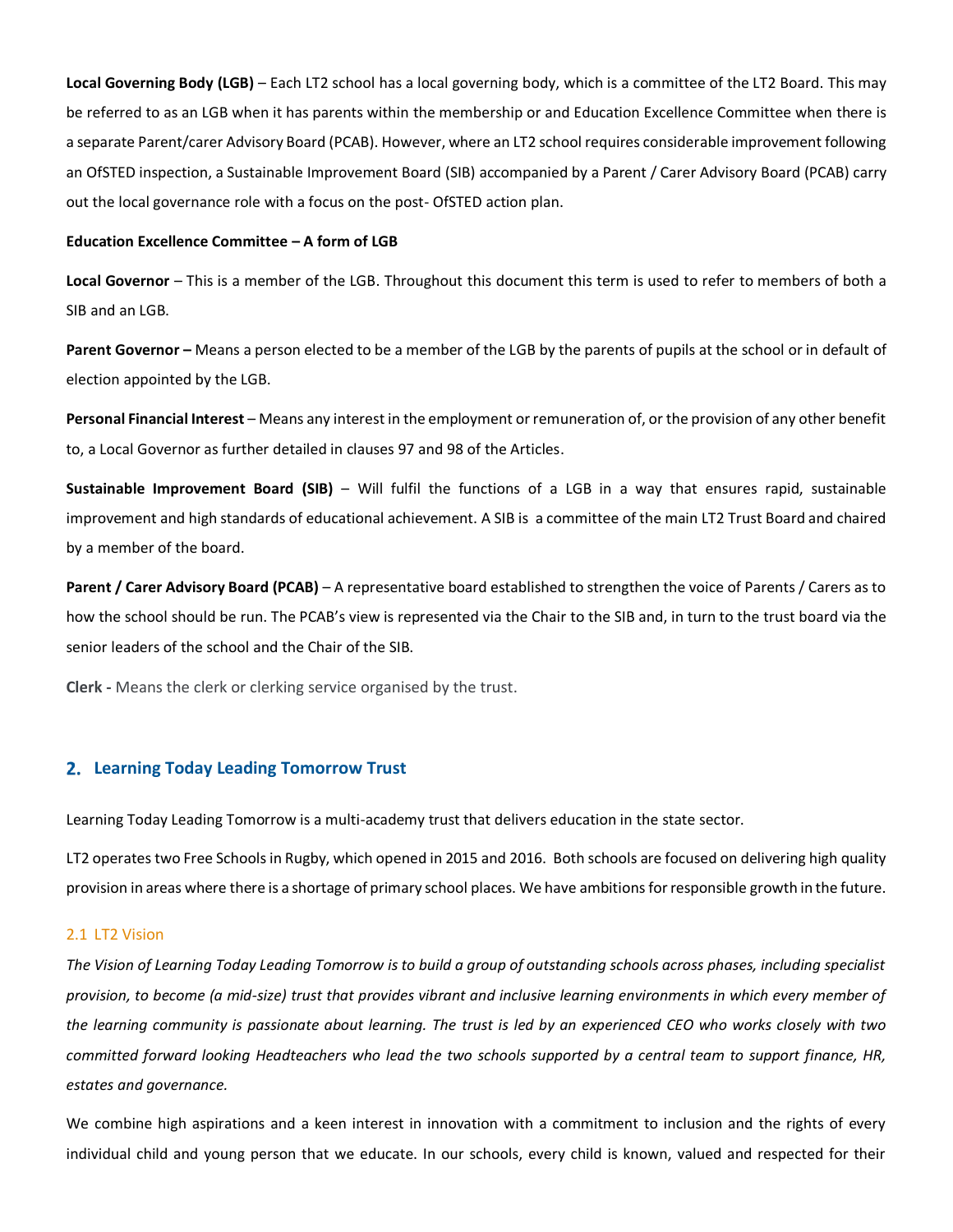individual gifts, talents and hard work. The world we live in is fast changing and as educators we have a moral duty to equip the young people in our care with the determination to live and thrive as citizens in their own communities and the world of tomorrow.

We place the needs of the children and young people we work with at the heart of our operations. We have high aspirations for all students, including those from more deprived backgrounds and those with special educational needs. In order to deliver on these aspirations, we develop strong partnerships with other agencies and professional organisations to support children and parents/ carers who may be experiencing difficulties.

We believe that every school is on an improvement journey, be it a new school, established provision in challenging circumstances, or an 'outstanding' school needing to sustain high performance and avoid coasting. As a result, we will ensure that all of our schools maximise their resources to achieve educational excellence and collaborate to support this process.

The Trust Values underpin the mission and provide the basis on which LT2 schools can articulate the key behavioural characteristics that promote a positive philosophy. Our six values are unseen drivers of our behaviour as experienced by others and are designed to create a shared organisational culture:

**Kindness –** The quality of friendliness, generosity, and consideration

**Collaboration** – The belief that working and learning with others will lead to greater success

**Curiosity –** A strong desire to know and to learn

**Resilience** – The ability to recover quickly and learn from the difficulties we face

**Respect** – To appreciate the importance of understanding and admiration for others and self, honesty

**Endeavour** – The belief that hard work is needed to achieve something of which we can be proud

# 2.2 Strategy 2021-24

LT2 is currently updating its Strategic Plan. Please contact the Central Team for further information.

*LT2 aims* to *expand its operations to support and grow to become a mid-size trust overseeing a range of geographically compatible schools and academies. This will be achieved through well executed planning, risk management and due-diligence whilst sustaining current standardsthrough effective school improvement strategies and developing the expertise of the trust executive leadership team.*

The principles on which our plans are based include:

- 1. To continue to develop a culture that celebrates success and is attractive to children, families and existing and future employees including new joiners (schools)
- 2. To provide outstanding local governance and leadership that has high expectations and effective quality monitoring as part of a rigorous process of scrutiny and support
- 3. To nurture a culture of open and supportive leadership that promotes school to school challenge & support and welcomes new joiners (schools) to the trust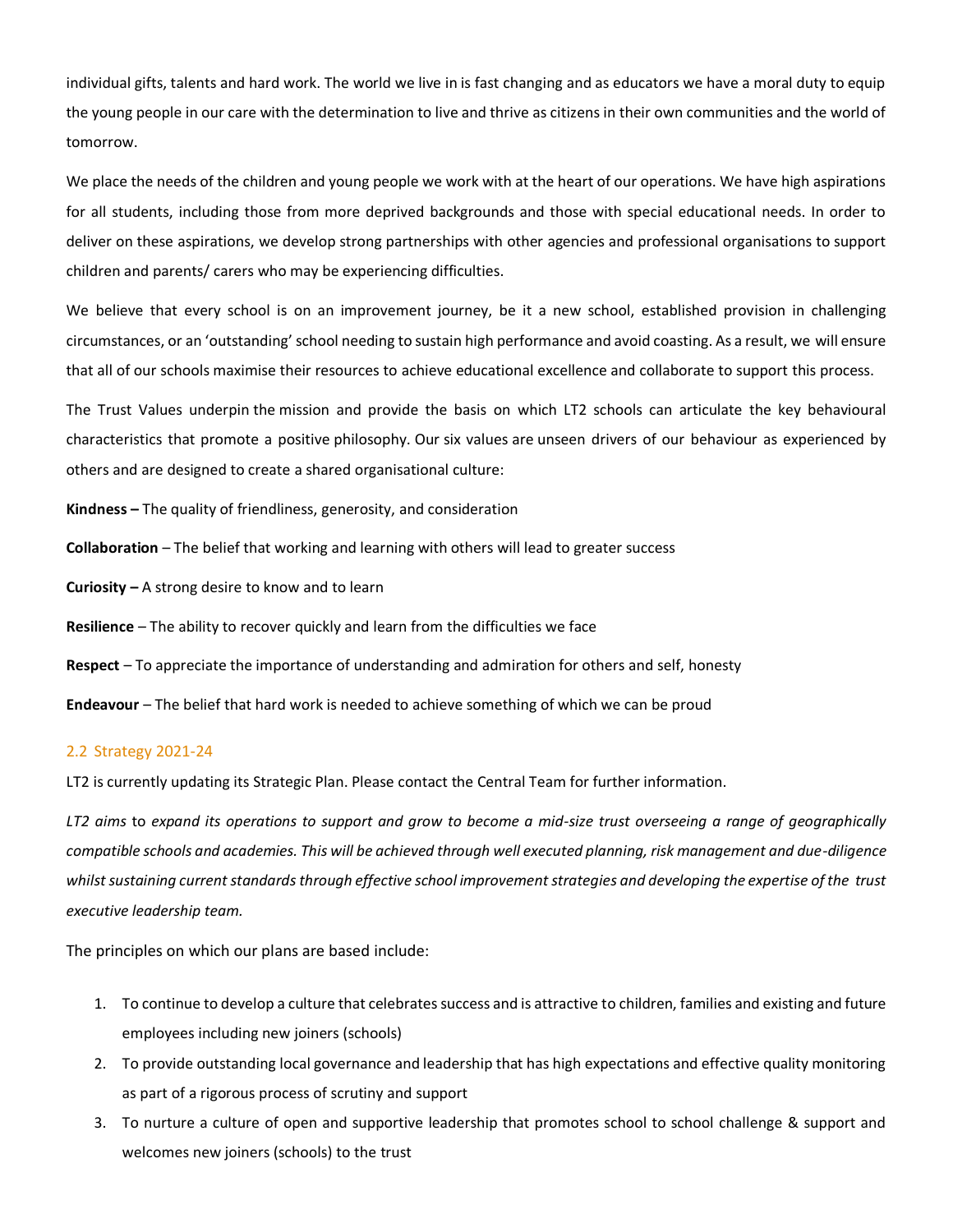- 4. To operate robust business management systems and financial controls locally that promote efficient data analysis and compliance centrally
- 5. To be aspirational, expecting high standards and welcoming challenge & support to improve outcomes and make effective use of School Improvement opportunities
- 6. To be truly inclusive and act swiftly to implement differentiated interventions that raise aspirations of all children and staff, closing the gap (especially for deprived groups/children with SEND)

As a trust, Learning Today Leading Tomorrow's function and responsibility is as the owner of the land and assets, as the employer for all staff and is the admissions authority for the schools. It is the trust's role to provide the strategic framework across the schools within the trust and ensure all statutory duties are met.

The trust has appointed an Accounting Officer, Brenda Mullen, who is Chief Executive of Learning Today Leading Tomorrow Trust and is responsible for the running of the trust.

# **Roles and Structures within LT2 Trust**

# 3.1 LT2 Governance Model

The diagram below illustrates a high-level overview of the governance structures within the LT2 Trust and associated legislative agencies.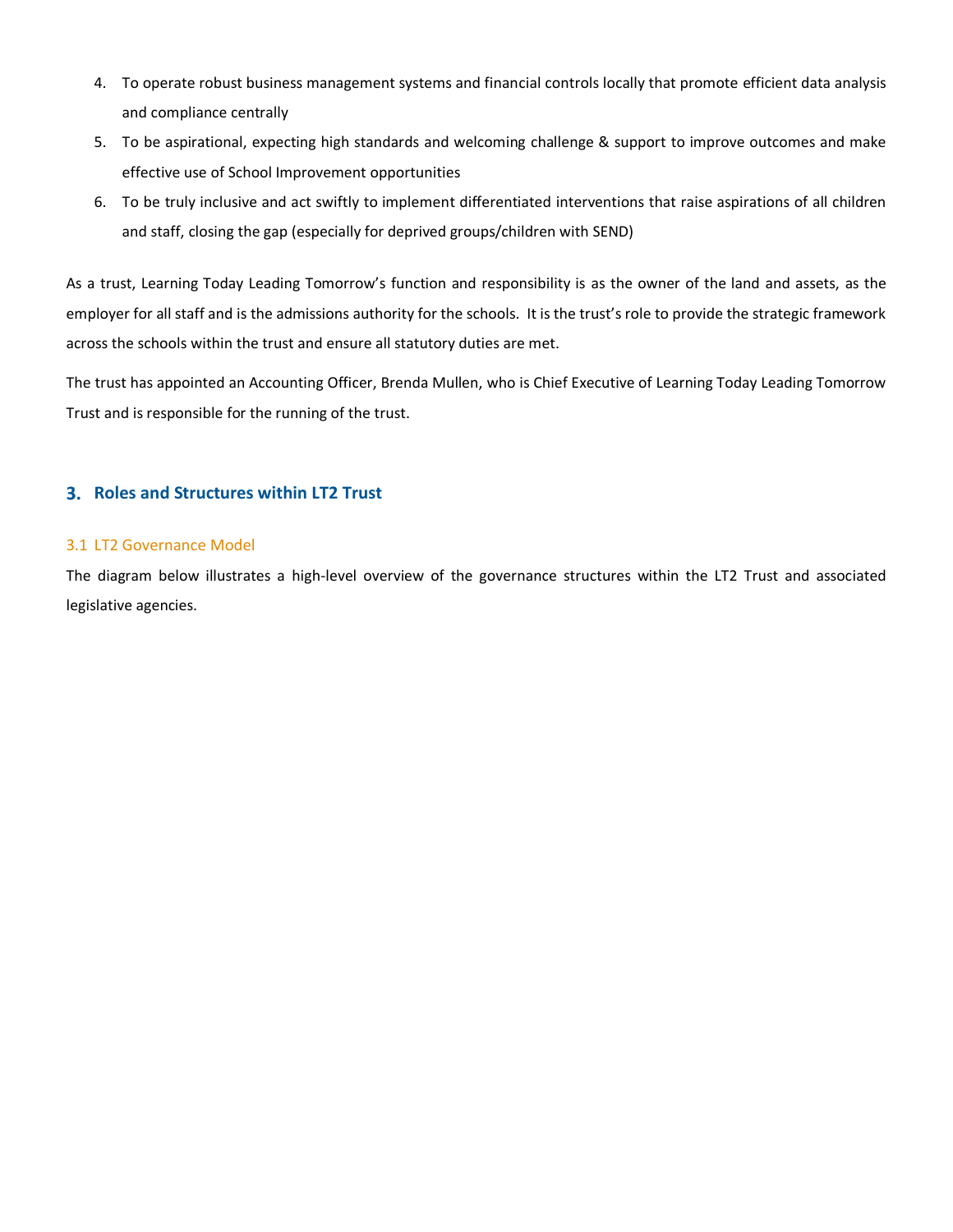



recommendations and executive remuneration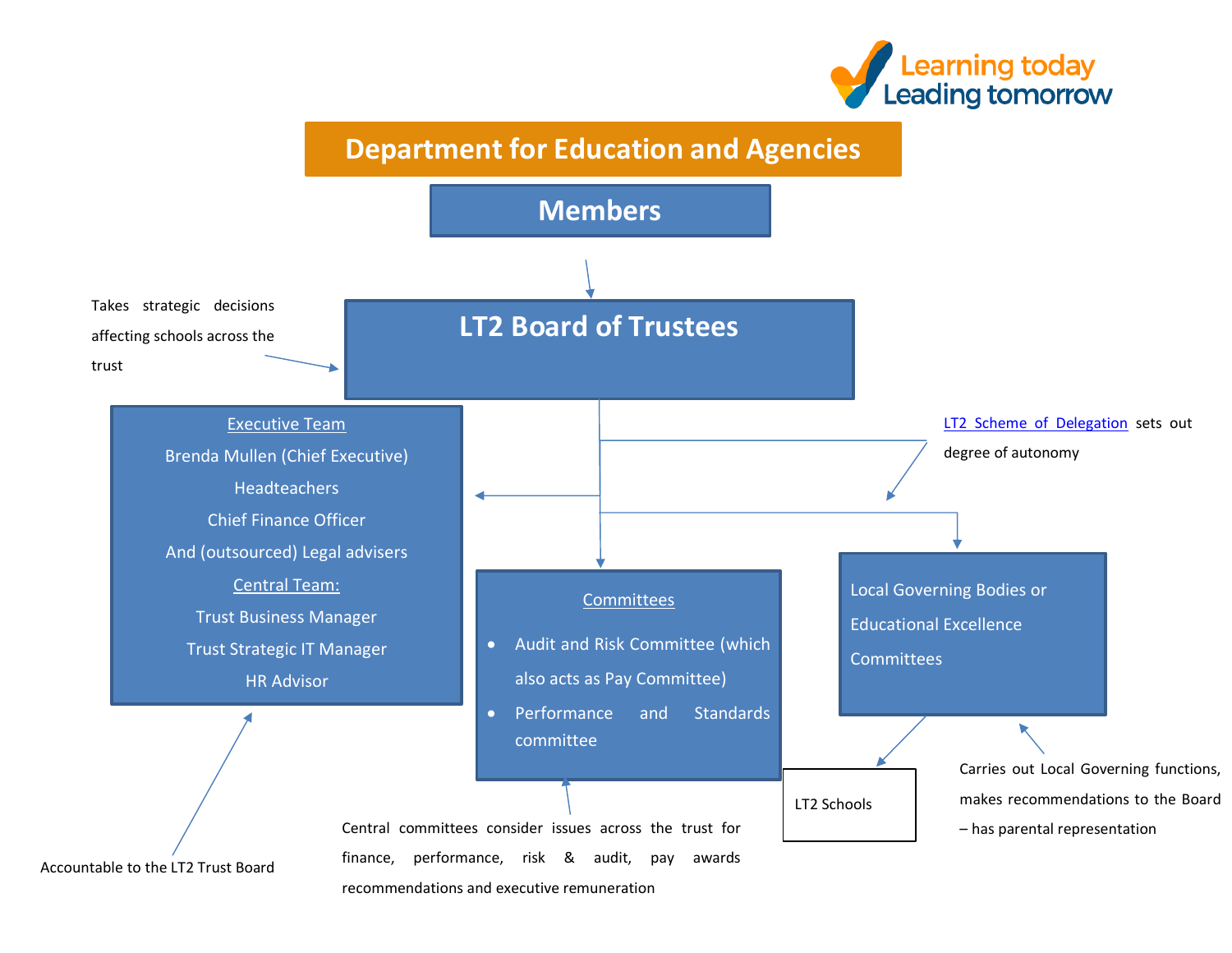# 3.2 Department for Education and it's agencies

The DfE devolves authority to the academy trust through its own legislation and the academy trust's funding agreement. Other requirements and authority are also devolved through charity and company law. Regional Schools Commissioners (RSCs) and the Education and Skills Funding Agency (ESFA) are key components in delivering the department's role.

The RSC's core function is to intervene in under-performing academies and free schools to commission high quality support to improve them quickly including taking action where governance is inadequate. The ESFA regulates academies and considers three key functions of the trust including financial management, governance and supports the RSCs with their consideration of educational performance. The ESFA intervenes where there is a risk of financial failure, or mismanagement of public funds. For more detailed information on the roles of the RSCs and ESFA please refer to the DfE Guidance *Academy Trust Governance – [Structure and Roles Descriptors,](https://assets.publishing.service.gov.uk/government/uploads/system/uploads/attachment_data/file/924673/Academies_governance_role_descriptors.pdf)* October 2020 (pg23-26).

# 3.3 LT2 Members

Academy trusts are founded by members who may then appoint additional members to joining them. The first members are the first signatories to the memorandum of association when the trust is first established and they agree the trust's first articles of association which includes the trust's charitable purpose.

The LT2 Members play a restricted but crucial role in safeguarding trust governance and a general duty to further the trust's charitable objective. They sit independently of the LT2 Trust Board and not assume the role of the LT2 Trustees becoming involved in the day-to-day business of the trust. Instead, they must assure themselves that the governance of the trust is effective, that the LT2 Trustees are acting within accordance of the trust's charitable purpose otherwise they, the LT2 Members, use their powers to step in if governance is failing.

The trust must have a minimum of three members. There are currently five LT2 members of whom one sits on the LT2 Trust Board. An individual nominated to become an LT2 member must sign a written consent form and sign the register of members.

For more detailed information on the role of members within academy trusts please refer to the DfE Guidance *[Academy](https://assets.publishing.service.gov.uk/government/uploads/system/uploads/attachment_data/file/924673/Academies_governance_role_descriptors.pdf)  Trust Governance – [Structure and Roles Descriptors,](https://assets.publishing.service.gov.uk/government/uploads/system/uploads/attachment_data/file/924673/Academies_governance_role_descriptors.pdf)* October 2020 (pg9-11).

# 3.3.1 The Powers of the Members

The powers of the LT2 Members are set out in the LT2 Articles of Association and they use these powers to ensure that the LT2 Trustees are exercising effective governance. These powers include:

- Appointing and removing LT2 Trustees (a vote passed by the majority of members)
- Appointing and removing LT2 Members
- Directing LT2 Trustees
- Amending the LT2 Articles of Association subject to any restriction in the articles, funding agreements or charity/company law. They can change the name of the trust or wind it up
- Change of school category
- Appointing and removing the trust's auditors

The members receive and review the trust's audited annual report and accounts but do not sign them off.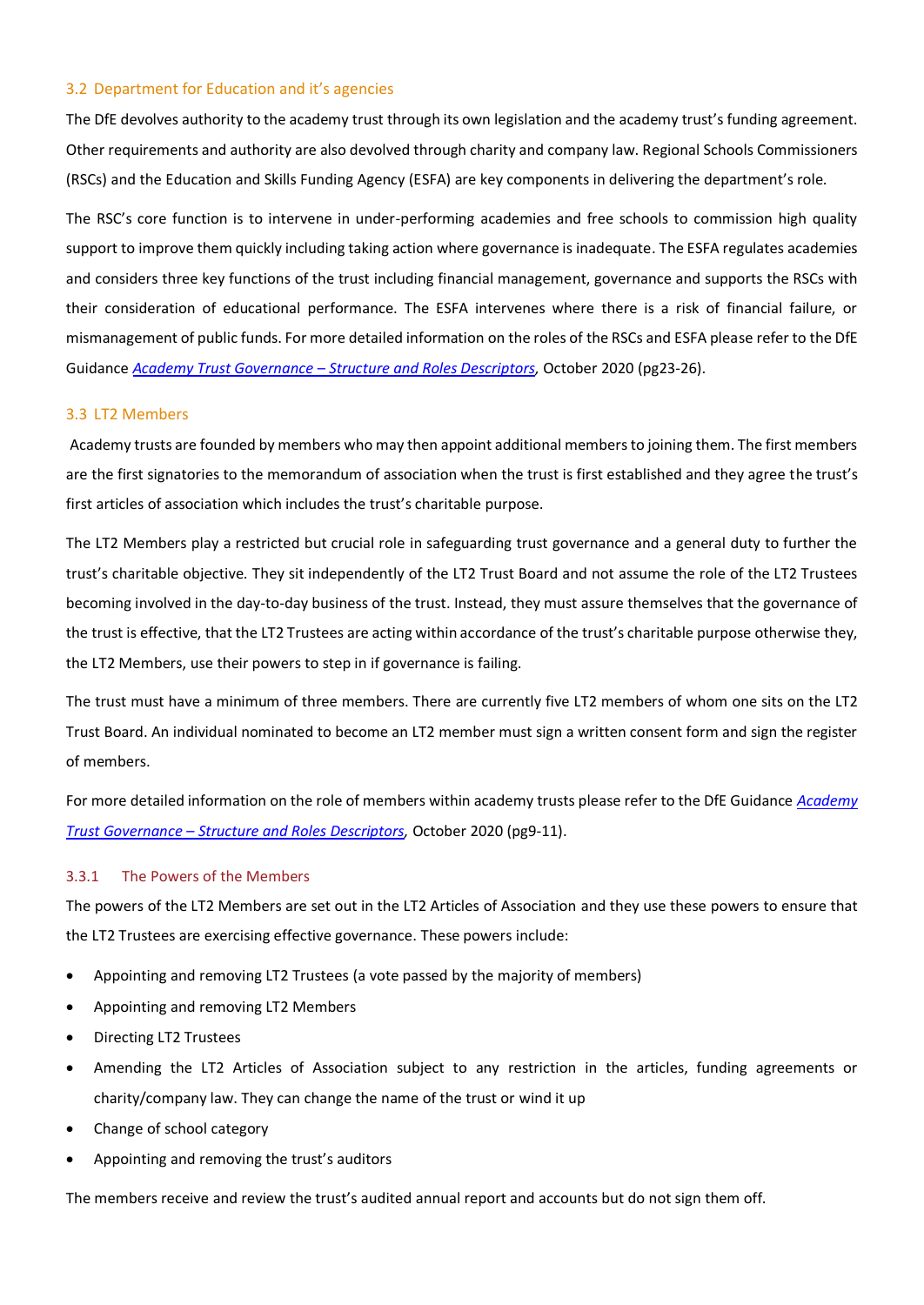

The LT2 Members shall consult with the LT2 Trust Board before voting on any resolution of the members of the company.

#### 3.4 LT2 Trust Board

The LT2 Trust Board, led by the chair, is the decision-making body of the academy trust and is accountable and responsible for all the schools within LT2 Trust. LT2 Trustees make up the LT2 Trust Board and they are both charity trustees and directors of the company. Trusteeship is a voluntary position.

Please see the Trust Board Terms of Reference in appendix E for more information on the specific role and responsibilities of the LT2 Trust Board.

#### 3.4.2 Being a Trustee

Trustees – or non-executive directors - are both charity trustees and company directors of the academy trust; the role is to hold to account the executive and senior leadership team. The board of trustees manages the business of the academy trust and may exercise all the powers of the trust. The trustees ensure compliance with the trust's charitable objects and with company and charity law.

Trustees meet every six to eight weeks and are asked to commit an additional eight to 10 hours between meetings to follow up on actions, provide advice, and input into strategic documents/areas of work relevant to their areas of expertise.

Please see appendix A for a Trustee role description.

#### 3.4.3 The Chair and Vice-Chair of the LT2 Trust Board

The Chair and Vice-Chair of the LT2 Trust Board provide visionary strategic non-executive leadership to the trust and, as with other trustees, the roles are voluntary ones. The trustees shall elect a chair and vice-chair each academic year.

The chair, supported by the vice-chair and the clerk:

- Takes the lead in ensuring the effective functioning of the trust board and has a vital role in setting the highest expectations for professional standards of governance.
- Gives the trust board clear leadership and direction, keeping it focused on its core functions. Whilst the chair will carry out specific functions, as mentioned above, the legal duties placed on the trust board apply to all trustees and not just the chair

It is for the chair to have honest conversations, as necessary, if anyone appears not to be committed or is ineffective in their role, proactively engaging with the Members where necessary.

The chair and clerk work in conjunction to make sure everyone understands what is expected of them and receives appropriate induction, training and development.

The chair will receive the academy trust's financial management accounts each month and the trust board must consider these when it meets, ensuring appropriate actions to maintain financial viability. All trustees must receive the management accounts at least six times per year.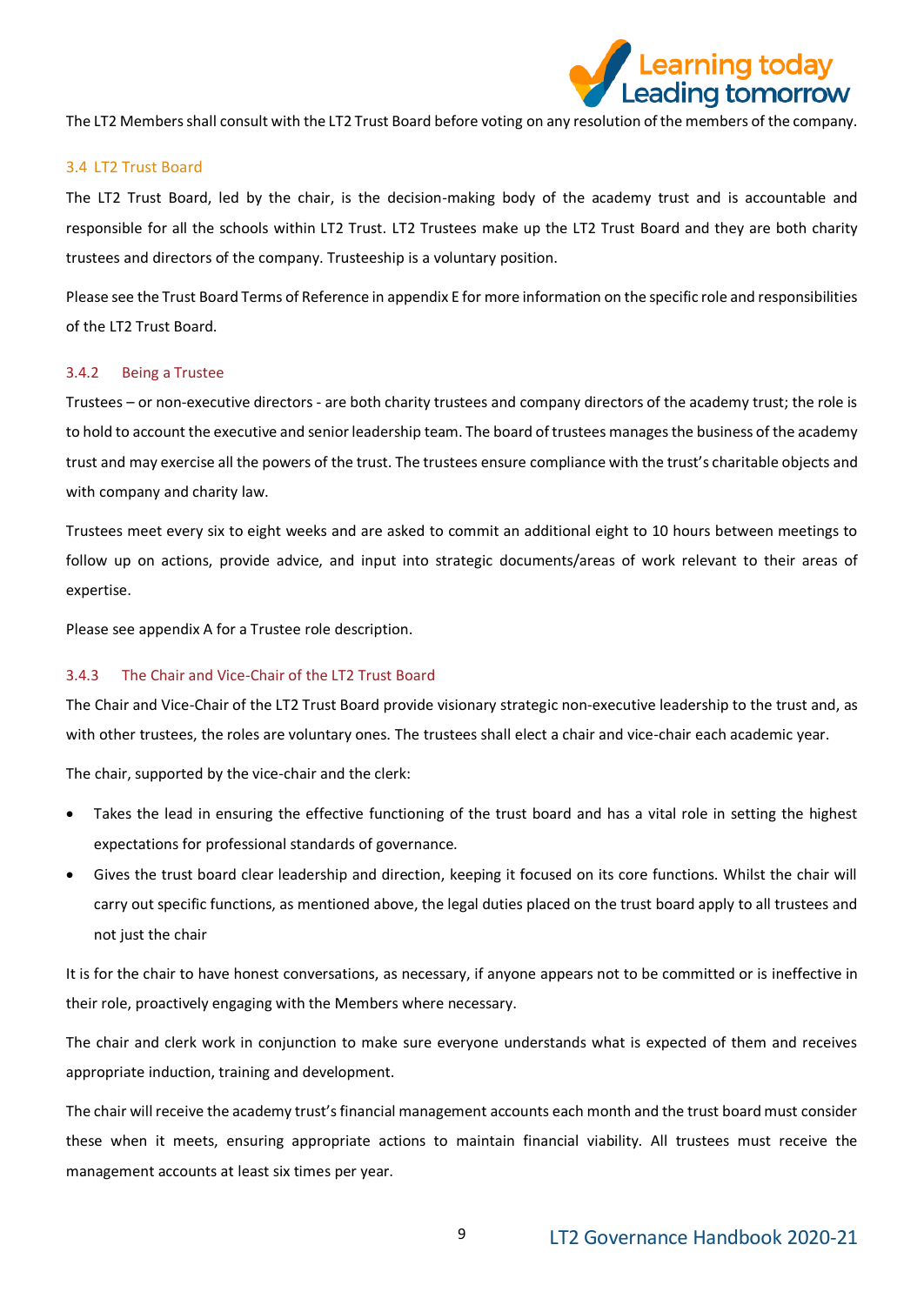

# 3.5 Committees to the Trust Board

The trust board can delegate functions to committee(s) of the board while the board remains responsible and accountable for the decisions made. At meetings of all committees, except LGBs, a vote may be taken when trustees form the majority of members present.

Currently the board has established an Audit and Risk Committee and Performance and Standards Committee. This structure is reviewed annually. The terms of reference for the Audit and Risk Committee and the Performance and Standards Committee can be found in appendices E and F.

Local governing boards (LGBs) are also committees to the LT2 Trust Board. Please see section 4.

# 3.6 The CEO and Executive Team

To assist in fulfilling the trust's statutory responsibilities and to ensure the highest possible standards across the schools, the trust board have appointed an executive team, led by the Chief Executive Officer (CEO). This team is responsible for carrying out functions on behalf of the LT2 Board along with functions delegated to the CEO in the LT2 Scheme of Delegation. The executive team consists of the headteachers, chief financial officer, and head of human resources.

The executive team under the leadership of the CEO are responsible for the operational and day-to-day running of the trust.

One of the CEO's responsibilities is to provide to the LT2 Trust Board so that they can meet their three core objectives (see the LT2 Trust Board Terms of Reference in appendix E) provides a management report to the LT2 Trust Board with information and data relating to the whole trusts pupil performance, latest positions regarding priority areas for improvement, staffing updates, financial information etc., therefore supporting the trust board to undertake their strategic function. The trust board will use the information to inform their discussions and challenge the CEO.

# 3.7 LT2 Scheme of Delegated Authority

As set out above, the LT2 Trust Board is legally responsible for all LT2 Schools. It delegates a number of responsibilities to the LGB for each school.

The LT2 Board has approved a Scheme of Delegation, which sets out the formal delegation of responsibilities and accountabilities to the 1. Members; 2. LT2 Trust Board; 3. Board Committees; 4. Accounting Officer (Chief Executive); 5. Central Team; 6. Local Governing Body/Sustainable Improvement Board; 7. Parent/Carer Advisory Board and 5. Headteacher.

The Scheme of Delegation is the guiding document in developing the Terms of Reference for all boards and committees.

#### 3.7.1 Delegation Principles

The principles that underlie the allocation of responsibilities:

- Schools have high levels of autonomy on their day to day provision within the vision of the trust
- Budgets are collated locally led by the CFO and approved by trust board and changes require approval from CEO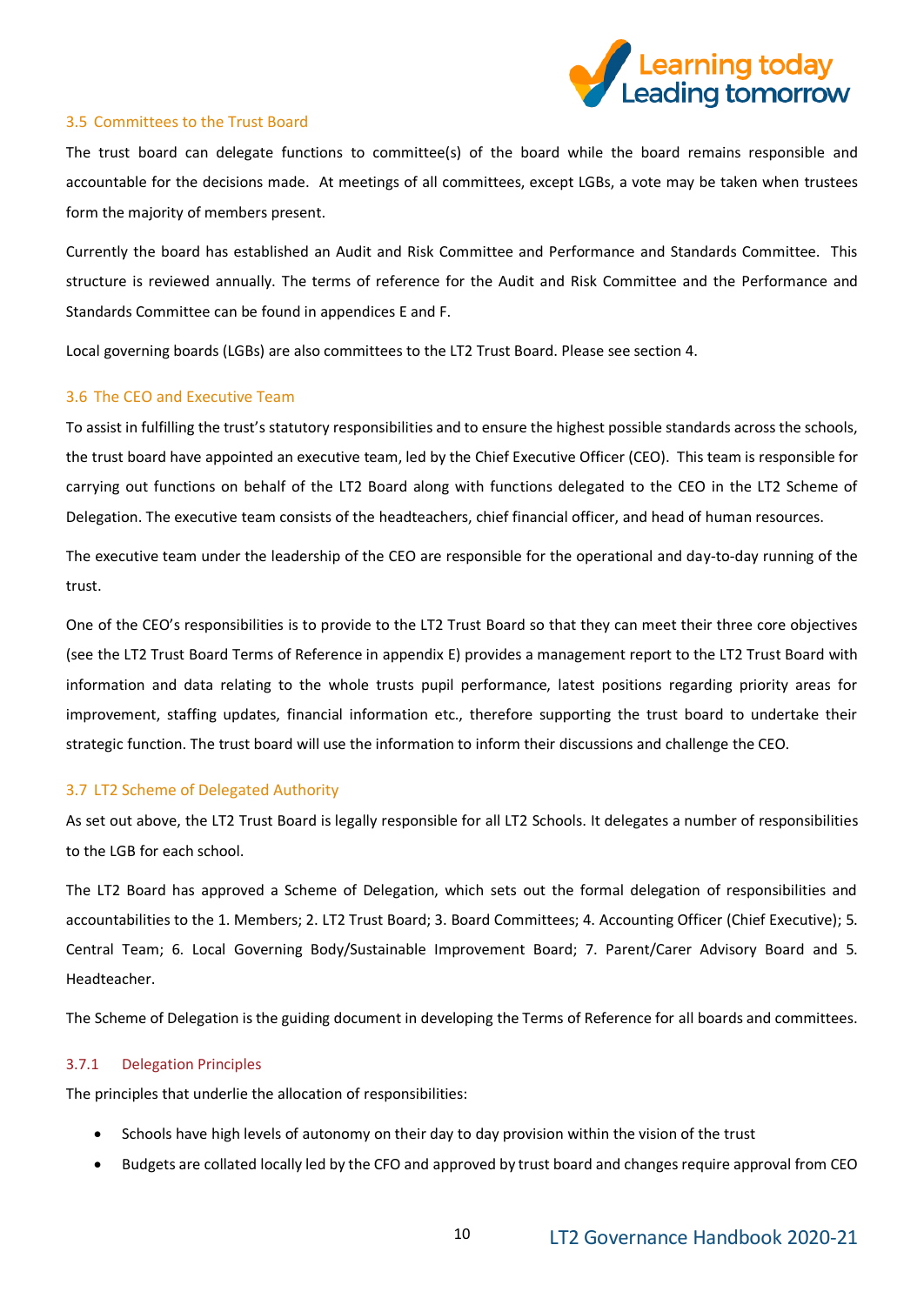

- The trust's primary roles are to protect and develop the core vision for all schools maintained by Learning Today Leading Tomorrow Trust and to ensure high standards of education and excellent leadership in all the schools
- LT2's subsidiary role is to minimise the bureaucracy that has to be dealt with by schools
- LT2 offers educational and operational support, through the central team and compliantly procured contracts with high quality providers

The LT2 Scheme of Delegation is published on the [LT2 website](https://learningleading.org/scheme-of-delegation/) and all local governors should be familiar with it.

# **The Local Governing Body or Educational Excellence Committee**

# 4.1 The Role of the Local Governing Body (LGB) or Educational Excellence Committee (EEC)

The LT2 Trust Board appoints an LGB/EEC to oversee a school within the trust. The LT2 Trust Board will decide which governance functions they will delegate to LGB/EECs.

Local governors on the LGB/EECs are the strategic leaders for the LT2 Schools who play a vital role in making sure every child gets the best possible education. The LGB/EEC should have a strong focus on three strategic functions:

- Setting the vision, ethos and strategic direction for the school, within the overall vision of the trust;
- Holding the headteacher and senior leadership team to account for the educational performance of the school, safeguarding its pupils and the performance management of staff; and
- Ensuring investment in educational improvement is having an impact.

The functions and responsibilities of the LGB/EEC are delegated through the LT2 Scheme of Delegation. This includes areas that they will be responsible to recommend and be consulted upon.

The evidence suggests that LGB/EECs deliver their responsibilities well when they:

- Understand their strategic role
- Ensure the local governors have the necessary skills and commitment
- Appoint a clerk to advise them on the nature of their functions
- Evaluating their performance annually

The LT2 Trust Board has appointed an LGB for Rugby Free Primary School and an Educational Excellence Committee for Rugby Free Secondary School.

The LGB/EECs are committees of the main LT2 Trust Board.

The Terms of Reference for a LT2 LGB/EEC can be found in appendix D.

LGB/EECs are asked to appoint individual local governors to link roles, such as safeguarding, pupil premium and Special Educational Needs and Disability (SEND), or curriculum areas such as English or Mathematics. An overview of these roles is contained in appendix D.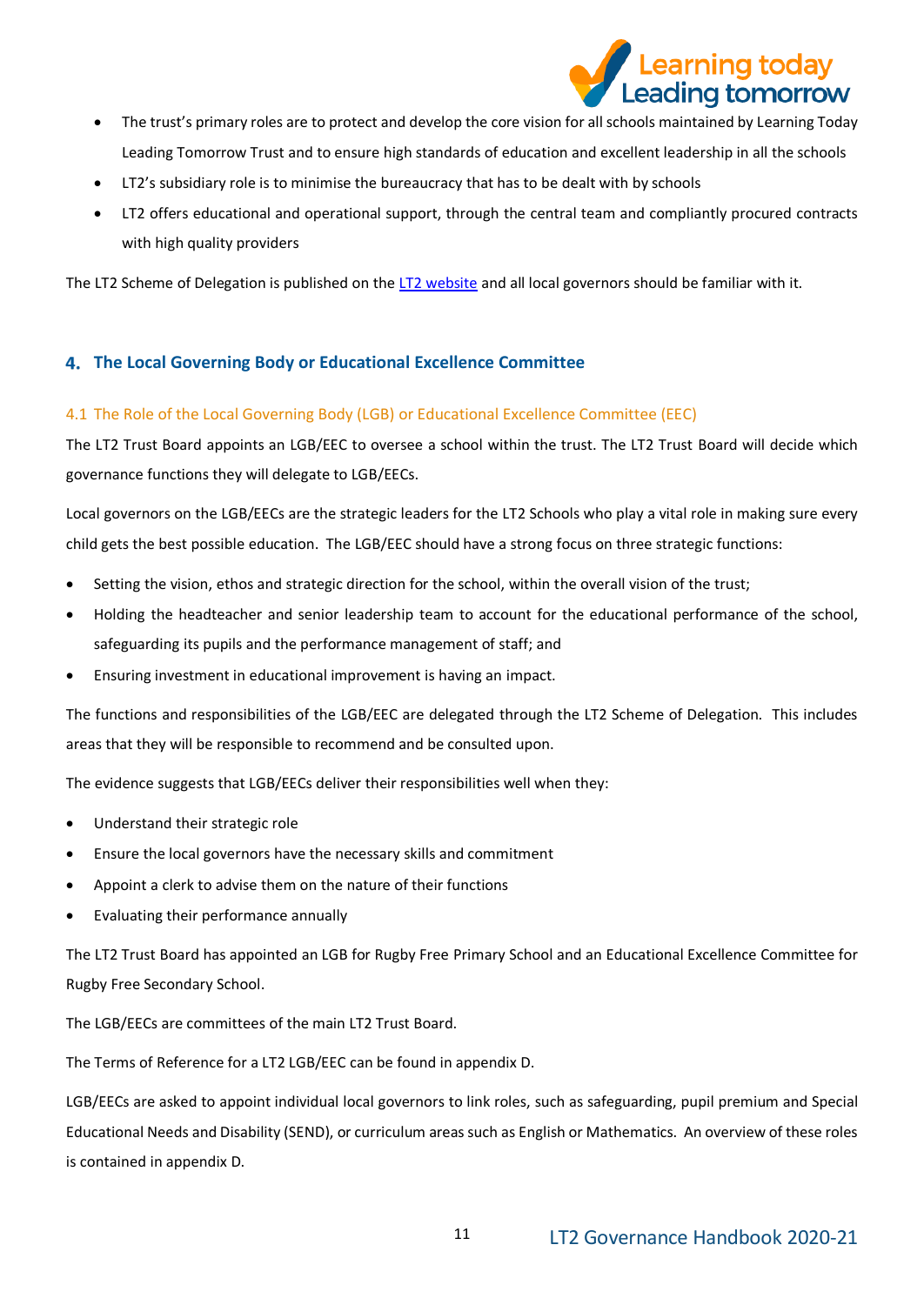

It is important to note that the role of the LGBs is to support and contribute to the success of the schools and not to do the school's job for them. If the local governor does possess skills that the school wishes to utilise on a pro bono basis, then it is important that this is considered voluntary work and not part of a local governor's remit. No local governor should conduct paid work for the school unless approved in writing by the Chief Executive. Please see section 6 on Conflict of Interest. The clerk can provide further guidance.

The most robust LGBs welcome and thrive on having a sufficiently diverse range of viewpoints, such that an open debate leads to good decision-making in the interest of the whole school community.

The LGB should work to support and strengthen the leadership of the school and drive high standards that meets the needs of the local community. LGBs should play a strategic role and avoid routine involvement in operational matters.

# 4.2 Why be a Local Governor?

Serving as a local governor helps individuals develop board-level skills and expertise that may not otherwise develop until much later in their careers. The learning and development benefits are therefore significant and more than compensate for the flexibility and time off that governors may need to fulfil their local governor duties.

The role provides satisfaction to an individual who can influence children's education by using the skills and expertise they have developed along with their passion that can be brought to the role. The time commitment given is not great, though all local governors are asked to attend all full LGB meetings; and undertake school visits. If an individual's attendance record falls below 50%, local governors will be asked to consider if they have the capacity to fulfil the role.

# 4.3 Target Setting

It is the LGB's role to work with the board to set the school's strategic targets within the overall strategy, and to ensure all delegated statutory duties are met. The LGB should ensure that there is a robust strategy in place for achieving the vision of the school, addressing fundamental questions of 'where are we now?', 'where do we want to be?' and 'how are we going to get there?'

The strategy should provide a robust framework for setting priorities, creating accountability and monitoring progress in realising the school's vision. The strategy should include SMART<sup>1</sup> targets and key performance indicators (KPIs).

It is important for governors to establish an annual cycle of visits/learning walks to provide a strategic overview of the school and ensure governors get to know the school. The key documents below are approved or reviewed by local governors to ensure the work of the school can be carried out efficiently. They are:

- School Development Plan or Raising Attainment Plan and Self-Evaluation Form
- LT2 School Improvement Review reports
- LT2 Compliance Monitoring Reports
- Policies and procedures delegated to the school

<sup>1</sup> Specific, Measurable, Attainable, Relevant and Timely.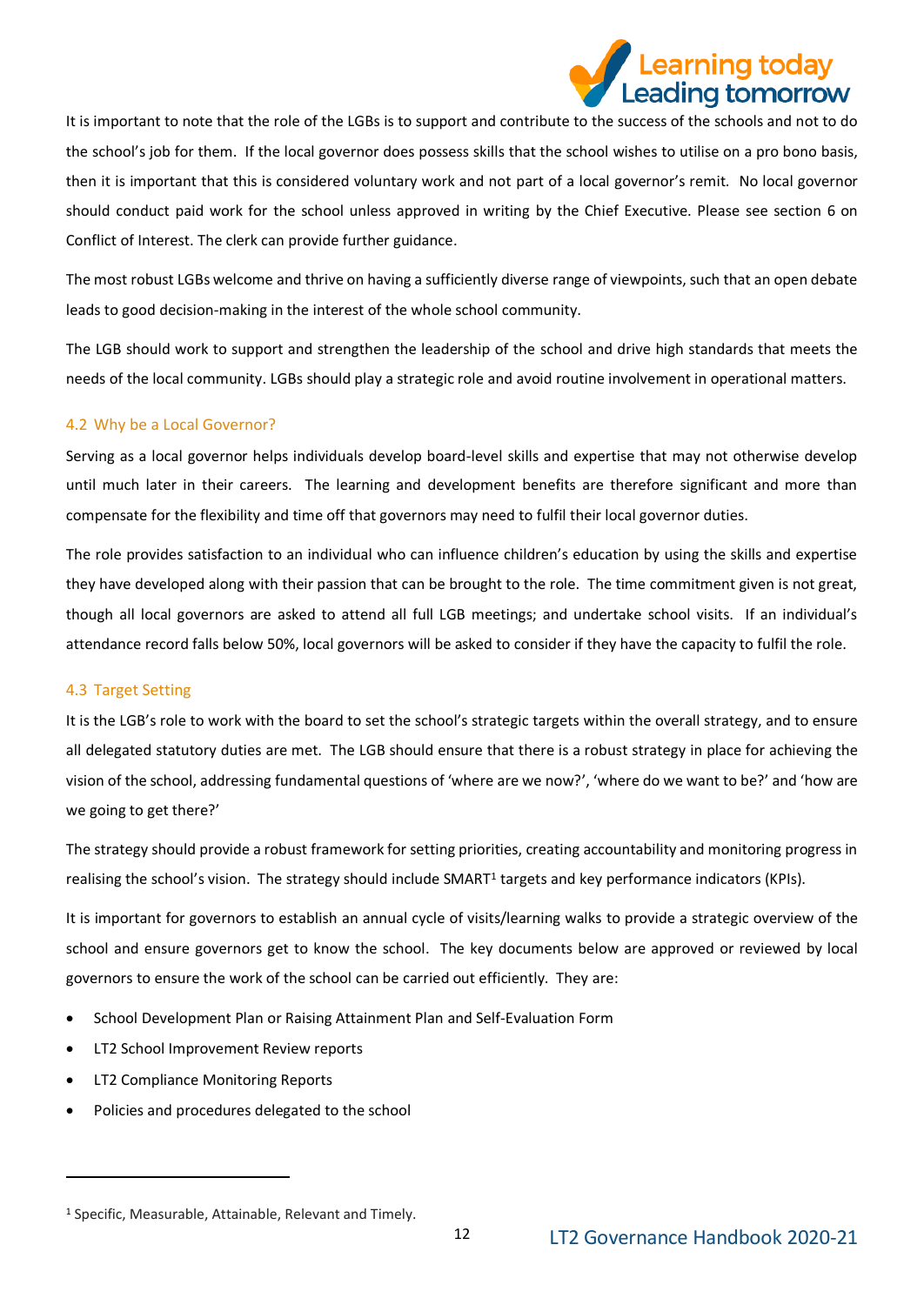

An LGB must have good, timely data if it is to know the questions it needs to ask, to provide challenge, strengthen the school leadership and answer any questions asked of the LGB itself. In particular, the LGB will need to see information relating to the priorities it has identified for improvement. This will include but may not be limited to, data on:

- Pupil learning and progress, particularly for groups of learners
- Pupil Applications, admissions, attendance
- The quality of teaching

The trust has developed a standardised headteachers report used across both schools. The LGB chair, not the Headteacher, should determine any further areas to be included in the report other than the basic format in addition to the data produced for the trust monitoring report.

External data must be considered by the LGB, through the assessment of the school's performance and progress, and below is a list of sources that should be considered:

- OfSTED Reports where available
- Department for Education School performance tables
- ASP and other data sources like Fisher Family Trust or benchmarking reports

# 4.4 Local governor school visits

Local governors need to know their school, if accountability is going to be robust and their vision for the school is to be achieved. With pre-arranged visits that have a clear focus, local governors can see whether the school is implementing the policies and improvement plan they have signed-off and how these are working in practice. Visits also provide an opportunity to talk with pupils, staff and parents to gather their views.

To support their function, the LGB are recommended to agree a school visits protocol.

# 4.5 Ensuring investment in educational improvement is value for money and having an impact

LGBs have a key role in raising concerns about the way the schools spend public money to ensure value for money around the areas linked to educational improvement. This role is more like a whistle-blower role than budget monitoring. It requires local governors to be aware of the following questions:

- Are we allocating our resources in line with our strategic priorities?
- Are we making full use of all our assets and efficient use of all our financial resources to ensure there is a good impact on educational improvement?
- How can we get better value for money regarding areas of educational improvement linked to our school development plan?

# 4.6 LGB Self-evaluation

LGBs should regularly evaluate their own effectiveness. This can be carried through a variety of means, throughout the academic year, which are: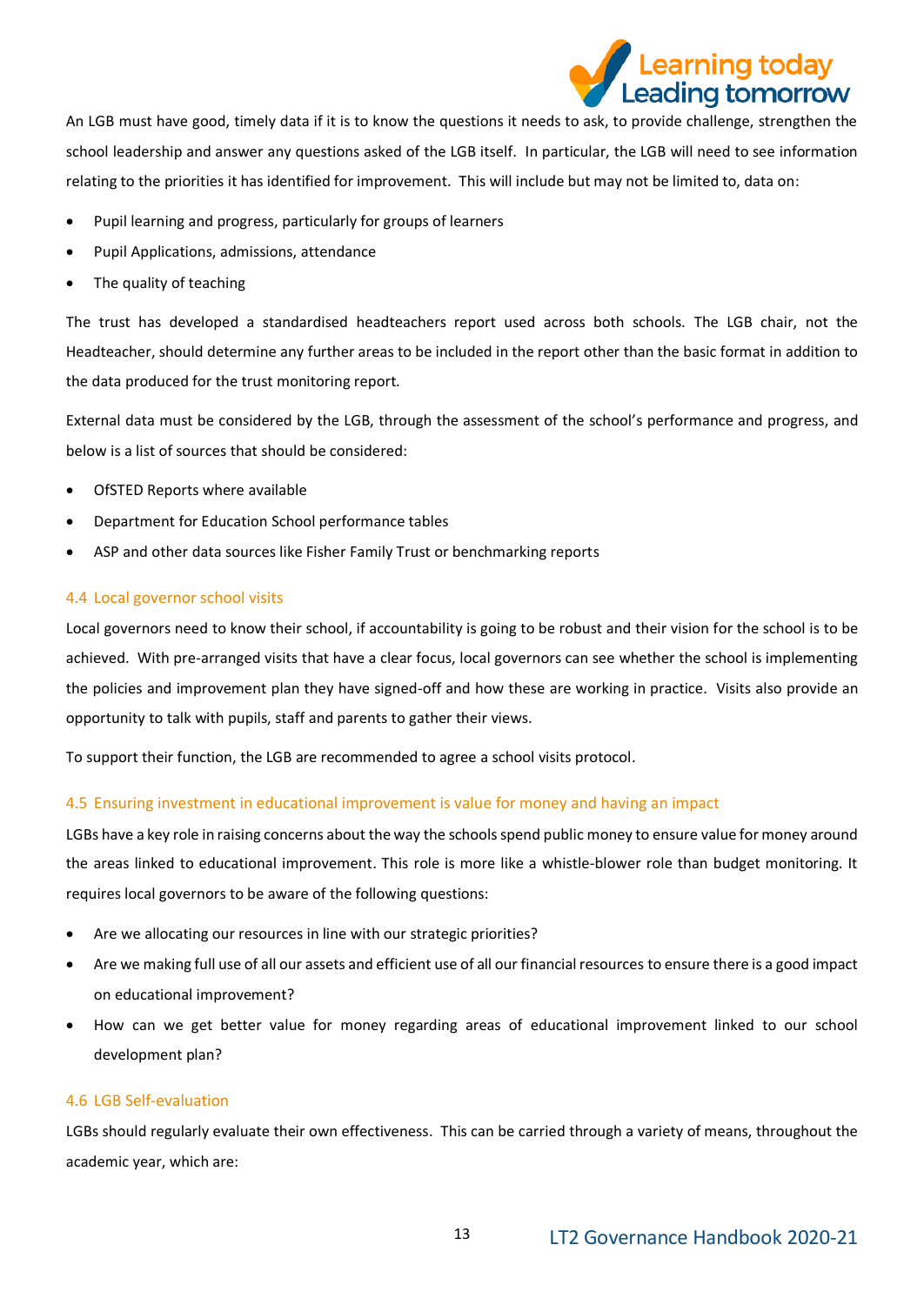

- **Review LGB effectiveness** The LGB should carry out a review of its effectiveness, completed and reviewed by the local governors annually. A template form can be obtained from the trust and this should be included in the Annual Local Governors' Review.
- **Skills audit of LGB members** Each LGB should conduct a skills audit of its governors, so that training needs can be identified and the results can be considered when new local governors are recruited. A template Skills Audit can be obtained from the trust.
- **Performance review of the Chair** The Chief Executive of Learning Today Leading Tomorrow Trust will conduct a review discussion with the Chair annually, discussing the role, reviewing effectiveness of the LGB and considering what the trust can do to support the Chair.
- **Chair to performance review each local Governor** The chair should hold an informal discussion with each local governor annually, discussing their role and contribution to the LGBs effectiveness.

# 4.7 Support and training for local Governors

LGBs have a challenging role to perform. High quality induction and continual professional development is vital to equip local governors with the skills that they need.

LGBs are responsible for their own training requirements and these should be carried out throughout the year. Induction, continuous professional development and on-going training should be considered by the LGB, with the skills audit also identifying training needs. The clerk should keep a record of local governor training undertaken throughout the year.

There are a number of training routes:

- The trust has a subscription to Educare online training for governors and employees. The clerk will provide each governor with a login.
- Warwickshire Local Authority provide a range of training programmes that the school will be able to buy into and this is quite often included in a Local Authority's support package for schools.
- If any training needs are identified, the trust will be able to provide training for the LGB, as and when required, with the costs covered by the school (or schools).

The school will set aside a budget for local governor training requirements (suggest around £1K).

LGBs could consider giving the vice-chair or another local governor a specific responsibility for ensuring every local governor develops the skills that they need to be effective. The local governor would be responsible for ensuring that every new and existing local governor develop their skills to make an active and valuable contribution to the work of the LGB.

# 4.8 Structure and membership of LT2 Local Governing Bodies

In keeping with the trust's vision of developing autonomous schools, there is extensive local choice about the structure, size and operation of each LGB. The following decisions set the limits on this local choice:

• The LGB must operate within the LT2 Trust structure, and must remain within the overall vision, ethos and strategic direction of the trust;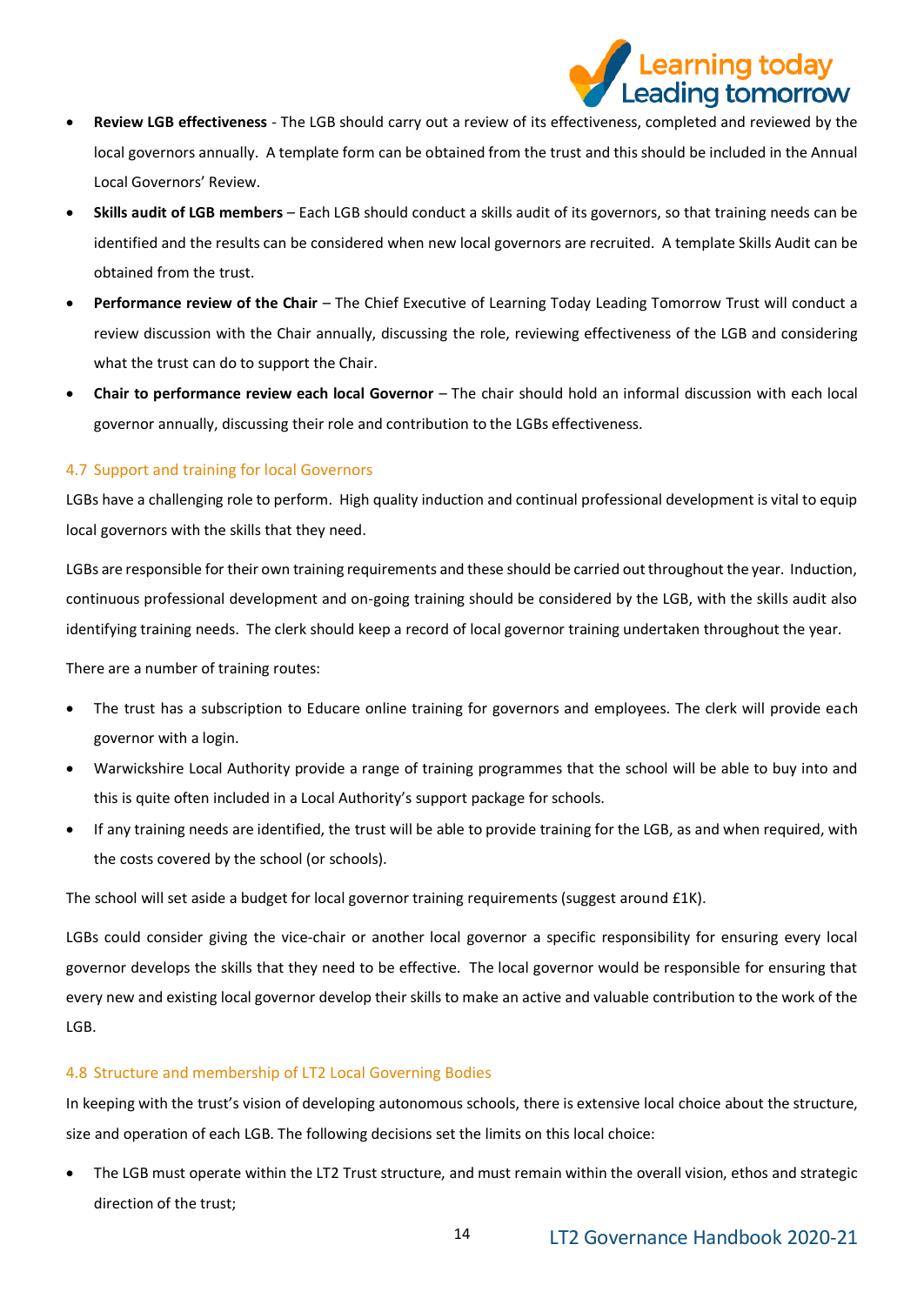

- The chair of each LGB is appointed by the LT2 Trust Board, serving at the pleasure of the board;
- The chair and headteacher together use a skills-based approach to appoint the local governors, each to serve for a four-year term;
- There must be a minimum of two parent governors on an LGB and the Chair of the PCAB sits on a SIB. There is no set maximum, but good practice would suggest no more than 50% of governors on an LGB should be parents; and,
- The suggested size of an LGB is between 6-10 members.

All local governor appointments will be informed by the skills audit, which will be annually conducted by the LGB.

# 4.8.1 Terms of Office

A local governor's term of office is 4 years and no local governor will be expected to serve more than two terms

# 4.8.2 Chair

The chair serves at the invitation of the LT2 Trust Board for two-year term of office, renewable up to a maximum of 2 x 2-year terms. The process for considering re-appointment as chair requires a formal review with the LT2 Chief Executive.

# 4.8.3 Working groups

LGB/EECs have the flexibility to organise their own business as best suits each school, including time; place; frequency of meetings; appointment of committees and working groups; appointment of link members; organisation of school visits; subject to there being at least one meeting of the LGB each academic term called and recorded by a clerk

# 4.8.4 Other Local Governor roles to be appointed

An LGB is encouraged to operate a link governor system, providing a focus, for the following roles:

- Pupil Premium;
- SEND;
- Safeguarding; and,
- Key curricular areas

An overview of these roles can be found in appendix D.

# 4.8.5 LGB's relationship with school leaders

The relationship between an LGB, particularly the chair of governors, and the headteacher is crucial to effective governance. They should work in close partnership but retain sufficient distance to allow the headteacher to run the school and the LGB to hold them to account.

# **Clerk**

The LT2 Trust Board appoints a clerk to manage the running of the board/committee/LGB and provide the following services:

• Convene meetings and maintain attendance records;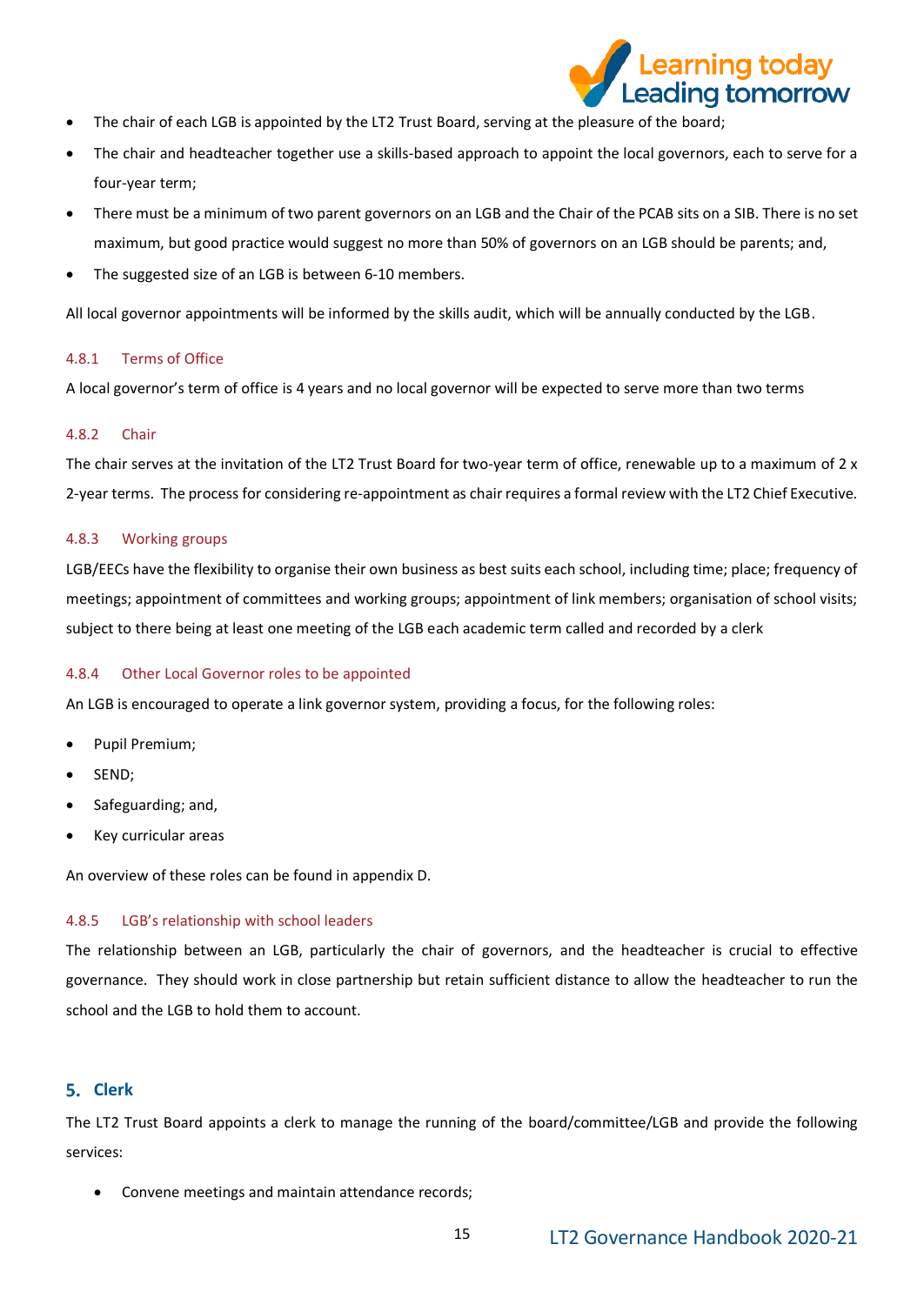

- Take and distribute termly LGB meeting minutes, following up actions as required; and,
- Offer procedural advice and guidance during and between meetings

# **LT2 Governance Calendar**

As all boards/committees/LGBs have a number of functions to undertake, there is an annual Governance Calendar which sets out all the business conducted through the academic year and meeting dates for all boards/committees/LGBs in the current academic year.

The LT2 Governance Calendar is reviewed and approved in sixth and final meeting cycle of the preceding academic year. A copy can be found in appendix J.

# **Conflicts of Interest**

Local governors, trustees and members must be aware of, sign up to, and follow the LT2 Conflicts of Interest guidance and ensure that requirements for related party transactions are applied across the trust. The Chair of the LT2 Trust Board and the accounting officer must ensure their capacity to control and influence does not conflict with these requirements. All must manage personal relationships with related parties to avoid both real and perceived conflicts of Interest, promoting integrity and openness in accordance wit[h the seven principles of public life.](https://www.gov.uk/government/publications/the-7-principles-of-public-life)

Trustees, members and local governors must complete/update the declaration of business and material interests sections on the Trust Governor at the beginning of the academic year. The declarations will be collated and published on each school's and the trust website.

Declarations will remain a standing item on all meeting agenda. Any declarations made under these items must be minuted and understood by all.

# **Other Publication Requirements**

# 8.1 School

Each school must publish the following information about their governors:

- Full name
- Terms of office
- Date of appointment
- Date they stepped down (where applicable)
- The body who appointed them

# 8.2 Trust

The trust must publish the following details: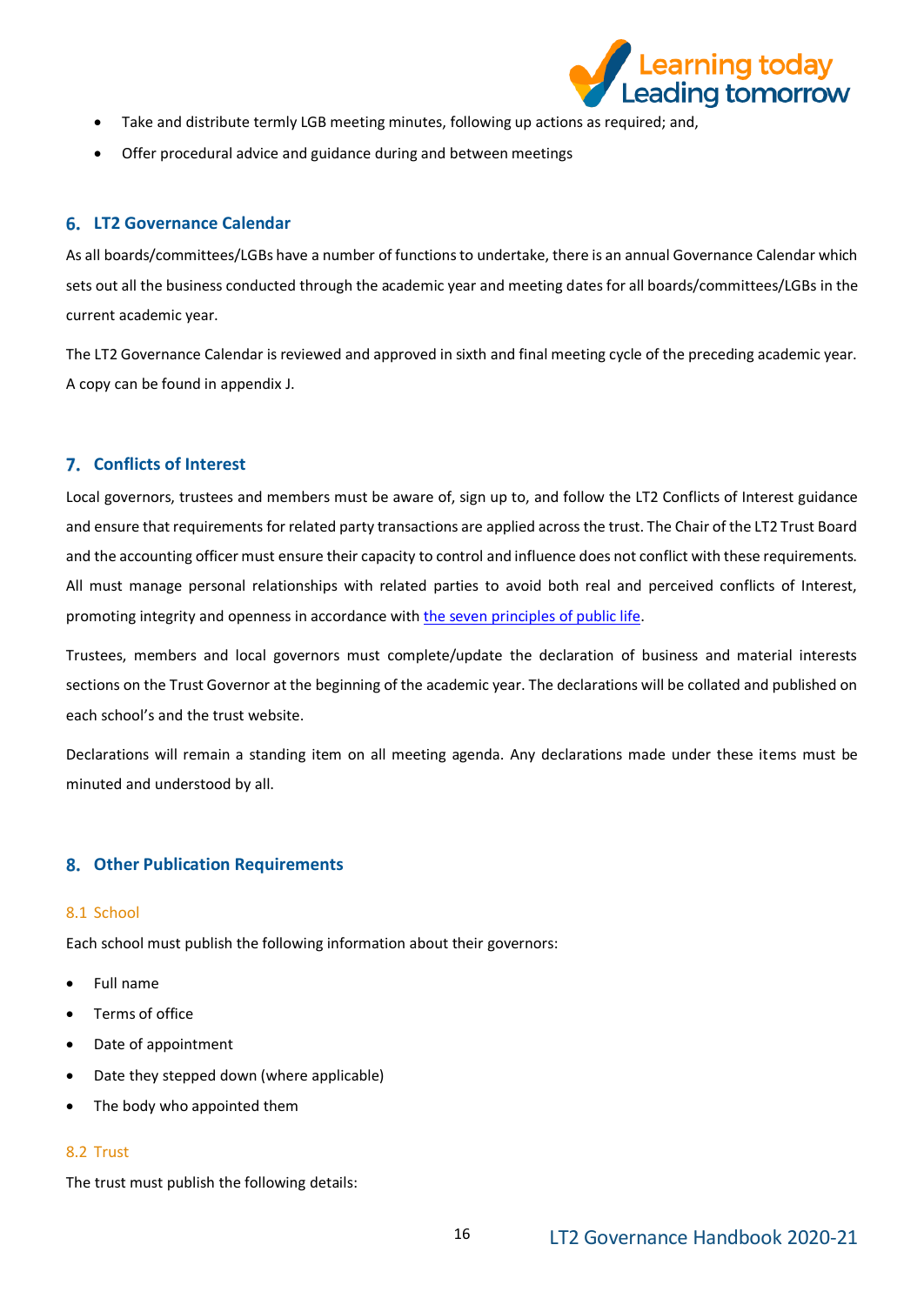

- The structure, remit and full names of the chairs of:
	- The members
	- The board of trustees
	- **Committees**
	- Local governing bodies
- For each member who has served at any point over the past 12 months
	- Full name
	- Date of appointment
	- Date they stepped down (where applicable)
- For each trustee and local governor who has served at any point over the past 12 months:
	- Full name
	- Date of appointment
	- Term of office
	- Date they stepped down (where applicable)
	- Details of who appointed them
- Each trustee's/local governor's attendance records at board and committee meetings over the last academic year.

The trust will request the information from the clerk.

# **Whistleblowing**

Whistleblowing arrangements are designed to respond to malpractice and wrongdoing. Trustees/members/local governors should refer to the LT2 Whistleblowing Policy in the LT2 website before considering any action.

# **Trustee, Member and Local Governor Expenses**

Trustees and local governors are entitled to claim for reasonable expenses incurred during their performance of duties on behalf of the school.

The LT2 Trustee/Local Governors Expenses Policy can be found on the LT2 website.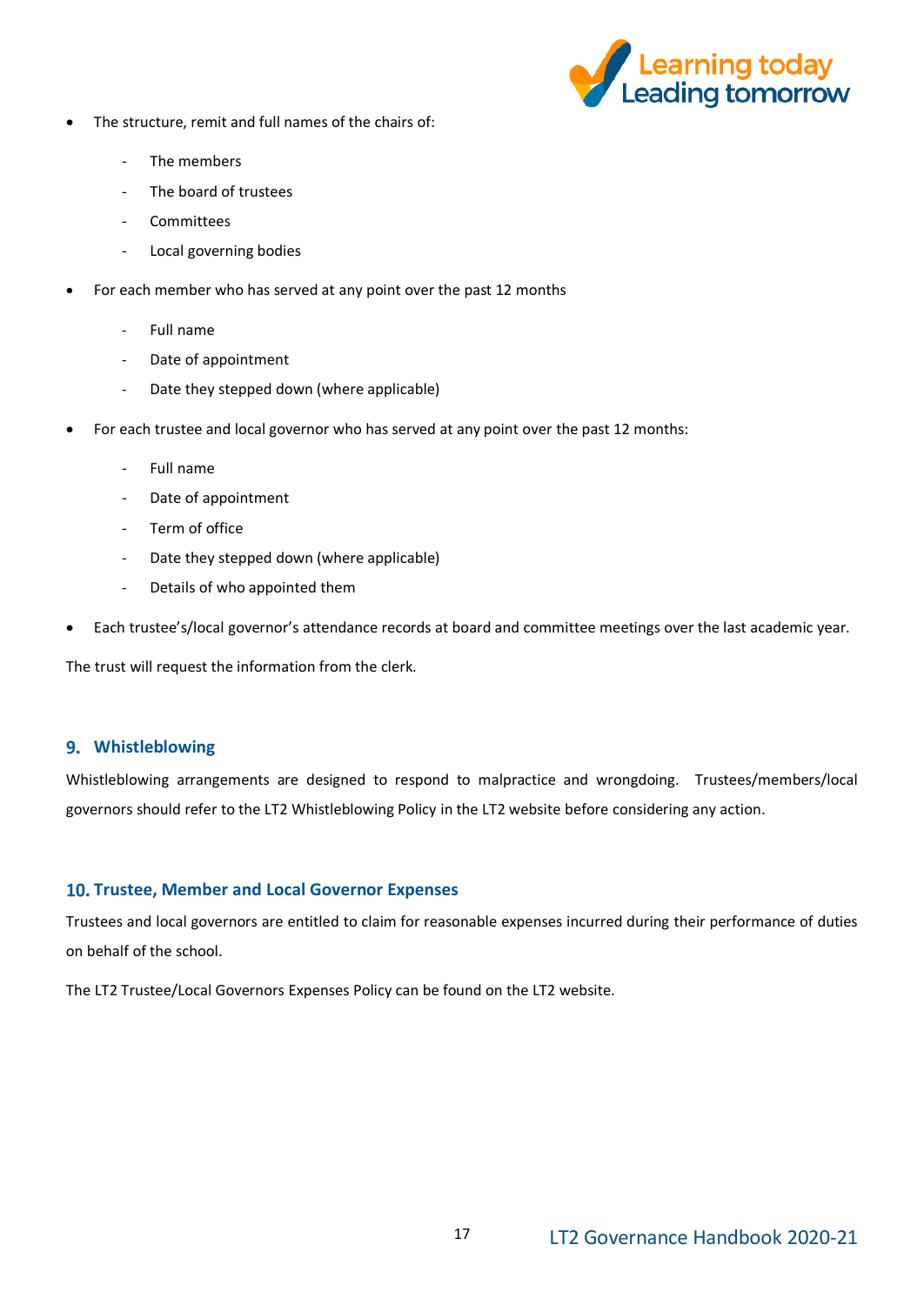

# **Appendix A – Trustee Role Description**

The ideal candidate will provide leadership and direction to the board in all matters associated with their area of expertise and able to advise the board on matters relating to this. In addition to this, candidates have:

- Integrity
- A commitment to LT2 MAT and its objectives
- An understanding of the legal duties and responsibilities of trusteeship
- A willingness to devote the necessary time and effort to their duties
- Strategic vision
- Good, independent judgement
- An ability to work effectively as a member of a team
- Personal/professional networks that will enhance LT2's positioning
- Knowledge of safeguarding legislation and best practice

# General Responsibilities

# Planning:

- Approve the organisation's mission statement and review the staff's performance in achieving it
- Annually assess the changing environment, support the development of and approve LT2's key strategic documents (e.g. Strategic Plan)
- Annually review and approve LT2's budget
- Review, update and approve major policies

# Organisation & Operations:

- Be assured that the organisational strength and staffing is equal to the requirements of the long range goals
- Approve appropriate salaries, terms and conditions of service for staff
- Annually evaluate the performance of the Trustees and take steps (including organisation and responsibilities) to improve its performance
- Review the results achieved by the staff team in relation to LT2's aims and objectives, as well as annual and long term goals
- Be certain that LT2's financial structure is adequate for its current needs and its long term strategy
- Approve major actions of the organisation, such as capital expenditure over authorised limits and major changes in activities and services

# Audit

• Be assured that the LT2 Trust Board is adequately and currently informed of the condition of the organisation and its operations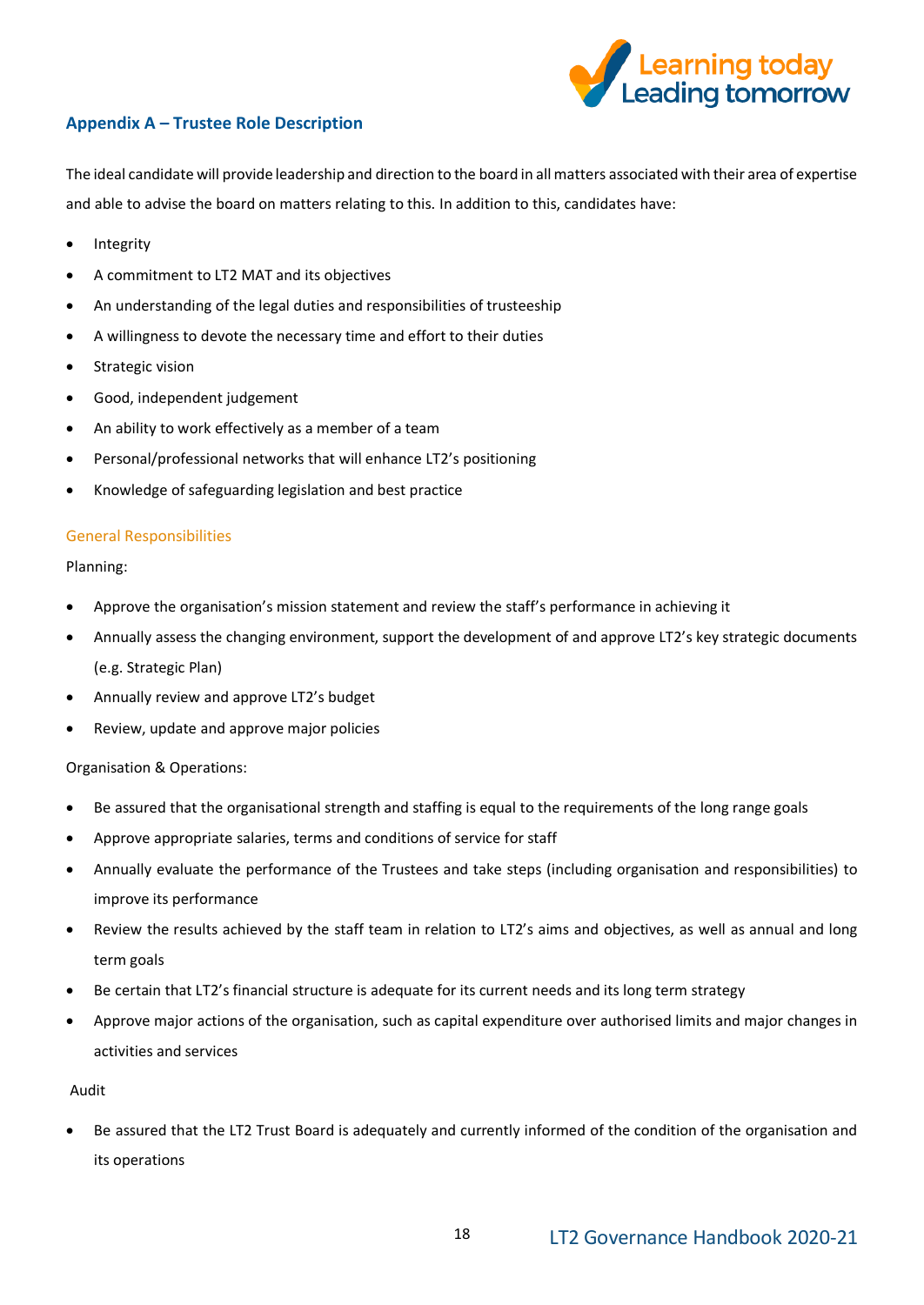

- Be assured that published reports adequately reflect the nature of the services and the financial condition of the organisation
- Ascertain that the LT2 Trust Board has established appropriate policies to define and identify conflicts of interest throughout the organisation and are administering and enforcing those policies
- Appoint independent auditors subject to approval by members
- Review the compliance with relevant laws affecting the organisation

# **Appendix B – Trustee Induction Checklist**

Trustees will be provided with the following documentation when they join the LT2 Trust Board:

- An overview of the organisation includin[g details of the vision](https://www.learningleading.org/vision-mission-values) and the strategic plan
- A governance organigram (organisational chart) outlining key structures, roles and responsibilities. An overview of all governance structures within the Trust can be found [here](https://www.learningleading.org/governance-structures)
- The most recen[t annual reports and accounts](https://www.learningleading.org/annual-reports-accounts)
- [Governing documents](https://www.learningleading.org/key-documents) including the Articles of Association, Funding Agreements and Scheme of Delegation
- The governance planner detailing all meetings they must attend and agendas scheduled for the current academic year, role description, terminology/jargon glossary, guidance on declarations of Interests and governance code of conduct. All of these can be found in this document
- The [LT2 Code of Conduct](https://www.learningleading.org/statutory-trust-policies)
- Minutes from the previous two board meetings
- Contact information for the Chair and CEO/Headteacher.
- An overview of the othe[r board members](https://www.learningleading.org/trustees) giving detail of their backgrounds

Trustees will complete the following activities in their induction:

- Trust and school visits which includes a tours from the CEO and Headteachers to highlight the ethos and culture of the Trust and schools
- Meeting with key senior staff members to gain an introduction to each functional area of the organisation
- Dedicated time given at their first board meeting to welcome them and to allow them to introduce themselves
- A scheduled one to one after the first two board meeting with the Chair to ensure any questions are answered and they are confident in their role

# **Appendix C – LT2 Governance Code of Conduct**

The following provides a statement of the broad principles by people acting in any governance role within Learning Today Leading Tomorrow schools should operate.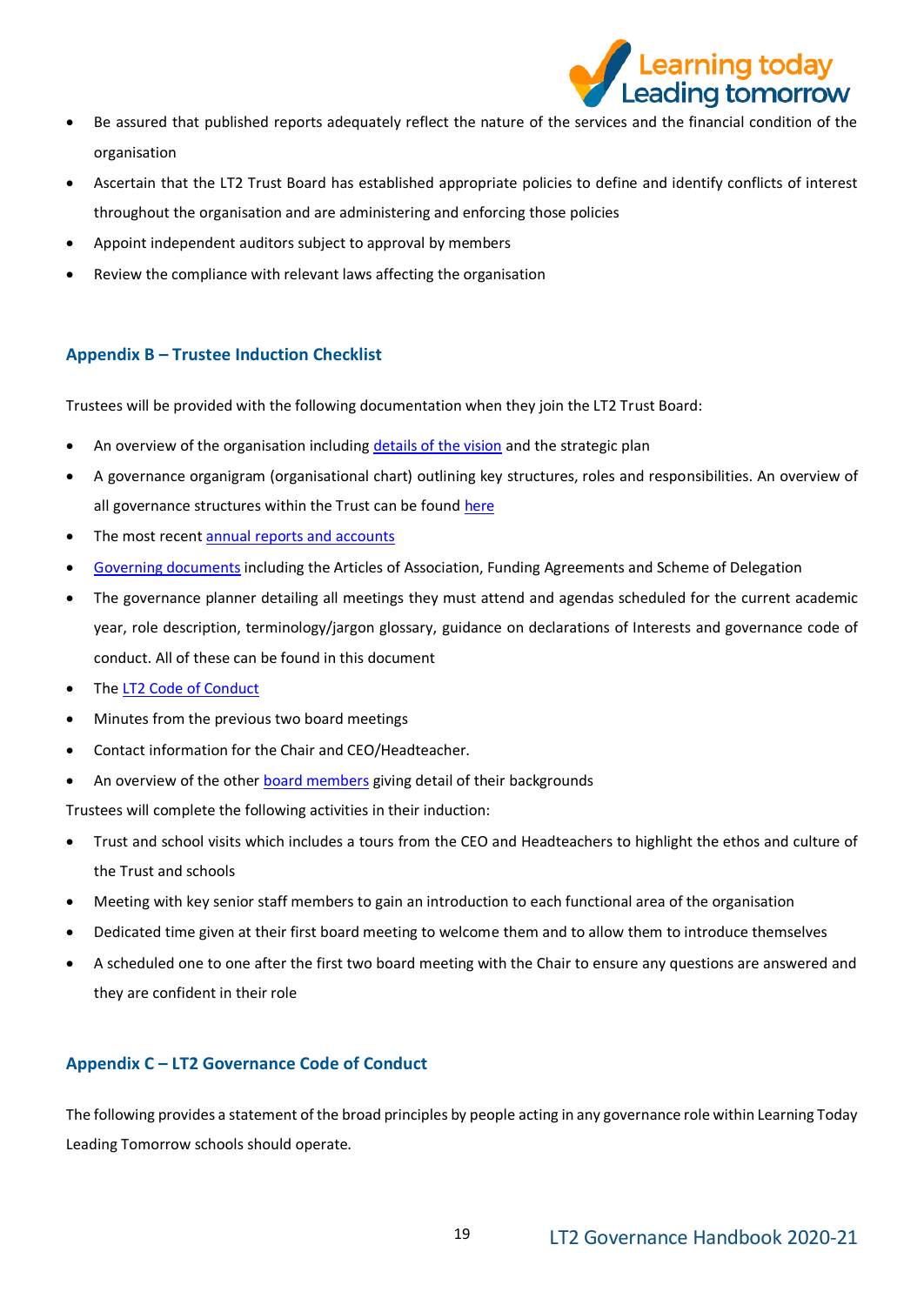

# General

The headteacher is responsible for the day-to-day management of the school, the implementation of policy and the operation of the curriculum. Trustees and local governors have a responsibility for monitoring and keeping under review, the policies, development plan and procedures within which the schools operates within the specific terms of reference of the board/body they belong to.

The main aim of the school is to raise the educational achievement of all its pupils, following the vision and ethos of Learning Today Leading Tomorrow Trust.

All trustees and local governors will contribute most effectively to this aim by focusing on the trust's three roles:

- Setting the vision, ethos and strategic direction for the school, within the overall vision of the trust
- Holding the headteacher and senior leadership team to account for the educational performance of the school, its pupils and the performance management of staff
- Ensuring investment in educational improvement is value for money and having an impact

The central concern of all trustees and local governors is the success of the school(s) as a whole. All have a general duty to act fairly and without prejudice at all times. All trustees and local governors should consider carefully how their own decision might affect other schools both within and outside LT2; they should encourage open and transparent governance or advisory role and should be seen to act in this way.

All trustees and local governors are required to act in accordance with th[e Nolan principles](https://www.gov.uk/government/publications/the-7-principles-of-public-life) as follows:

**Selflessness** – Holders of public office should act solely in terms of the public interest. They should not do so in order to gain financial or other benefits for themselves, their family or their friends.

**Integrity** – Holders of public office should not place themselves under any financial or other obligation to outside individuals or organisations that might seek to influence them in the performance of their official duties.

**Objectivity** – In carrying out public business, including making public appointments, awarding contracts, or recommending individuals for rewards and benefits, holders of public office should make choices on merit.

**Accountability** – Holders of public office are accountable for their decisions and actions to the public and must submit themselves to whatever scrutiny is appropriate to their office.

**Openness** – Holders of public office should be as open as possible about all the decisions and actions they take. They should give reasons for their decisions and restrict information only when the wider public interest clearly demands.

**Honesty** – Holders of public office have a duty to declare any private interests relating to their public duties and to take steps to resolve any conflicts arising in a way that protects the public interest.

**Leadership** – Holders of public office should promote and support these principles by leadership and example.

All trustees and local governors do not act alone but as members of a corporate team. Individual members of a board/body have power only when it is delegated specifically to them.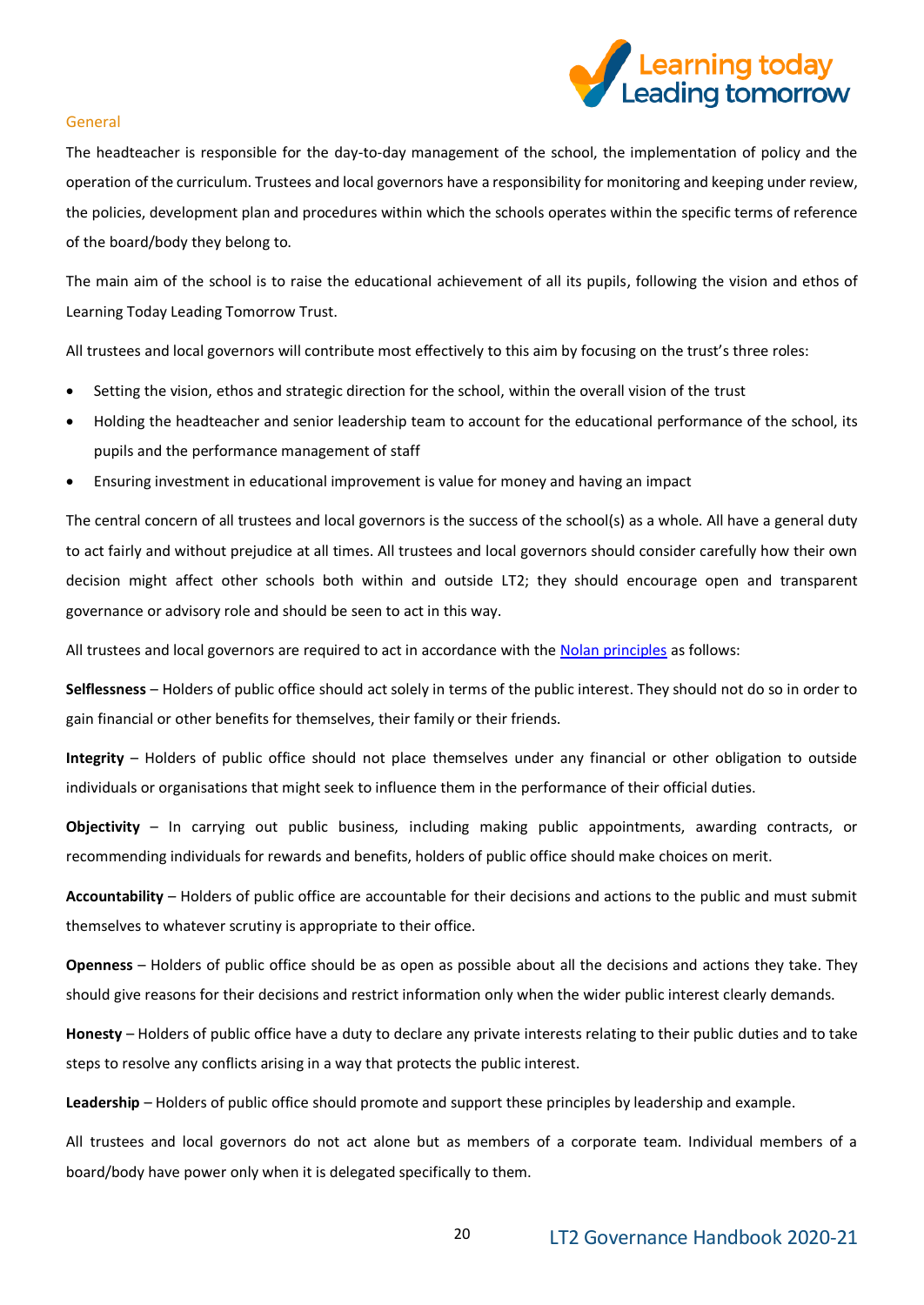

# Commitment

Being a trustee local governor involves a fair level of time and energy. Careful regard should be paid to this when agreeing to serve or to continue to serve on any board/body of school.

All trustees and local governors are required to attend at least four meetings per academic year. It is imperative that as many members as possible of a board or committee attend each meeting. Apologies must be sent to the clerk in advance of the meeting for them to be recorded as received. Apologies not received will be recorded as such.

All trustees or local governors who miss two meetings in any academic year or who fail to send apologies on two occasions in any academic year will be contacted by the chair of the board or committee for an initial discussion to ascertain if there is any support they can provide to enable the member to attend meetings or if they would prefer to step down. Further absence/failure to apologise would mean that the trustee or local governor does not meet the minimum requirement for the role (four meetings per year). This may result in a request from the chair for the trustee or local governors to reconsider their position.

All trustees and local governors should involve themselves actively in the work of the boards and committees and accept a fair share of the responsibilities, including service on committees (if any) and accepting link roles. Trustees and local governors should know the school well and take opportunities to visit it and become involved in school activities.

# Relationships

Trustees and local governors should strive to operate as a team in which constructive working relationships are actively promoted. Local governors should develop effective working relationships with the Headteacher, staff, parents, other relevant agencies and the local community.

# Confidentiality

Trustees and local governors must observe complete confidentiality when asked to do so by the respective board/body, especially in relation to matters concerning individual staff, pupils or parents.

Although decisions reached at local governors' meetings are normally made public through the minutes, the discussions on which decisions are based should be regarded as confidential. Any decisions made, whether or not supported individually by you as a trustee or a local governor, should always be actively supported once the board/body has made the decision collectively.

Trustees and local governors should exercise the highest degree of prudence when discussion of potentially contentious issues arises outside the board/body.

# **Conduct**

Trustees and local governors should:

- Express their views openly within meetings but accept collective responsibility for all decisions, supporting those decisions at all times in public forums
- Only speak or act on behalf of the board/body when they have been specifically asked to do so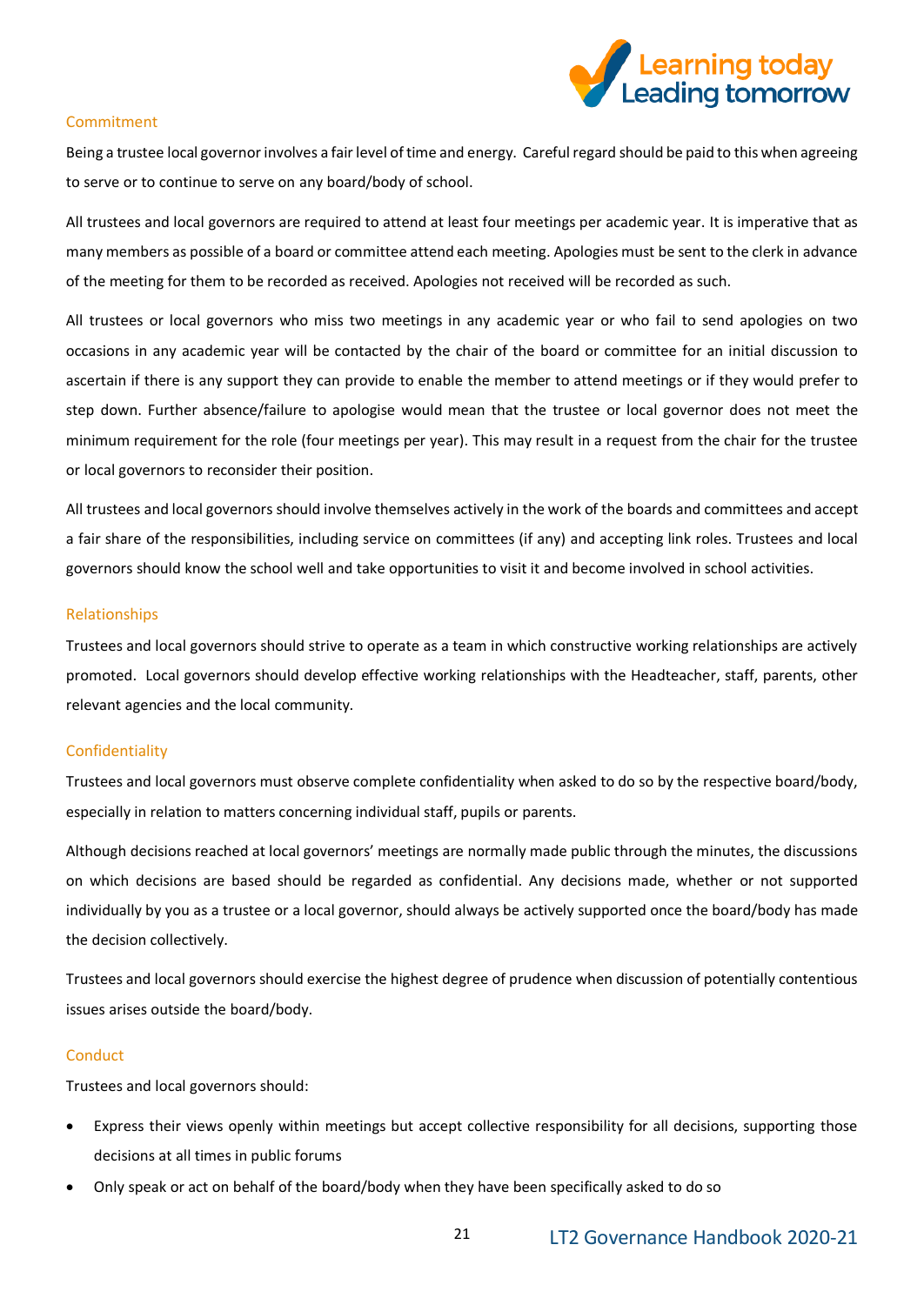

- Ensure that all visits to school are undertaken within a framework, which has been established by the trust and agreed with the headteacher.
- In responding to criticism or complaints relating to the school, refer to the LT2 Complaints Policy for the correct procedure to be followed and advise the complainant accordingly
- Have a responsibility to maintain and develop the ethos and reputation of the school. Their actions within the school community and externally should reflect this
- Record any pecuniary interest they may have connection with the board/body's business in the register of pecuniary interests. Where an interest is declared, the local governor must leave the meeting while the item is under discussion

# Training and Development

Training and development is important for all trustees and local governors. It benefits the school and individual local governors and can help to develop effective teamwork. Trustees and local governors are encouraged to undertake appropriate training to further their individual interests within the board/body and its' work as a whole.

# Mentoring

An experienced trustee or local governor who acts as a mentor to a new trustee or local governor can provide support and a listening ear for all aspects of the work of the Board/body.

# Meetings

Individual trustees and local governors do not have any authority in school. It is the collective decisions of all the trustees and local governors together that carry authority. The activities that they undertake outside meetings can be seen as preparation for the times when the body/board 'goes live' - in a meeting.

It follows that if a board/body is to carry out its functions well, its meetings are crucial. Below is a set of LT2's Meetings Principles'. If all trustees, local governors and the Clerk subscribe to, and implement, the charter, the board or committee will be giving itself the best chance of coming to informed, collective decisions.

# Meetings Principles

As a trustee/local governor we expect:

- People to attend regularly and be punctual
- An agenda and relevant documents to reach me at five working days before the meeting
- An agenda that makes clear the purpose of each item
- A chair who keeps to the agenda, paces the meeting so that time is given to each matter in proportion to its importance, draws on all members for contributions and keeps discussions to the point
- My contributions to be heard and others to contribute to the discussion
- The decision-making process to be quite clear
- Trustees and local governors to work together and not to be stubbornly partisan
- Trustees and local governors to take collective responsibility for decisions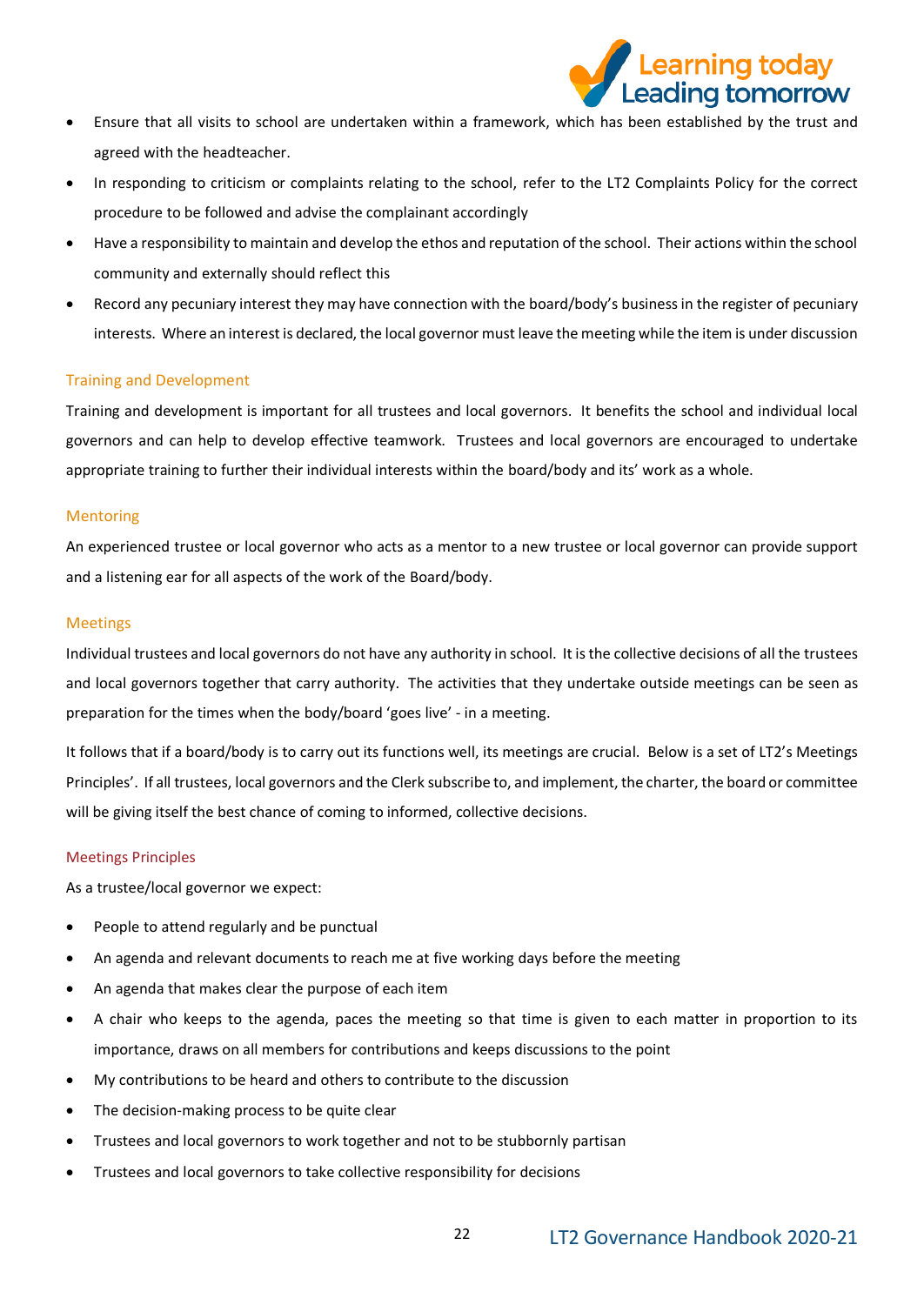

- Minutes that summarise views succinctly, record decisions accurately and are made available, in draft form, soon after each meeting
- If I am a parent governor, that my focus remains on the implementation of policy in the school, ensuring my views are not influenced by my child, their teacher or their class

Others can expect me to:

- Attend regularly and be punctual
- Read the agenda, minutes and other papers before the meeting and note items I want to say something about
- Bring my papers to the meeting
- Make relevant and positive contributions
- Listen to and consider what other people want to say
- Accept my share of collective responsibility, even for those decisions that I do not personally agree with

# Visiting the School

Local governors do not have an automatic right to enter the school. However, they do need to have the opportunity to arrange visits to the school in order to see schools' policies in action and to understand how the school works.

In order to avoid misunderstandings arising, every LGB is required to abide by the following principles:

- All local governors should visit the school
- The total number of visits per term should be agreed in advance with the headteacher. Too many visits can be disruptive to pupils' learning
- The date and timing of a visit should be arranged in advance with the Headteacher and other staff involved
- Visits should have a clear focus, linked to a school policy, a curriculum area or an aspect of the school development plan
- If a local governor is going to spend time in a classroom, this should be discussed with the class teacher so that both are clear how long the local governor is coming for, what they are going to look at and what they are going to do
- Local governors should understand that their visits do not replace professional inspections or the monitoring role of the headteacher. Local governors should not make judgements about the effectiveness of the teaching that they see
- If local governors are concerned about any aspects of what they have seen this should be discussed with the headteacher
- After the visit, the local governor should report back, in writing to the LGB. A written report should be discussed with the headteacher before publication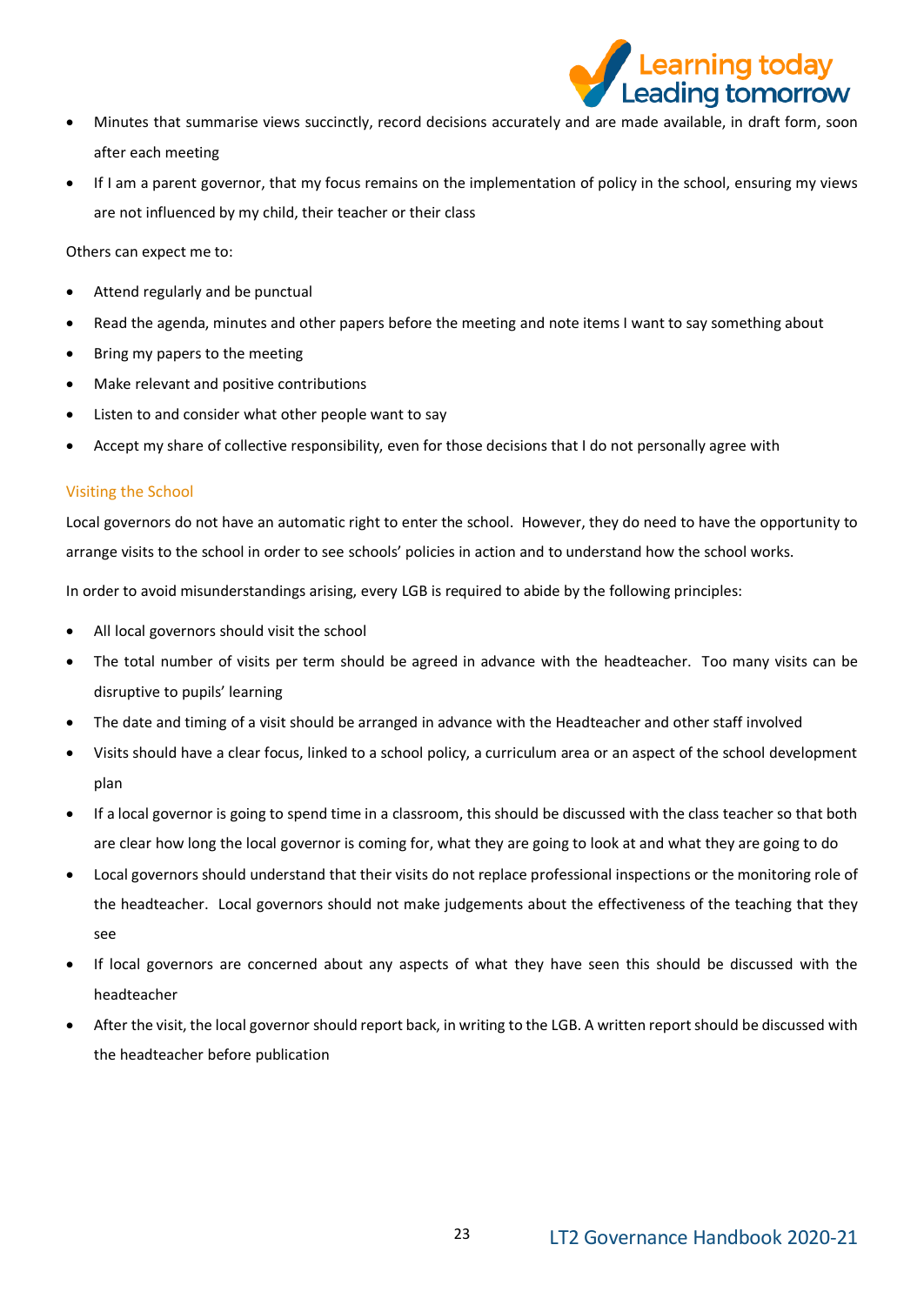# **Appendix D – Local Governing Body/Educational Excellence Committee Terms of Reference 2021-22**

Local Governing Bodies (LGBs) or Educational Excellence Committees (EECs) are committees of the LT2 Trust Board. Their aim is to oversee the day-to-day school improvement and promote high standards of educational achievement whilst ensuring the safeguarding of all children and young people attending the school.

The LGB/EEC conducts its business in an open and transparent way and in accordance with the LT2 Governance Code of Conduct (see appendix ??) and the principles of standards in public life as determined by the 'Nolan principles'. As the LGB/EEC is a committee of the LT2 Trust Board consequently no individual (not even the chair) has the power to act alone, unless delegated to do so by the trust board. Where functions have been delegated to an individual, or a group, they must report back to the full LGB/EEC on actions taken under delegation at the earliest possible opportunity. The LGB/EEC remains responsible for any action undertaken on its behalf under delegation.

Individual members of the LGB/EEC must respect confidentiality. It is for the LGB/EEC to determine which parts of meetings and the associated minutes, should remain confidential. Serious breaches of confidentiality may result in the LT2 Trust Board removing an individual member from the LGB/EEC.

Purpose of the LGB/EEC

- To support the LT2 Trust's Vision of encouraging successful schools within the LT2 family and to support the effective operation of the trust and its policies
- To make recommendations to the trustees about the ethos, vision and strategic direction of the school and any issues or risks that arise or where policy may not be effective. The board will listen and respond to any concerns raised by the LGB

Provide expertise, challenge and support to the headteacher and the school's senior leadership team (SLT)

- To fulfil the requirement for each school to have local governance arrangements, and to be invited to meet OfSTED inspectors and other official visitors to the school
- To promote high standards of educational attainment and achievement at the school
- To act as a critical friend to the staff, providing both challenge and support
- To assist the school in meeting the needs of the local community it serves
- For certain matters listed below, a requirement to be consulted by the headteacher and/or trustees before important decisions are made
- provide a vehicle for trust board engagement with the school, its parents and local community, to help ensure that the Academy Trustees stay connected
- On all other matters, to be consulted at the discretion of the headteacher and/or trustees
- To provide expertise, challenge and support to the headteacher and the school's senior leadership team (SLT), acting as critical friend to them when required. This may involve the following:
- Monitoring the quality of provision and standards of achievement within the school
- Monitoring performance against targets set by the SIB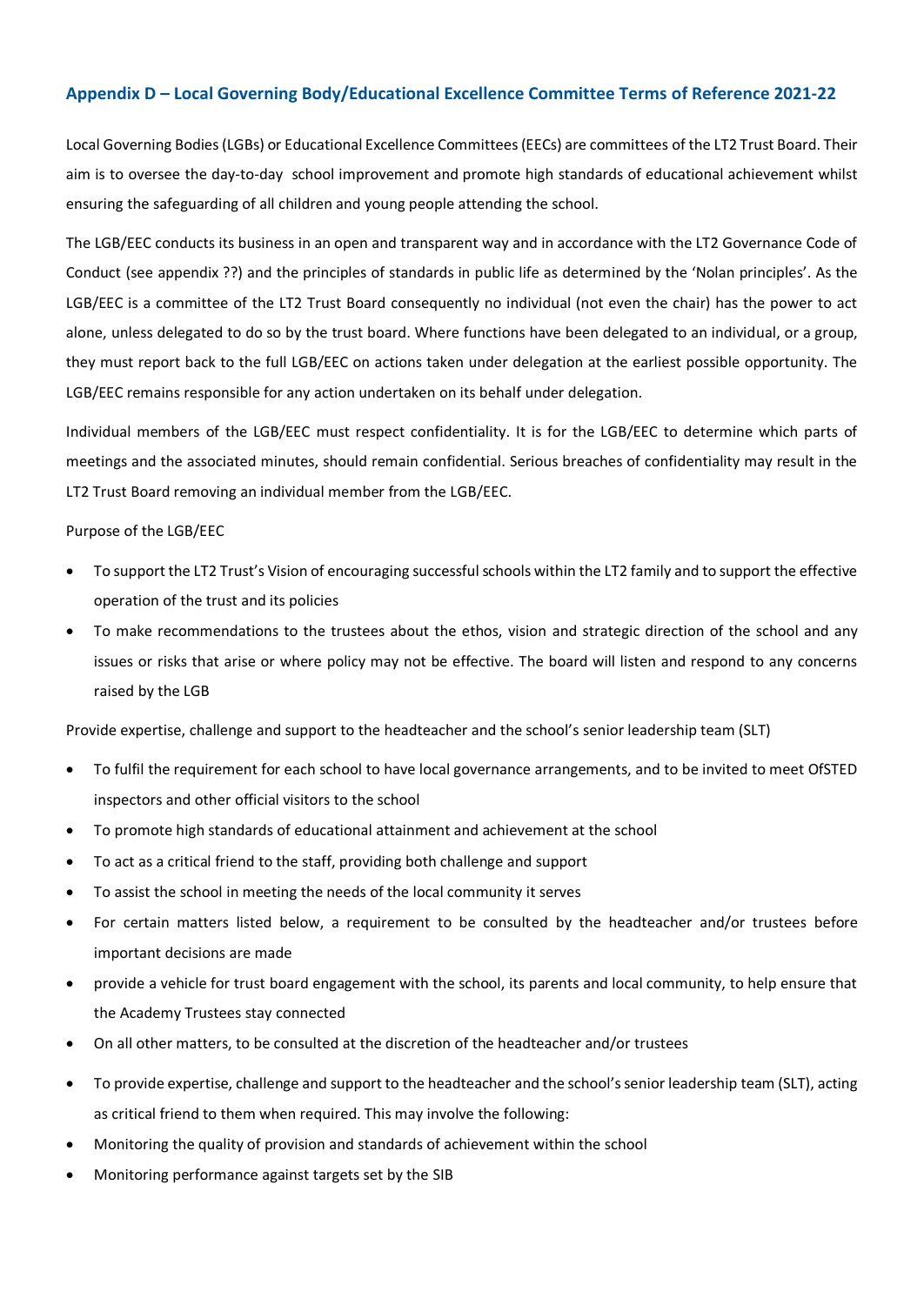

- Monitoring the implementation of the planning and policy framework set by the LGB/EEC and its impact on standards of achievement
- Identifying strengths, weaknesses and priorities for development with the SLT
- Ensuring the school complies with statutory requirements including safeguarding
- Providing challenge and support to the Headteacher and SLT
- To hold the Headteacher and SLT to account and be accountable to the Trust Board and any interested party for the school's performance by:
- Receiving regular information from the Headteacher and SLT on the performance of all aspects of the school
- The Chair will contribute to the performance management of the Headteacher and monitoring progress towards agreed targets

# LGB/EEC Memberships

The LGB/EEC shall:

- consist of no less than five members (usually it will consist of 6-10 members)
- The Chair shall serve at the invitation of the LT2 Trust Board
- The quorum to conduct normal business on behalf of the LGB/EEC shall be three members
- At least 2 members will be parents of children in the school and at least two members will be independent educational professionals
- The chair and the headteacher to use a skills-based approach to invite members to serve on the LGB
- Members to serve for a 4-year term
- Trustees have an open invitation to attend any meeting
- Additional people may be invited to present to selected meetings and invited to attend as required to present and discuss a specific area. This may include but will not be limited to external School improvement Advisors and other members of trust/school staff
- The LGB/EEC will have local discretion to include staff members, and to organise elections where appropriate

# LGB/EEC Meetings

The LGB/EEC shall meet at least 5 times in the academic year 2021-22. The agreed schedule of meetings and their dates can be found in appendix K. LGBs/EECs do have flexibility to organise their own business as best suits each school, including time, place; appointment of committees and working groups; appointment of link members and; organisation of school visits.

All meetings shall be convened by the clerk, who shall send to the member written notice of the meeting and a copy of the agenda (and any relevant papers) at least five working days in advance of the meeting.

Trustee consultation with the LGB/EEC required for:

- Proposals to change the location, size, character or ethos of the school
- The annual programme of meetings, events and trustee and Local governor visits to school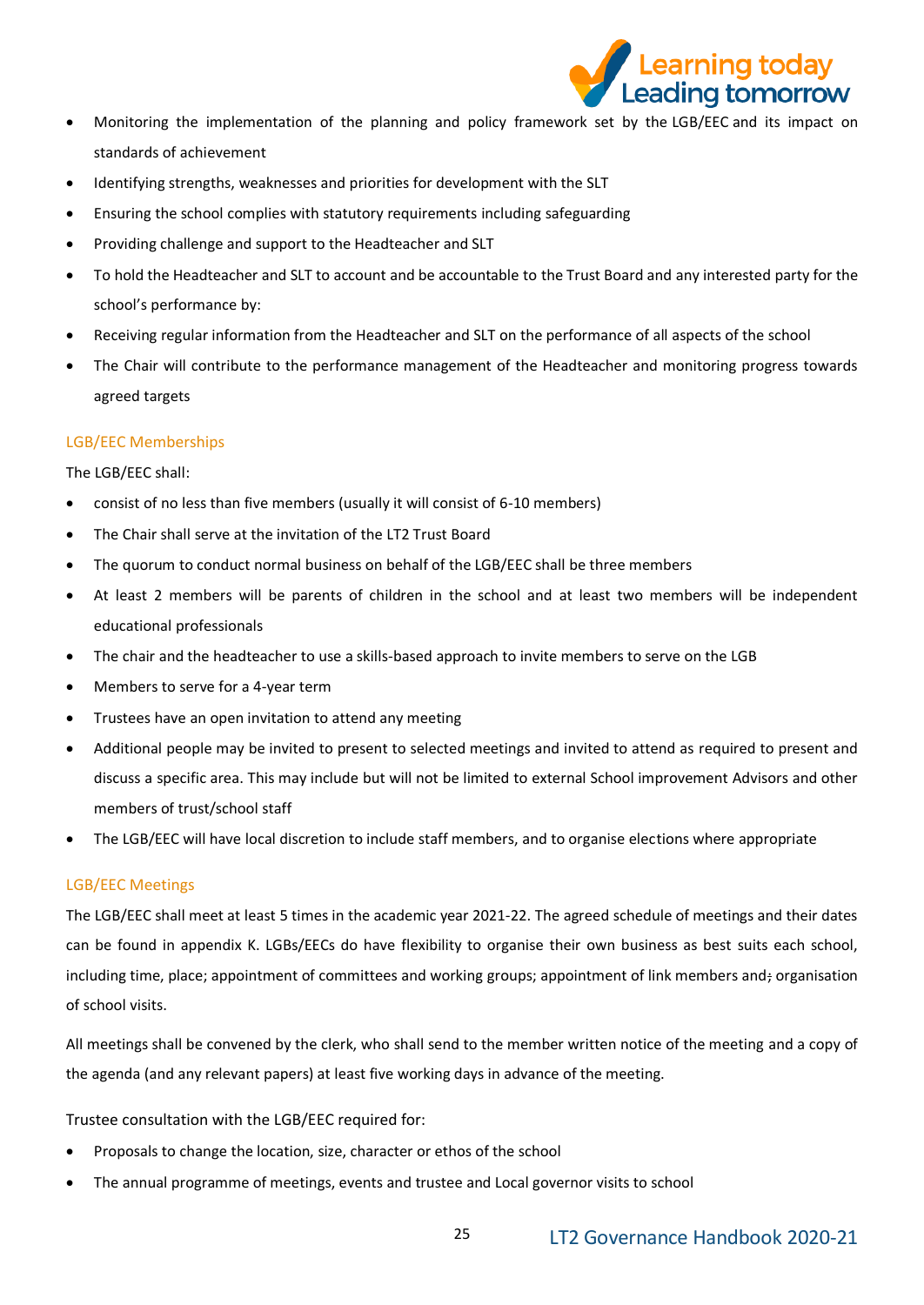

- Discretionary Consultation with LGB (an illustrative list of proposals which may be discussed with the LGB before a decision is taken)
- To propose setting up a task and finish group to develop ideas for engaging with the community
- To undertake a programme off-site school visits, such as international travel or residential trips
- To develop a programme of activities before or after the school day such as breakfast clubs or afterschool clubs

# The Role of the Headteacher:

- The headteacher will be responsible for the internal organisation, management and control of the school and for advising on the implementation of the LGB/EEC's strategic framework. It is expected that the headteacher and SLT will work in partnership with the LGB/EEC to secure effective governance of the school
- The Headteacher must provide the LGB/EEC with regular information on the performance of all aspects of the school and must comply with any reasonable request from the LGB/EEC for information. It is for the LGB/EEC to determine the range, content and regularity of the headteacher's reports
- The LGB/EEC may request any member of the SLT to attend its meetings to provide information on the performance of any aspect of the school for which they are responsible.

# Communication strategy:

- The Chair of the LGB/EEC will provide a written report for the following Board meeting. All responses from the Board including expectations in terms of reporting will be in writing
- The LGB/EEC will contribute to newsletters to update parents on the progress the school is making
- The LGB/EEC will plan regular staff engagement exercises and contribute to a termly trust led staff survey

# Role Description for Member of a Local Governing Body

| <b>Role title</b>     | Member of a Local Governing Body (LGB) or Educational Excellence Committee Member (EEC)             |  |  |  |  |  |  |  |  |
|-----------------------|-----------------------------------------------------------------------------------------------------|--|--|--|--|--|--|--|--|
| Location              | LGB/EE meetings to be held at the relevant school or online                                         |  |  |  |  |  |  |  |  |
| <b>Hours</b>          | Minimum of at least five LGB meetings a year<br>п                                                   |  |  |  |  |  |  |  |  |
|                       | Two visits to school a year                                                                         |  |  |  |  |  |  |  |  |
|                       | Induction training, depending on your knowledge and experience                                      |  |  |  |  |  |  |  |  |
|                       | Reading time - reports and documentation prior to meetings, newsletters and information<br>п        |  |  |  |  |  |  |  |  |
|                       | between meetings                                                                                    |  |  |  |  |  |  |  |  |
| <b>Salary range</b>   | Voluntary; out of pocket expenses are paid                                                          |  |  |  |  |  |  |  |  |
| <b>Term of office</b> | Four years                                                                                          |  |  |  |  |  |  |  |  |
| <b>Purpose of the</b> | The LGB/EEC plays an active part in supporting the head, liaising as appropriate with the LT2 Trust |  |  |  |  |  |  |  |  |
| role                  | Board, ensuring that there is robust oversight of the school and its leadership.                    |  |  |  |  |  |  |  |  |
| <b>Appointed by</b>   | Appointments to the LGB/EEC will be made by the LGB/EEC Chair and headteacher, with the chair       |  |  |  |  |  |  |  |  |
|                       | appointment to be made by the LT2 Trust Board. Parents can be elected.                              |  |  |  |  |  |  |  |  |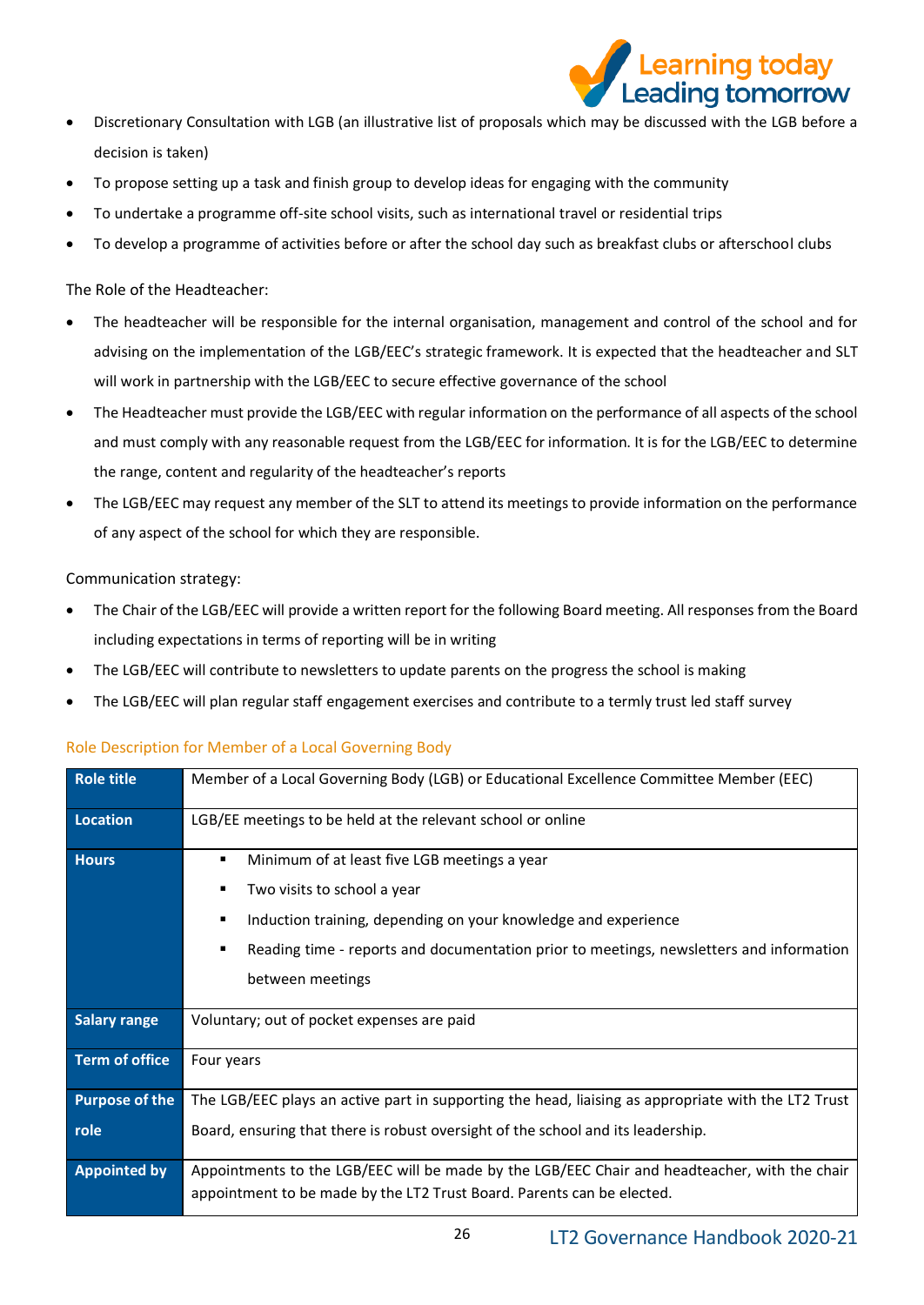**The trust's vision -** The Vision of Learning Today Leading Tomorrow is to build a group of outstanding schools across both primary and secondary phases, special and Alternative Provision, that provide vibrant and inclusive learning environments in which every member of the school community is passionate about learning.

# **Specific responsibilities**

The specific functions of the members of the LGB/EEC are as follows:

- To monitor the implementation of the strategic vision of the trust and the school
- To build an understanding of how the progress and attainment of pupils is measured
- To develop communications up and down the LT2 governance structure, in particular:
	- $\circ$  Provide a point of contact for parents, carers and other members of the local community
	- o Develop links with the wider community which can feed into the trust's understanding of the school's context
	- o Use local links and networks to promote collaboration and to champion the work of the trust
- To provide advice and feedback to the LT2 Trust Board

In addition, LGB/EEC members may be asked to sit on panels reviewing decisions made by the headteacher in relation to pupil exclusion, and to hear formal complaints. Specific training will be provided for these roles.

# Overview of Local Governor Roles

# Pupil Premium Local Governor

The pupil premium is a grant given to schools to close the attainment gap between disadvantaged pupils and their peers, and to support pupils with parents in the armed forces.

Schools can [spend the grant as they see fit,](https://schoolleaders.thekeysupport.com/administration-and-management/la-funds/grants-and-pupil-premium/pupil-premium-grant-terms-of-allocation-to-schools/?marker=content-body) if it is to demonstrably improve the attainment of eligible pupils. Schools do not need to spend an equal amount on each pupil, or fund interventions that benefit only eligible pupils. Schools must publish pupil premium strategy on their website setting out:

- The amount of the school's pupil premium allocation
- The main barriers to educational achievement faced by eligible pupils, how the grant will be spent to address these barriers, the reasons for this approach and how impact will be measured
- The date of the school's next review of its pupil premium strategy

The role of the pupil premium local governor is to support the school in developing and evaluating the pupil premium plan, using an evidence base to drive achievement in this identified group of pupils. This local governor will report back to the LGB on a termly basis, the gap closed and revised plan.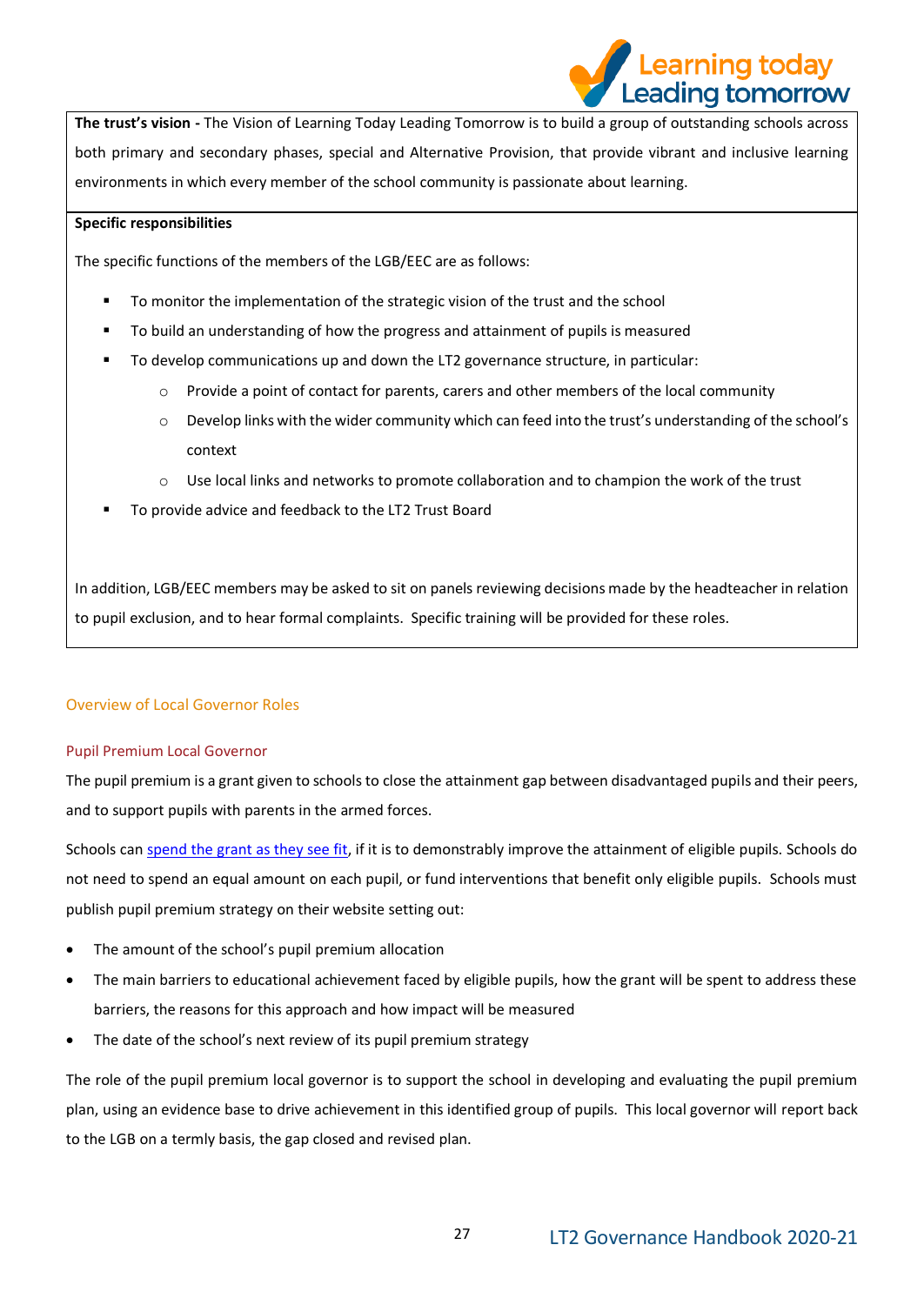

# The Role of the Special Educational Needs and Disability (SEND) Local Governor

The LGB should appoint a SEND local governor to make sure pupils with SEND receive the help they need to access the curriculum and to participate fully in the life of the School. As a SEND local governor, you are the link between the LGB and the School in relation to pupils with SEND. It is your role to help raise awareness of SEND issues at LGB meetings and give up-to-date information on SEND provision within the School. You also help review the School's policy on provision for pupils with SEND and ensure that parents have confidence in this provision.

There is certain basic information that every SEND local governor should know:

- How the School identifies children with SEND make sure you understand how the School identifies a pupil with SEND and what happens once a pupil has been identified
- How SEND money is spent understand how your Headteacher and LGB decide how the allocated income for SEND is spent for all pupils with SEND in your School
- The School's SEND policy you should know your School's policy on SEND and be responsible for ensuring it is reviewed regularly. Regular reviews are vital to ensure that the SEND provision reflects the changing needs of the School, its circumstances, and the law
- Develop good relationships in the School developing good relationships with the key people involved in the School is essential. It is particularly important to get to know the Headteacher and the SEND Co-ordinator ("SENDCO")

# Good Practice Checklist

- Arrange class visits with the Headteacher/SENDCO to gain an understanding of how your School delivers SEND provision
- Set up regular meetings with the SENDCO
- Take a central role in discussions about SEND
- Visit the School as often as you need to, stay informed and attend training for SEND local governors
- Find out what links your School has with other local schools, SEND support services and parents
- The SENDCO will also be able to suggest information packs that can be ordered to provide a full description of the information required to complete the role

The SEND local governor should report to the LGB once a year on provision for SEND.

# **Appendix E – LT2 Trust Board Terms of Reference 2020-21**

#### Role of the Trust Board

The LT2 Trust Board has is the decision-making body of the trust and is accountable and has legal responsibility for all schools within the trust. The trust is the employer of all staff (centrally and within the schools and is the schools admissions authority. The LT2 Trustees make up the LT2 Trust Board and they are both charity trustees and company directors of the trust. The *[competency framework for governance](https://assets.publishing.service.gov.uk/government/uploads/system/uploads/attachment_data/file/583733/Competency_framework_for_governance_.pdf)* outlines the knowledge, skills and behaviours needed by trust boards for effective governance.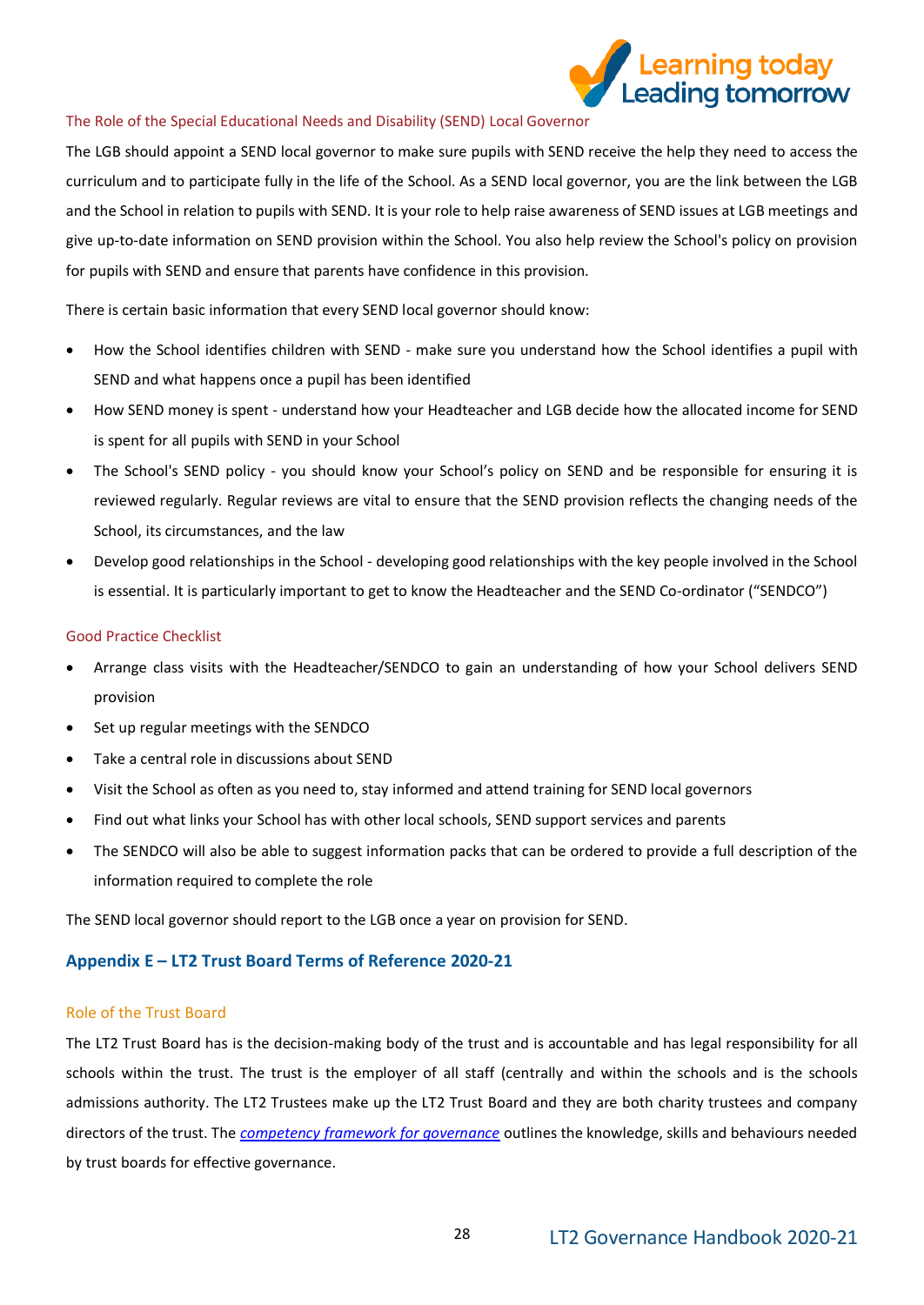

The LT2 Trust Board must operate and make decisions to further the trust's charitable object. As they are charity trustees, they are responsible for the general control and management of the administration of the trust in accordance with the provisions set out in the Articles of the Company and the Funding Agreements with the secretary of state.

Subject to the provisions of these Terms of Reference, the Companies Act 2006, and the Articles and to any directions given by the LT2 members by special resolution, the business of the Company shall be managed by the LT2 Trust Board. The trust board may delegate matters to other boards or committees, or executive officers other than those matters specifically reserved for the board alone.

They have statutory duties to exercise care, skill and diligence and avoid conflicts of interest.

The trust board deliver the three core functions common to school governance;

- 1. Ensure clarity of vision, ethos and strategic direction of the trust through:
- The development of trust policy in accordance with statutory regulations and the Funding Agreements
- Effective governance and leadership structures and the performance management of senior executive leaders
- 2. Holding the leadership at all levels to account for the educational performance of the schools, pupil outcomes and the performance management of staff
- 3. Overseeing the financial performance of the schools and the trust in accordance with trust policy and the Academies Financial Handbook and making sure that money is well spent

The trust board is responsible for carrying out of the functions set out in these Terms of Reference.

Each trustee shall act in the best interests of the Company at all times.

The trust board monitors and manages quality and compliance through its quality assurance systems which include a Quality and Compliance Framework and associated High Risk Data Dashboard. A copy of the framework can be requested from the CEO.

The LT2 Trust Board has the responsibility to:

- Establish the core education vision
- Hold the CEO, headteachers and LGBs to account for the standards of attainment and broader achievement of pupils, the quality of teaching and learning, the behaviour and safety of pupils, the leadership and management of the school, the pedagogy, curriculum and learning environment for the children
- Arrange for school improvement support and educational 'audits' to evaluate performance regularly with cognisance of the latest OfSTED guidance and to make recommendations to improve effectiveness
- Set school targets (with input from LGB)
- Monitor and manage the financial and administrative policies (HR, ICT)
- Budgeting and reporting procedures
- Statutory compliance work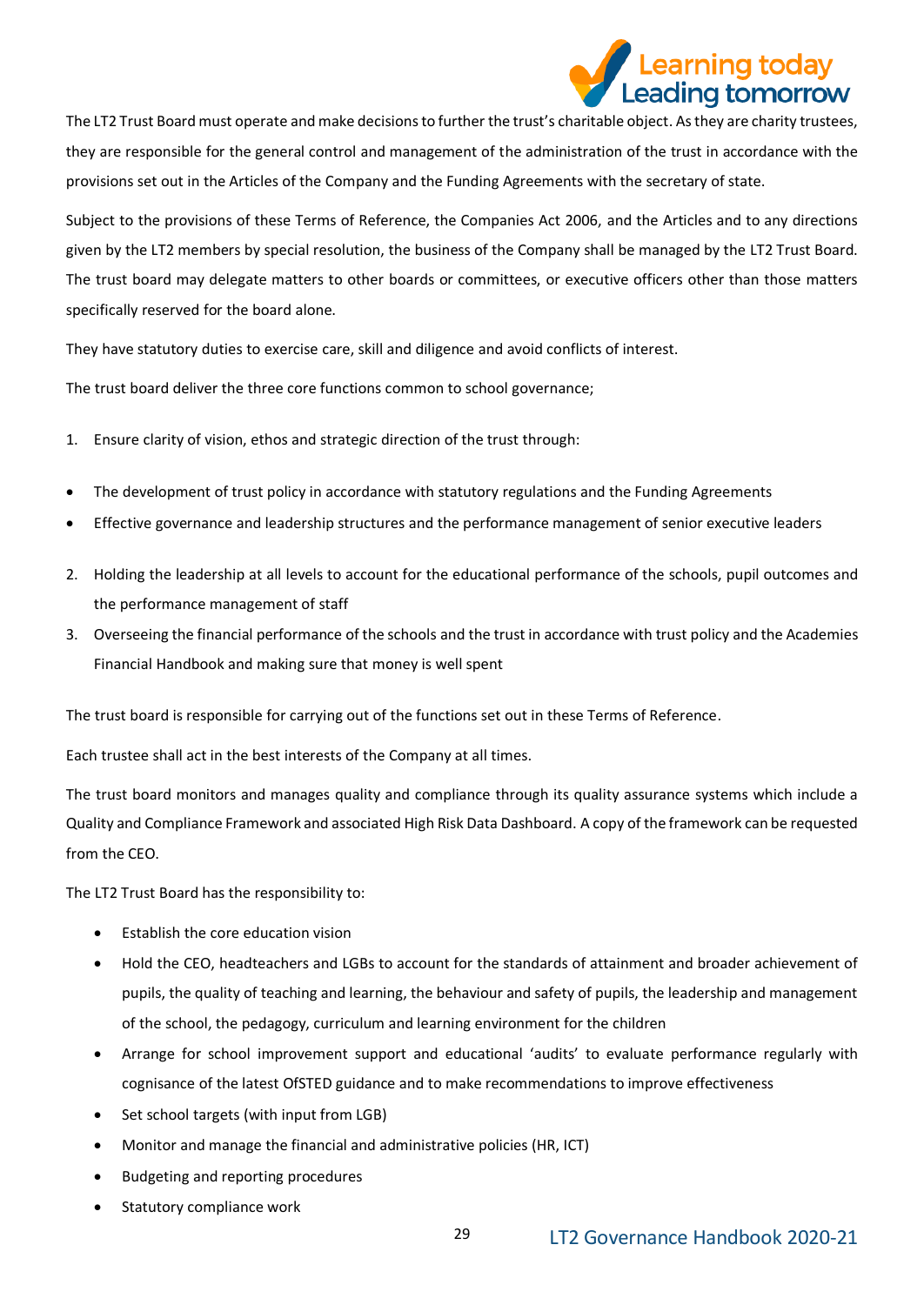

- Staff contracts and HR policies
- IT network strategy
- Procurement policies and major procurement exercises
- Headteacher recruitment and appointment
- Evaluation of Headteacher performance (with input from the Chair of the LGB)
- Administrative and support services as required
- Other educational programmes including but not limited to: leadership training, extended school programme

#### Decision Making

The LT2 Trust Board may use their powers to delegate governance functions to individual committee or board members or executive leaders (in certain circumstances) and in accordance with the Scheme of Delegation, the trust board remain accountable and responsible for all decisions made. The Scheme of Delegation (including Financial Authorities) clearly shows the structure and remit of its members, trustees and LGBs, including detail of which functions which have been delegated and which remain with the trust board.

LGBs are committees of the Board established pursuant to articles 100 - 104 of the Articles. The trust board relies on advice and support from the schools' local governing body, in regard particularly (but not limited to) the specific matters delegated under the relevant Terms of Reference. The trust board is not bound by any decision of the LGBs or any other committee constituted to have oversight of any specific area of work.

The LT2 Trust Board Boards should play a strategic role and avoid routine involvement in operational matters. They should focus strongly on holding their Executive Leader to account for exercising their professional judgement in these matters and all of their other duties. However, since the board is responsible in law for the school(s), it may need to intervene in operational matters if a circumstance arises where, because of the actions or inactions of the Executive Leaders, the school may be in breach of a statutory duty. Having advised the board, Executive Leaders must comply with any reasonable direction given by it.

# Attendance at Local Governing Body/Sustainable Improvement Board meetings

Any Trustee may attend any LGB meetings and may with the approval of the chair of the meeting, speak and vote on any issue raised in the agenda or papers of the meeting or any issue raised at the meeting.

The LT2 Trust Board receives papers from all LGB/SIB chairs in a timely manner following their meetings. The board receives:

- an executive report from the CEO which includes the headteacher report and other reports as appropriate
- executive reports from the chief financial officer and the head of human resource

# Board Committees

The LT2 Trust Board operates two committees, each with their own terms of reference:

• Audit and Risk meets at least four times per year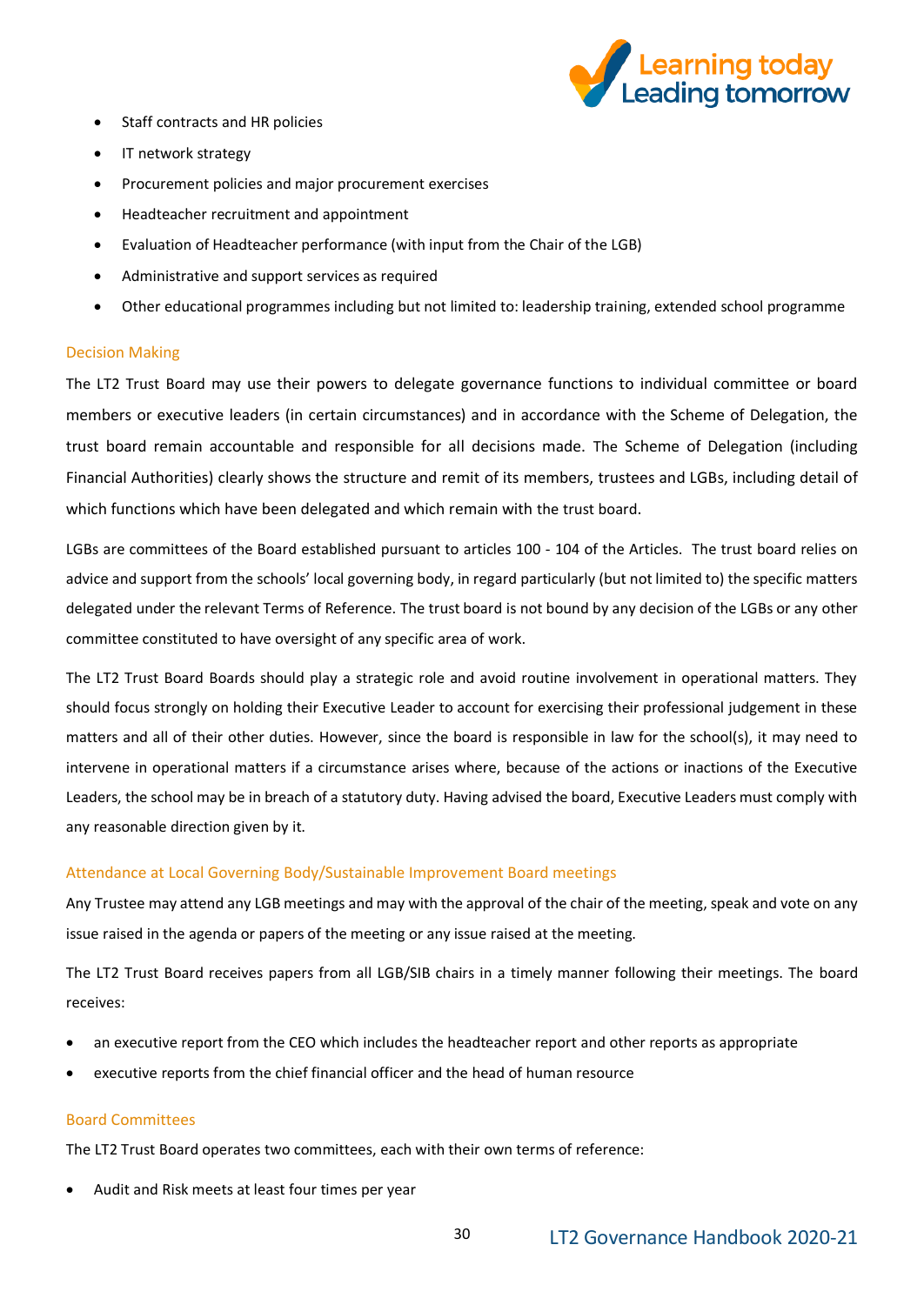

• Performance and Standards meets three times per year

The trust board receives papers from board and committee chairs in a timely manner following their meetings.

#### Review

The LT2 Trust Board carries out regular audits of all its trustees and local governors' skills in line with the needs of the trust, and seeks to address any gaps identified. The trust board is committed to challenging itself to ensure that the organisation is designed and structured to enable the achievement of its core purpose; to improve the outcomes for children and young people.

All trustees have a review after they have been in post for one year, unless they have reason to question their competency earlier. This review benchmarks and evaluates performance, and evidence from trust board meeting minutes is used as part of this evaluation. Thereafter all board members have an annual review with the LT2 Chair of Trustees.

The trust board undertakes an annual self-evaluation of its performance using the NGA 21 Questions for MATs or similar tool; it reviews the structure, membership, proceedings and functions of each committee/local governing body every 12 months. It also reviews its appointments and appoints members and chairs for all committees.

#### Composition of the Trust Board

The membership of the LT2 Trust Board shall be determined in accordance with the following provisions:-

The total membership shall be not less than three but (unless otherwise determined by ordinary resolution) not be subject to any maximum

The membership shall comprise:

- Up to eight trustees appointed by the members
- Additional trustees can be co-opted in accordance with the Articles of Association.

The trust board may continue to act notwithstanding a temporary vacancy in its composition.

The Chief Executive Officer reports into the trust board and is not a trustee. Parent representation is focused on LGBs.

Trustees have the power to direct change where required. In general terms their responsibility is to determine the policy and procedures of the trust and to consider and respond to strategic issues.

All trustees have a duty to act independently and not as agents of those who may have appointed them. They should act with integrity, objectivity and honesty in the best interests of the trust. Trustees shall be open about decisions except in so far as any matter is considered confidential.

#### Link Trustee

The LT2 Trust Board links trustees to specific areas of responsibility including Safeguarding, SEND and Prevent and where the Department for Education recommends. The role of the link trustee is to ensure there is specific oversight of the area and to deepen the entire board's knowledge of that area. The role involves visiting schools within the trust, meeting with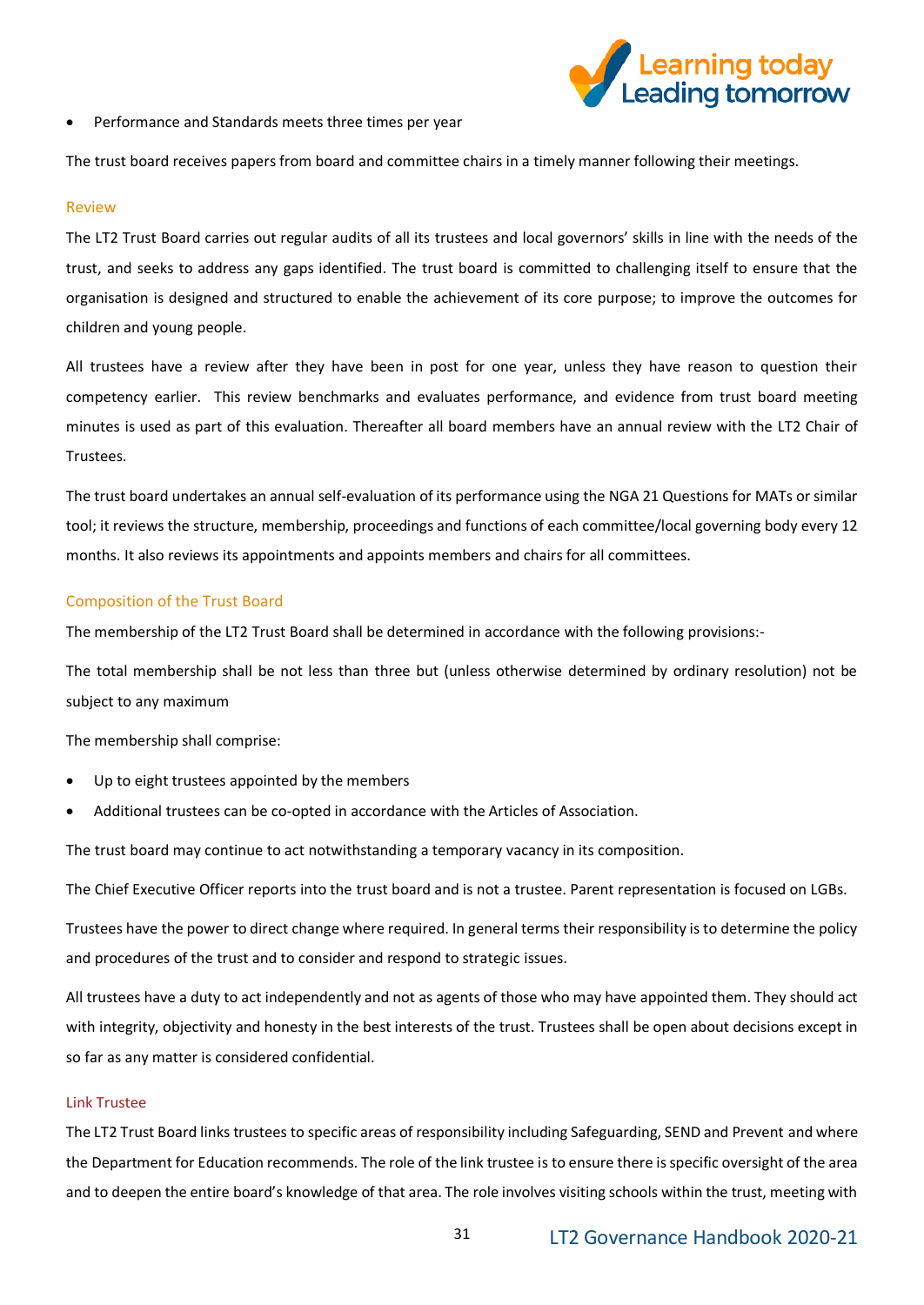

key staff to understand how the strategic objectives are embedded, how money is being spent and any particular issues affecting delivery.

This role should remain strategic and not operational. Having link trustees does not remove the trust board's responsibility for these areas.

#### Resignation & Removal

A trustee may at any time resign his or her office by giving notice in writing to the clerk to the Board.

A trustee shall cease to hold office if he or she is removed by the members of the company.

Notwithstanding the foregoing, the members may terminate the appointment of any trustee whose presence or conduct is deemed by the directors not to be in the best interests of the company.

#### Persons Ineligible to Be Trustees

No person shall be qualified to be a trustee unless they are aged 18 or over at the date of their election or appointment.

A trustee shall cease to hold office if they become incapable by reason of mental disorder, illness or injury of managing or administering their own affairs.

A trustee shall cease to hold office if they are absent without the permission of the Board from all their meetings held within a period of six months and the Board resolve that this office be vacated.

A trustee shall cease to hold office if they are disqualified from acting as a trustee by virtue of section 72 of the Charities Act 1993 (or any statutory re-enactment or modification of that provision).

A person shall be disqualified from holding or continuing to hold office as a trustee if they:-

- Have been sequestrated and the sequestration has not been discharged, annulled or reduced
- Has the subject of a bankruptcy restrictions order or an interim order
- Have been removed from the office of charity trustee or trustee for a charity by an order made by the Charity Commission or the High Court on the grounds of any misconduct or mismanagement in the administration of the charity for which they are responsible or to which they are privy, or by their conduct contributed to or facilitated

At any time when they are:-

- Included in the list of teachers and workers with children or young persons whose employment is prohibited or restricted under section 1 of the Protection of Children Act 1999; or
- Disqualified from working with children under section 35 of the Criminal Justice and Court Services Act 2000.

If they are a person in respect of whom a direction has been made under section 142 of the Education Act 2002.

Where they have, at any time, been convicted of any criminal offence, including any that have been spent under the Rehabilitation of Offenders Act 1974 as amended, but excluding any offence for which the maximum sentence is a fine or a lesser sentence except where a person has been convicted of any offence which falls under section 72 of the Charities Act 1993.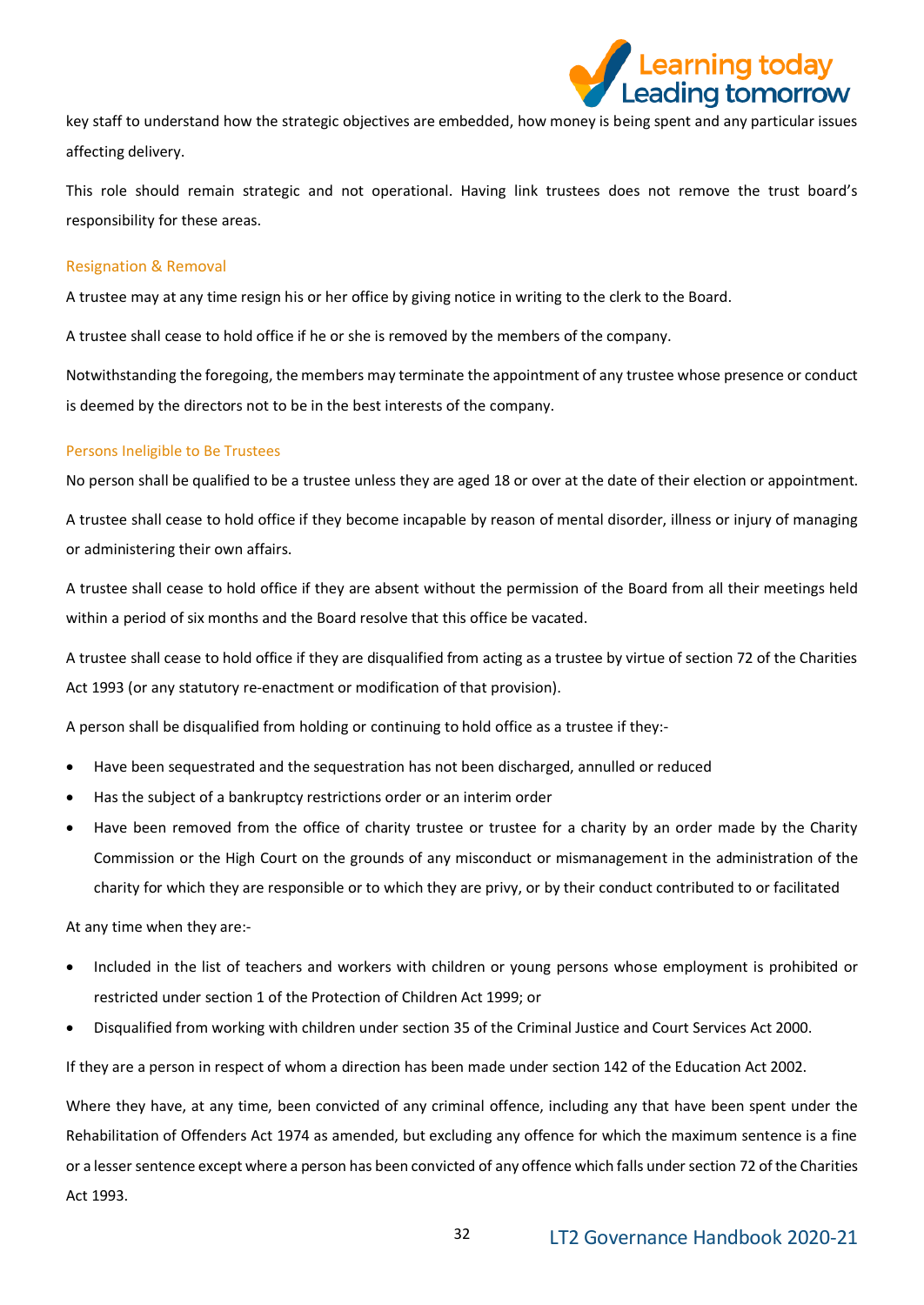

If they have not provided to the chair of the Board a criminal record certificate at an enhanced disclosure level under the Safeguarding Vulnerable Groups Act 2006 as amended by the Protection of Freedoms Act 2012. In the event that the certificate discloses any information which would in the opinion of the chair of the board confirm their unsuitability to work with children that person shall be disqualified. If a dispute arises as to whether a person shall be disqualified, a referral shall be made to the Secretary of State to determine the matter. The determination of the Secretary of State shall be final.

Where a person becomes disqualified from holding, or continuing to hold office as a trustee and they are, or will be proposed to become, such a trustee, they, shall upon becoming so disqualified, give written notice of that fact to the clerk.

#### Terms of Office

Any trustee shall hold and vacate office in accordance with the terms of their appointment but the length of their term of office shall not exceed four years.

Trustees retiring at the end of their term of office shall be eligible for re-appointment at the discretion of the trust board.

#### Conflicts of Interest

The income and property of the Company must be applied solely towards the provision of the Objects as detailed in the Articles of the Company. A trustee who has any duty or personal interest (including but not limited to any Personal Financial Interest) which conflicts or may conflict with their duties as a trustee shall disclose that fact to the LT2 Trust Board and to the Clerk as soon as he or she becomes aware of it. A trustee must absent himself or herself from any discussions of the trust board in which it is possible that a conflict will arise between their duty to act solely in the interests of the Company and any duty or personal interest (including but not limited to any Personal Financial Interest).

#### Chair and Vice-Chair

The Chair of the LT2 Trust Board will be elected by the board every year for a 1-year term.

The Vice-Chair of the trust board will be elected by the board every year for a 1-year term.

If both the chair and the vice-chair are absent from any meeting of the board, those trustees present shall appoint one of their number to chair the meeting. The provisions of the section detailing quorum for meetings shall apply.

The chair will meet with representatives of the LGBs at the beginning of each school year to discuss the roles and responsibilities of the LGBs in relation to each school's development plan and any other issues as appropriate.

The chair, or in the absence of the chair, the vice-chair, has the power in extreme circumstances to carry out the functions of the board, in consultation if possible with the CEO. This power is exercised where a delay in action is likely to be seriously detrimental to the interests of the trust or school, a pupil at an school or their parents, or a person who works at the school. Decisions must always be reported at the next trust board meeting.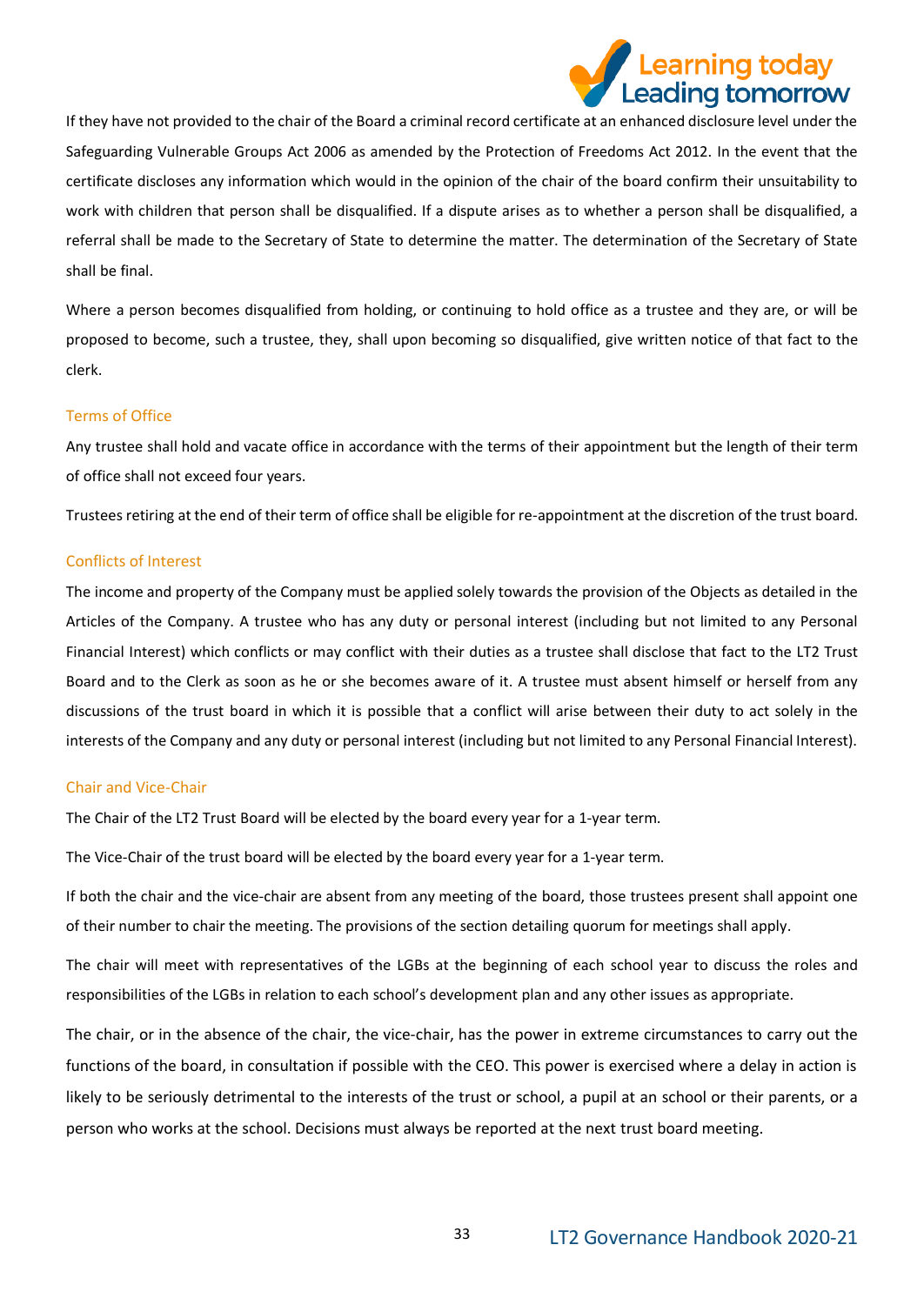

This power does not include matters relating to the alteration and closure of the schools, a change of school category, approval of budget, discipline policies, and admissions; these matters must be addressed by the whole trust board.

# Meetings of the LT2 Trust Board

The LT2 Trust Board shall meet at least three times in every academic year, and shall hold such other meetings as may be necessary.

All meetings shall be convened by the clerk, who shall send to the trustees written notice of the meeting and a copy of the agenda (and any relevant papers) at least five working days in advance of the meeting.

A meeting of the trust board shall be called by the clerk whenever requested by the chair or at the request in writing of any three trustees. Where there are matters demanding urgent consideration, the chair or, in their absence, the vicechair may waive the need for seven days' notice of the meeting and substitute such notice as they think fit.

The convening of a meeting and the proceedings conducted shall not be invalidated by reason of any individual not having received written notice of the meeting or a copy of the agenda.

The board agenda will include these standing items:

- Attendance and Apologies
- Declarations of Interest
- Minutes of last meeting and Actions
- Matters Arising (Not on the Agenda)
- CEO report
- Headteachers Report
- CFO Report
- Safeguarding
- Health and Safety
- Risk register
- AOB

The Governance Planner with the agreed schedule of work for 2020-21 was agreed at the end of the last academic year (2019-20). Please see Appendix G.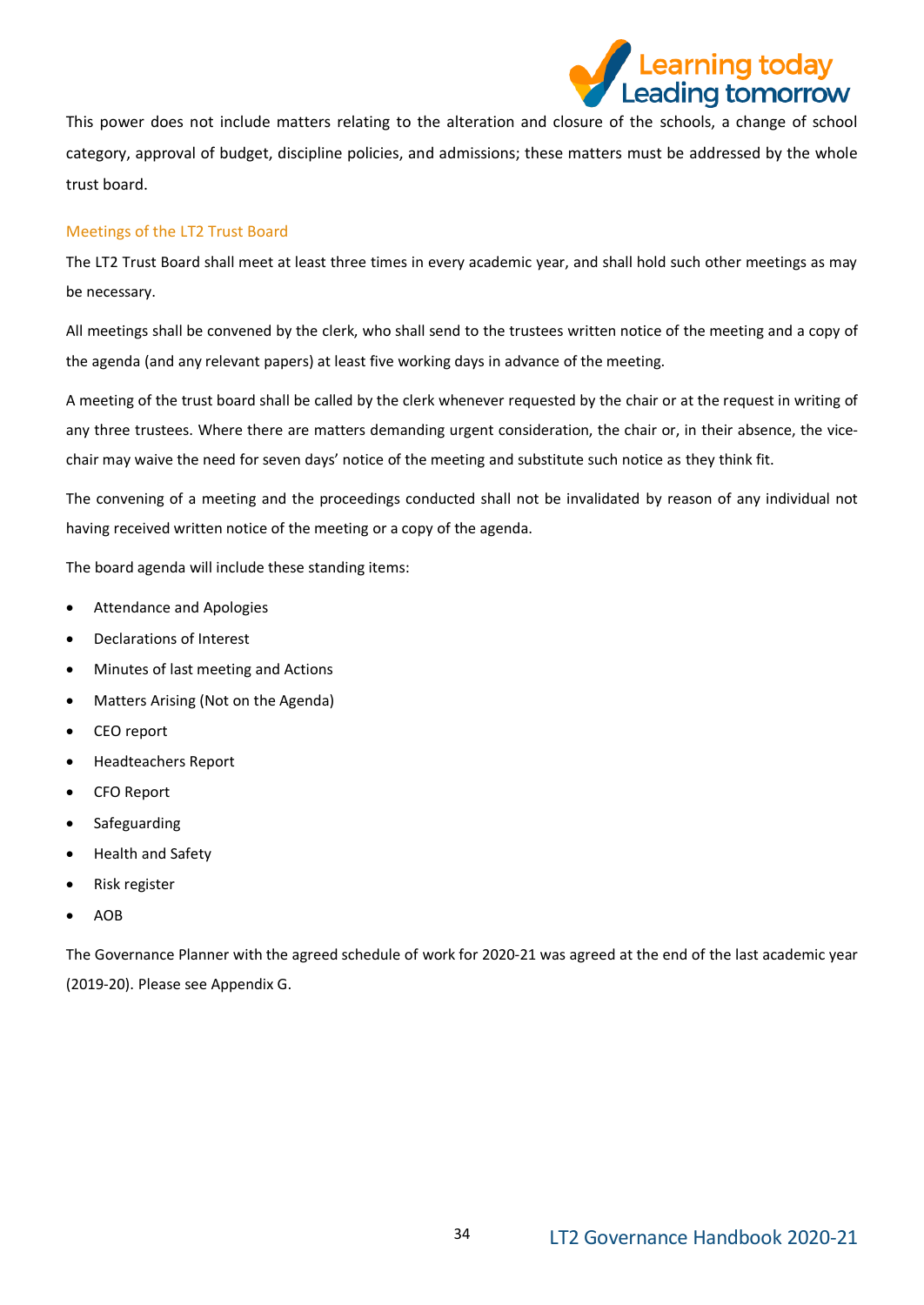

#### Quorum

Meetings of the LT2 Trust Board shall be quorate if three or one-third of its members are present (whichever is greater). If the number of trustees assembled for a meeting of the board does not constitute a quorum, the meeting shall not be held. If in the course of a meeting of the board the number of trustees present ceases to constitute a quorum, the meeting shall be terminated forthwith.

If for lack of a quorum a meeting cannot be held or, as the case may be, cannot continue, the chair shall, if they think fit, determine the time and date at which a further meeting shall be held and shall direct the clerk to convene the meeting accordingly.

# Proceedings of Meetings

Every question to be decided at a meeting of the LT2 Trust Board shall be determined by a majority of the votes of the trustees present and voting on the question. Each trustee shall have one vote. Where there is an equal division of votes the chairman of the meeting shall have a second or casting vote.

A trustee may not vote by proxy.

Any trustee who is also an employee of the company shall withdraw from that part of any meeting of the board at which any recommendation to the Board as to their remuneration, conditions of service, promotion, conduct, suspension, dismissal or retirement are to be considered.

A resolution in writing, signed by all the trustees, shall be valid and effective as if it had been passed at a meeting of the board duly convened and held. Such a resolution may consist of several documents in the same form, each signed by one or more of the trustees.

Any trustee shall be able to participate in meetings of the board by telephone or video conference provided that he or she has given reasonable notice to the clerk and that the board have access to the appropriate equipment.

#### Minutes and Publication

Minutes will be taken of every LT2 Trust Board meeting by the clerk.

At every meeting of the board the minutes of the last meeting shall be taken as the first agenda item after any apologies, except in cases where the trustees present decide otherwise, and, if agreed to be accurate, shall be signed by the chair as a true record.

The clerk shall ensure that a copy of the agenda for every meeting of the board, the draft minutes of every such meeting (if they have been approved by the chair of that meeting), the signed minutes of every such meeting and any report, document or other paper considered at any such meeting are, as soon as is reasonably practicable, made available to the board.

The board may invite attendance by persons who are not trustees where such attendance is considered by the members of the board to benefit its deliberations.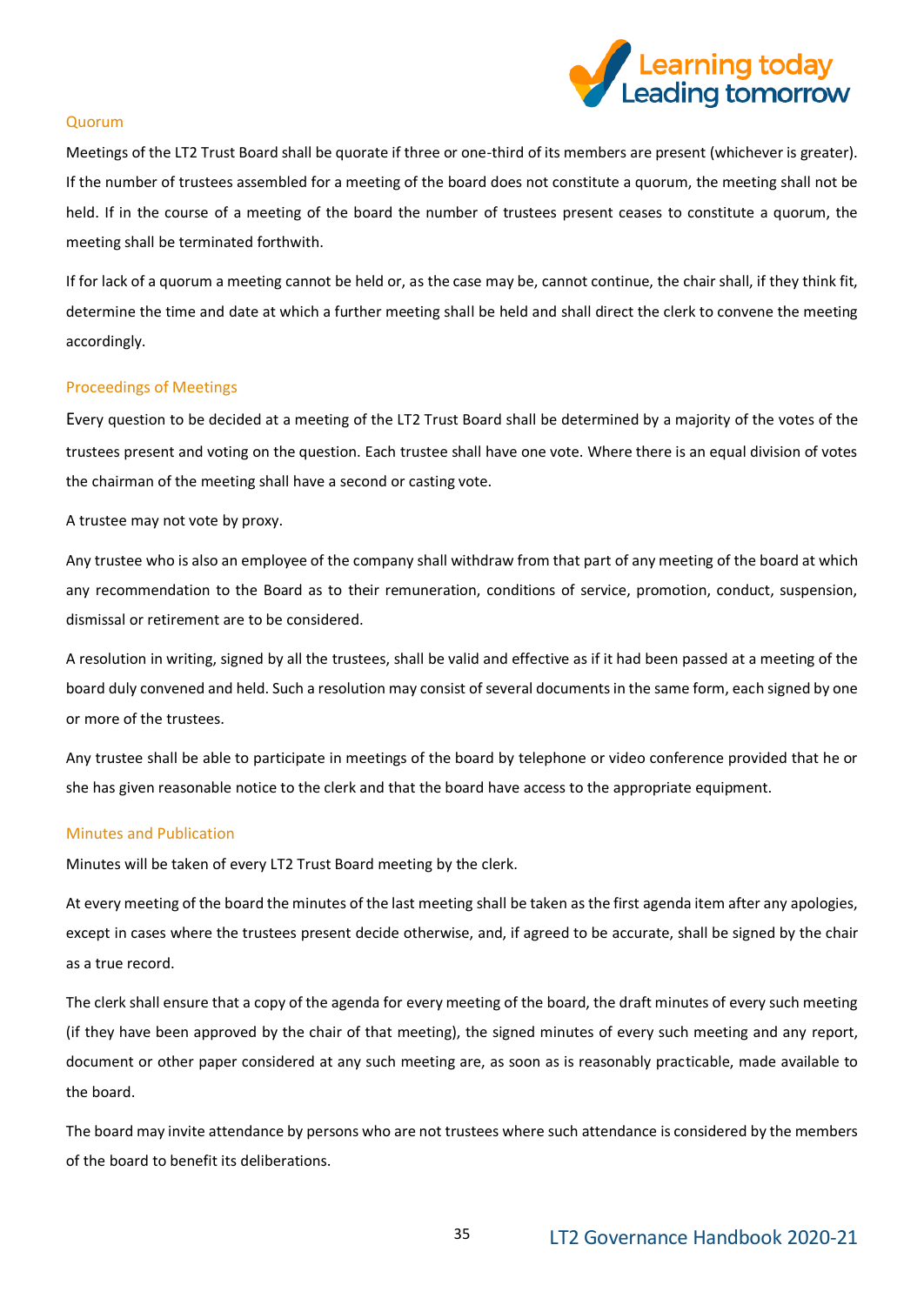

# Responsibilities of the Chief Executive Officer

The CEO has responsibility for leading the LT2 Trust Executive Leadership Team and involves direct oversight of the performance of the headteachers as they carry out their duties. Each headteacher will report directly to the CEO with regard to the direction and operation of their particular school. The CEO's role therefore makes a substantial contribution to the strategic development of the trust.

The CEO is also responsible for providing professional advice to the trustees and any relevant committee (including the LGBs) about all matters of professional interest and concern that will contribute to the successful development and operation of the trust and the schools.

Subject to the scope of the responsibilities of the LT2 Trust Board, the CEO shall be responsible for:-

- Ensuring that the strategic direction and future development of the Schools is consistent with and supportive of the vision and values of the trust board
- Ensuring that trustees are systematically provided with sufficient and timely information to enable them fully and effectively to discharge their responsibilities for monitoring and guiding the work of the trust
- Collaboration with the Headteachers in identifying, introducing and overseeing significant educational innovations designed to drive forward the positive development and continual improvement of the schools
- Ensuring that comprehensive and effective quality assurance systems deliver the highest possible standards of teaching and learning, student safety and well-being, and student progress and achievement in all of the schools
- Overseeing the appointment of headteachers, in collaboration with trustees
- Line management of the chief financial officer and head of human resources and collaboration with senior school staff as appropriate in order to secure efficient and effective management of finance, estates and human resources to achieve the trust's aims and objectives
- Acting as Accounting Officer for the trust
- All such additional functions as may be assigned under the job description and contract of employment

# Rules and By-Laws

The LT2 Trust Board has power to make rules and bye-laws in respect of the government and conduct of its Schools as it shall think fit, after consultation (where appropriate) with LGBs.

# Amendment of These Terms of Reference

This document has been approved by the trustees at their meeting on **23 October 2020** and shall be subject to review at the first meeting of the trustees after **August 2021** and in each academic year thereafter and may be subject to amendment by them. The trustees reserve the right to amend these terms of reference at any time.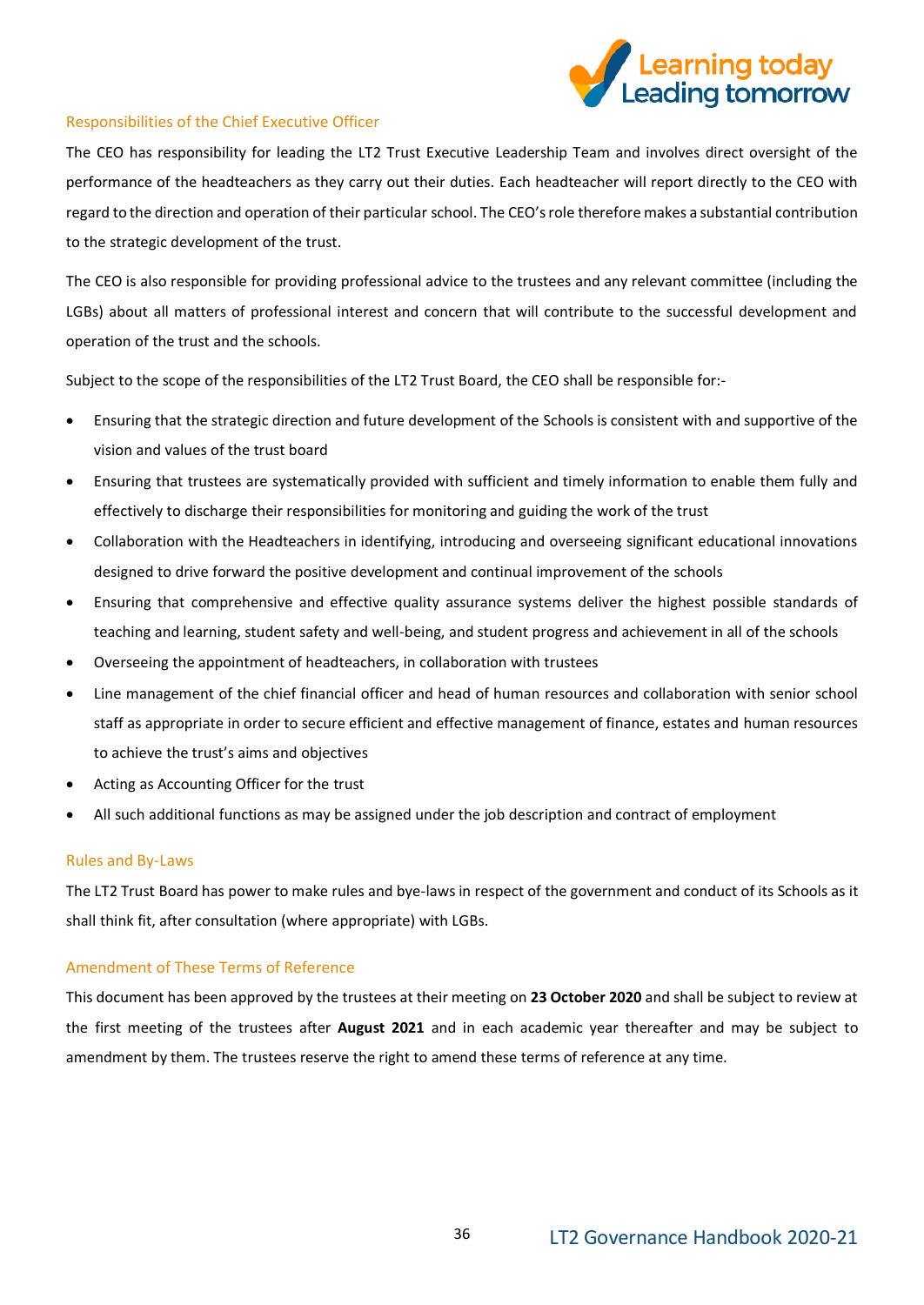

# Effective Date

These Terms of Reference shall come into effect on **23 October 2020.**

# Trust Board Additional Functions

The LT2 Trust Board deliver the three core functions common to school governance; setting the vision, holding the CEO/central trust roles/headteachers to account for the school's educational performance and ensuring money is well spent. They are responsible for the following (not exhaustive):

# Setting the vision and standards:

- Compliance with the Company's Articles of Association
- Development of core trust's vision and principles
- Development and approval of the direction of the trust's educational model
- Determining level of delegation to each LGB
- Establish, monitor and review trust policies and procedures as per the Scheme of Delegation
- Comply with all relevant legislation and ensuring the trust employs suitably qualified staff
- To set the pay structure of all members of staff, in line with legal requirements
- Review effectiveness of leadership/management/staff structures to ensure good succession and retention of a quality workforce
- Development of trust's marketing and customer engagement plan
- Statutory compliance and risk management reporting
- Development and evolvement of the trust's ICT network strategy
- To prohibit political indoctrination and ensure a balanced treatment of political issues.
- Carrying out regular audits of governors' skills in line with the needs of the trust, and seek to address any gaps identified through good quality CPD
- Establish and implement a performance review process for CEO

# Schools' Educational Performance:

- Holding schools to account through the headteacher
- Performance management of the headteacher (led by the CEO with involvement of LGB chair and /or School Improvement partner and other specialists)
- School Development/Improvement Plan sign off and target-setting
- Approval of high-level curriculum and assessment procedures through individual School Development Plans
- Co-ordination of peer support and cross working between schools
- Appointment of a new Headteacher when appropriate (led by the CEO)
- Monitoring that the LGBs are fully populated with the appropriate number of governors, and that they comply with DfE standards and guidelines
- Approval of trust's Safeguarding Statement and the local schools' policies and regular audit of local interpretation and effectiveness of local procedures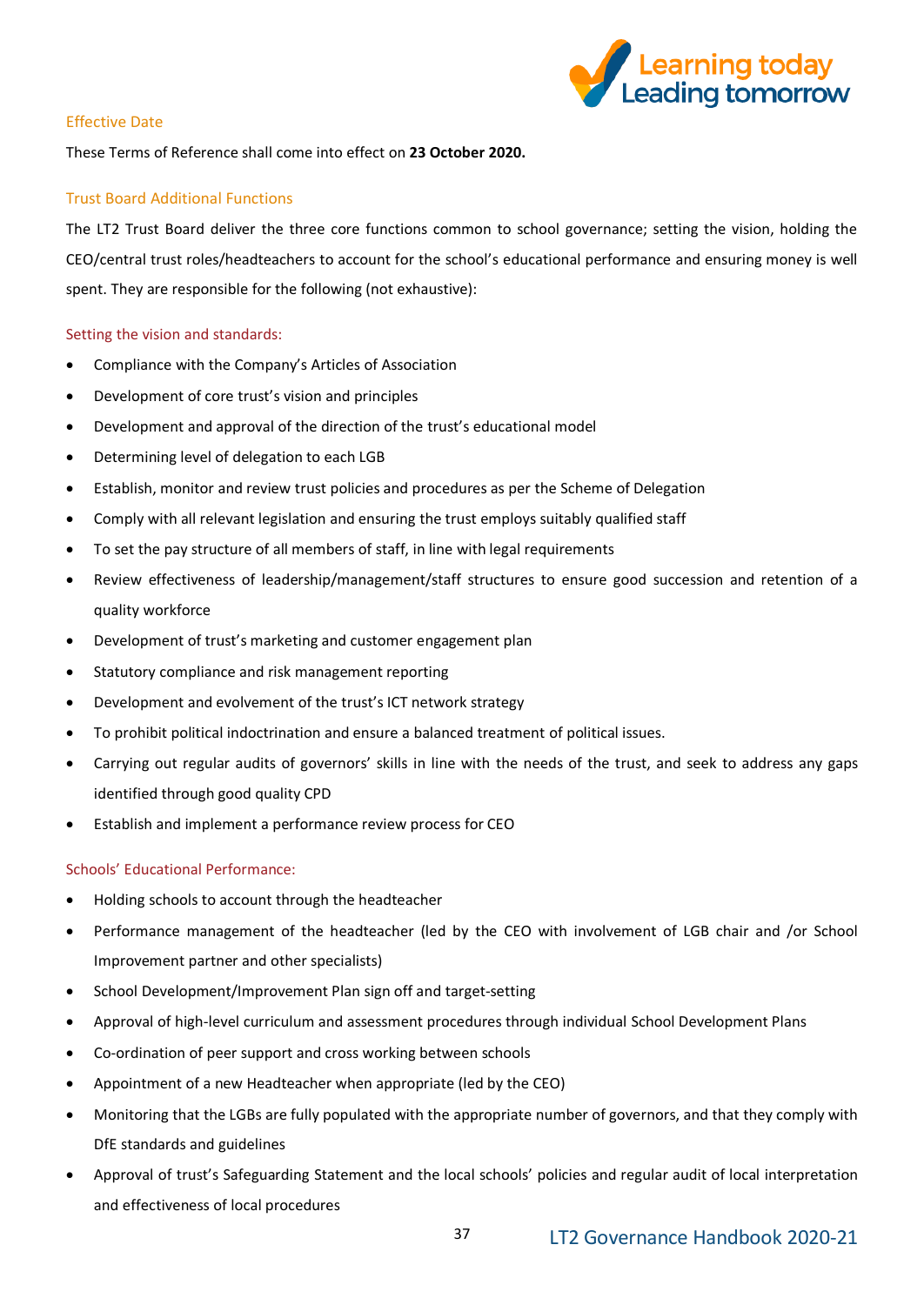

- Approval of the local schools' behaviour and attendance policies
- Approval of trust's HR, employment contracts and policies and audit of safer recruiting practices including single central record checks
- Assurance of staff well-being, personal development opportunities, equality and diversity
- Investment in/ development of trust's wide talent management & leadership training
- Ensure LGBs conduct, self-evaluation and performance review
- Monitoring of and contribution to induction of all new staff

# Ensuring money is well spent:

- Approval of Individual school budgets
- Approve the annual trust's budget, allocating finance to individual schools, using the funding formula allocations as a guide, but being sensitive to individual school circumstances
- Ensure at all times that the work of the trust is conducted in accordance with the object of the company and company law
- Establish and monitor a strategic risk register, including a contingency and business continuity plan, in order to evidence the results of the risk assessment process, with the support of the Audit and Risk Committee
- Appoint and remove auditors, accountants, company secretary, clerk, accounting officer, chief financial officer, independent peer reviewer
- Approve the annual trust's central budget, allocating finance to individual schools, using the funding formula allocations as a guide, but being sensitive to individual school circumstances
- Approve the annual audited accounts and send to Companies House. To be signed by the chair of the board
- Approve the long and medium term `Asset management plan`
- Consider/Approve any recommendations made by the Audit and Risk Committee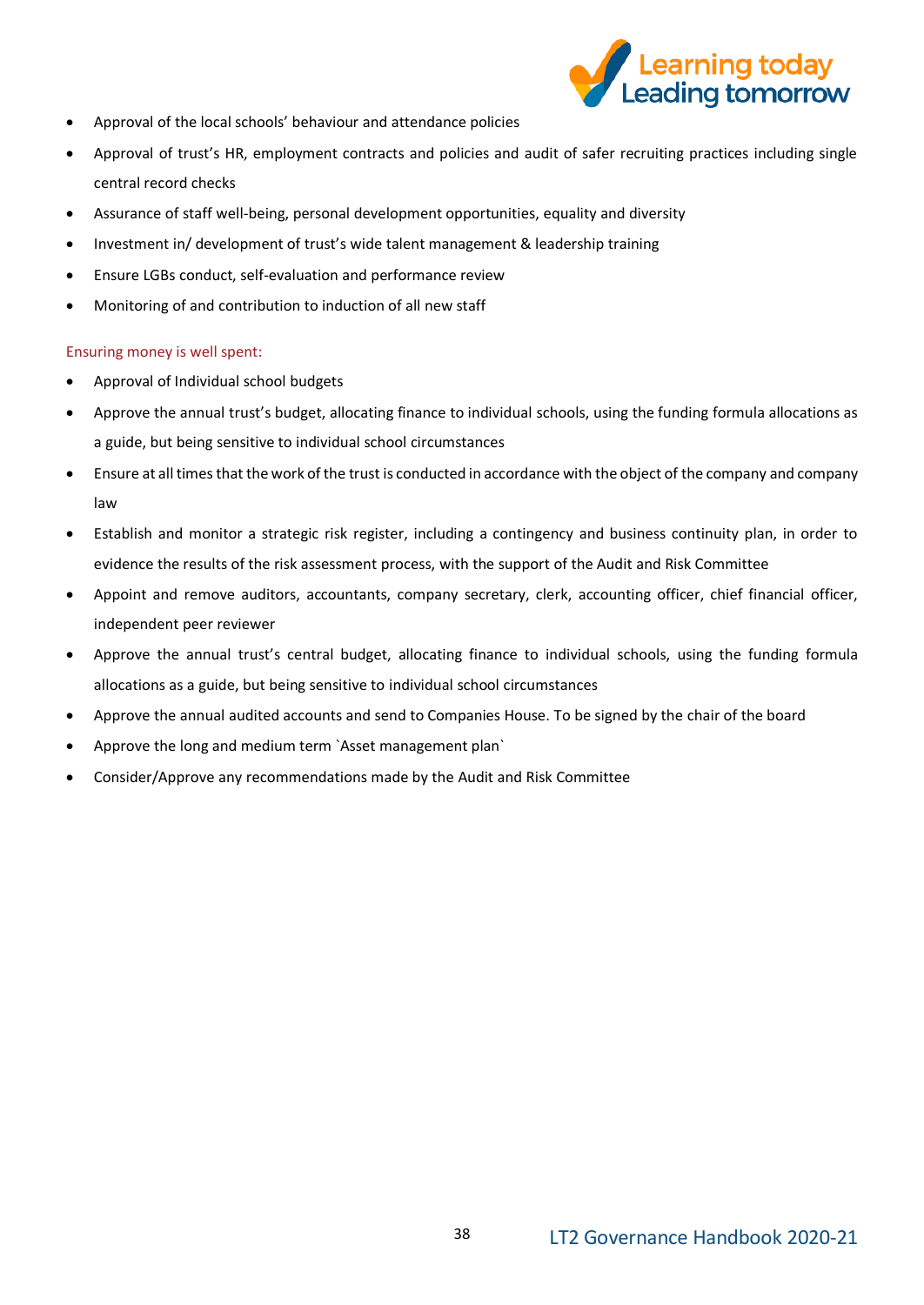# **Appendix F – LT2 Audit and Risk Committee Terms of Reference 2020-21**

#### Purpose

Learning Today Leading Tomorrow is a Multi-Academy Trust, currently with two schools, a primary and a secondary.

Governance structures include the LT2 Trust Board and LGB'sfor each school which act as committees of the main board. The executive leadership team made up of the CEO, the headteachers of each of the schools, the chief financial officer, the head of HR provides a forum for internal scrutiny and peer support.

The main purpose of the Audit and Risk committee is to:

- Review the annual budget and recommendations from the executive team and make recommendations to the board
- Review internal and external financial statements and reports to ensure they reflect best practice
- Review internal and external operational reports e.g. HR, H&S and GDPR to ensure they are monitoring risks effectively and reflect best practice
- Consider and scrutinise termly safeguarding reports from schools
- Consider all relevant reports by the chief financial officer or the external auditor
- Review the effectiveness of the trust's internal control system and Value for Money framework
- Review the trust's risk register and risk management systems

In their role as Pay Committee their purpose is to:

- Review headteacher recommendations and rationale for pay progression for school level staff
- Consider affordability of headteacher pay progression recommendations

# Audit and Risk Committee Membership

The LT2 Trust Board shall appoint the committee from the trustees. The Committee shall consist of not less than three trustees. One trustee shall have recent and relevant financial experience.

The Audit and Risk Committee will be supported by the clerk to the trust board who will act as secretary to the meeting.

# Quorum

Meetings of the Audit and Risk Committee shall be quorate if two out of the three trustees, plus either the chair, vicechair or CEO are in attendance.

# Attendance at Meetings

The Chair of the LT2 Trust Board, chief financial officer (CFO), trust business manager, headteachers, school finance officers or other persons shall attend meetings at the invitation of the committee.

The Committee shall invite the External Auditors to attend the November meeting each year to review the outcomes of the full financial audit.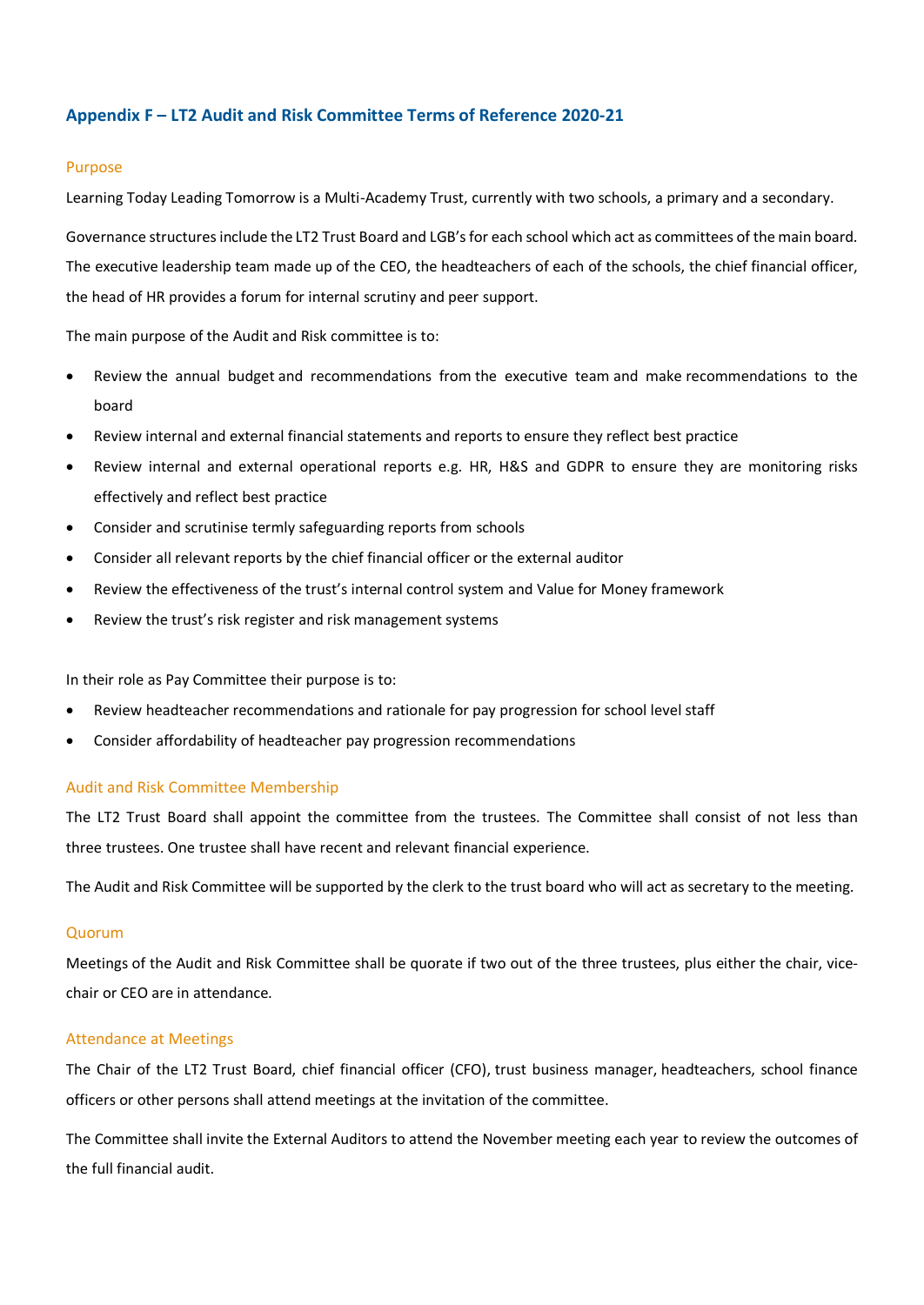

# Frequency of Meetings

Meetings shall be held no less than 4 times a year to coincide with key dates in the financial reporting cycle. Additional meetings may be requested by the Chair of the Audit and Risk Committee.

# Authority

The Committee is authorised by the LT2 Trust Board to:

- Investigate any activity within its terms of reference,
- Seek any information that it requires from any trustee, local governor or employee of the trust and its schools.
- Obtain outside legal or independent professional advice as required.

# Duties

# Financial Reporting

To review and where necessary to challenge the actions and judgements of trust and School Governance and Management in relation to financial reporting, accounting policies and practices, budgets, unusual transactions, disclosures, adjustments resulting from audits and compliance with Statutory Duties

# Internal Control and Risk Management

To oversee the overall Risk Register of the trust including reputational, commercial and operational risks and monitor on behalf of the trust board. To monitor and review the integrity of the trust's internal financial controls and other key risks, including safeguarding, procedures to detect and prevent fraud and impropriety and to identify, assess and manage risk through reporting from the schools and the trust's executive team e.g. HR risk reporting.

# Internal Audit

To direct the auditors in conducting internal audits within each of the trust's schools up to three times per year and to receive reports based upon these exercises; to ensure findings are shared with appropriate trustees, governors and employees and to review and monitor governors and management's response to findings.

# External Audit:

- To recommend the appointment, re-appointment or removal of the external auditor and oversee the trust's relations with them; to approve the terms of engagement and remuneration to be paid to the external auditor
- To discuss with the external auditor, before the audit commences, the nature and scope of the audit
- To review with the external auditor the findings of their work, including any major issues arising and their resolution, key accounting judgements and levels of errors identified during the audit
- To assess the effectiveness of the audit process at the end of its cycle
- To oversee the trust's need for impartiality by the external auditor with reference to their non-audit services, to ensure objectivity is not impaired through their delivery

# Reporting

The committee is required by the trustees to report: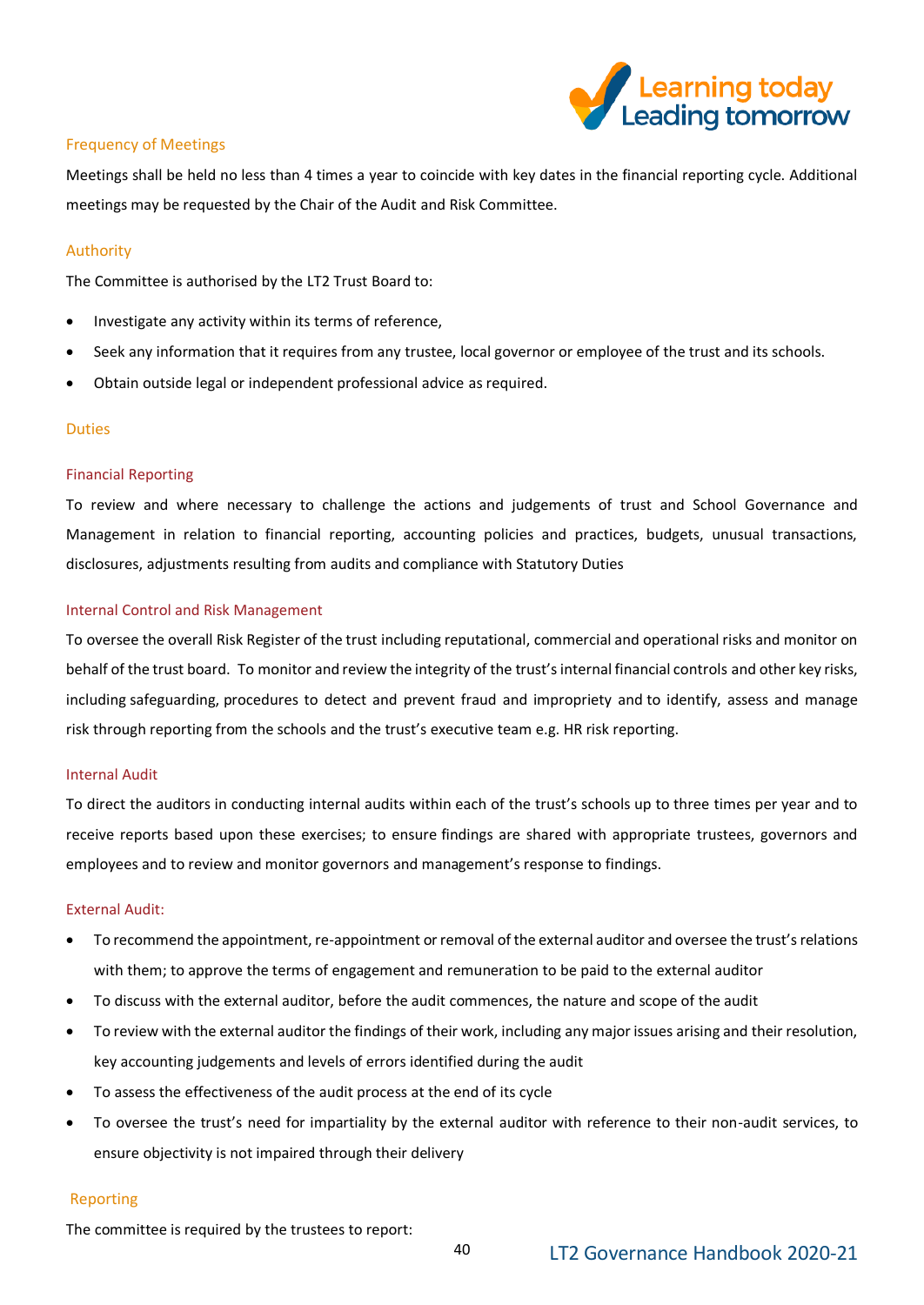

- Minutes of its meetings regularly
- Evaluation of its own effectiveness annually
- Summary of its role and responsibilities and actions taken to discharge them, for inclusion in the Annual Report

# Meeting Cycle

Please see appendix G for an overview of the schedule of work covered by the Audit and Risk Committee for the academic

year 2020-21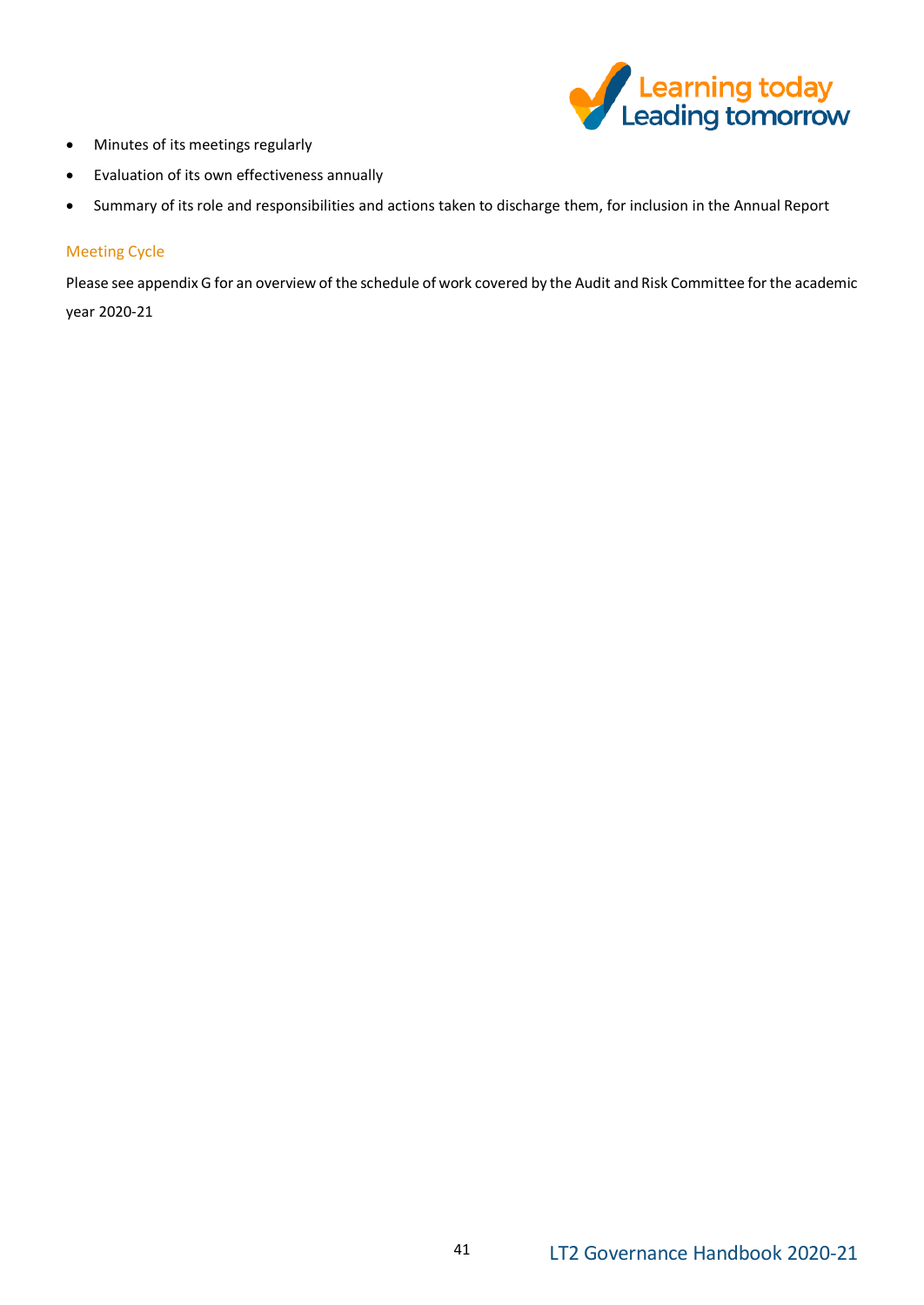

# **Appendix G – GovernorHub**

From September 2021, LT2 will start using [GovernorHub,](https://governorhub.com/#governing-boards) a governance platform designed to support and enhance collaboration at the Trust Board and Local Governing Board Level. All meeting agendas, documents, training records and governor/Trustee details will be stored on the platform. Other features include a noticeboard for each board/committee, meeting calendars and integration with o365 so documents can be edited and modified on the platform.

Please follow [this link](https://help.governorhub.com/en/collections/150960-the-basics) to find training videos that can help you familiarise yourself with the platform.

# **Appendix H - Useful Resources**

Useful resources:

- [The Academy Trust Handbook 2021](https://www.gov.uk/guidance/academies-financial-handbook/academy-trust-handbook-2021)
- Education and Skills Funding Agency Guidance: *[Understanding your data: a guide for school governors and academy](https://www.gov.uk/government/publications/understanding-your-data-a-guide-for-school-governors-and-academy-trustees/understanding-your-data-a-guide-for-school-governors-and-academy-trustees)  [trustees](https://www.gov.uk/government/publications/understanding-your-data-a-guide-for-school-governors-and-academy-trustees/understanding-your-data-a-guide-for-school-governors-and-academy-trustees) –* A resources to help boards analyse, discuss and challenge the educational and financial performance of their academy trust.
- [The Seven Principles of Public Life](https://www.gov.uk/government/publications/the-7-principles-of-public-life)
- [Governance Handbook and Competency Framework](https://www.gov.uk/government/publications/governance-handbook)
- Academy Trust Governance [Structures and Role Descriptors](https://assets.publishing.service.gov.uk/government/uploads/system/uploads/attachment_data/file/924673/Academies_governance_role_descriptors.pdf)

# **Appendix I – Trustee & Governor Training Offering**

The following constitute the LT2 training offering for Trustees and Local Governance Professionals:

- All Trustees and members of local governance boards must confirm that they have read Part 1 of Keeping Children [Safe in Education](https://www.gov.uk/government/publications/keeping-children-safe-in-education--2) 2021 and record this in the general declarations section of their GovernorHub account.
- All Trustees and local governance must confirm that they have read ['Sexual violence and sexual harassment between](https://www.gov.uk/government/publications/sexual-violence-and-sexual-harassment-between-children-in-schools-and-colleges)  [children in schools and colleges](https://www.gov.uk/government/publications/sexual-violence-and-sexual-harassment-between-children-in-schools-and-colleges)*'* (DfE, 2021) and record this in the general declarations section of their GovernorHub account.
- [Confederation of Schools Trust \(CST\)](https://cstuk.org.uk/) The Trust is a member of CST and they have a number of resources on their website. They also circulate a weekly bulletin with important information for the academy sector. You can register for an account usin[g this form.](https://cstuk.org.uk/register)
- [The Key for Trust Leaders](https://trustleaders.thekeysupport.com/) The Key publishes articles about all areas of Trust Governance and operations. You can setup an account via the link above.
- [Educare](https://www.educare.co.uk/) The Trust uses Educare, an e-learning platform to train all employees, local governors and Trustees in the compliance areas including Safeguarding, Child Protection, Health & Safety and Data Protection. To setup your account please email **It2clerk@learningleading.org**
- HutSix Information Security Training Modules We have been given access to these modules through our Data Protection Office (Warwickshire School DPO Service). You can sign up to access these courses through [this form.](https://eur02.safelinks.protection.outlook.com/?url=https%3A%2F%2Fforms.office.com%2FPages%2FResponsePage.aspx%3Fid%3DBqqwiCdZu0uok4nMJxOsgkp9STFSBzhGu2Nljzo9-mJUQjVLWTNLUEM3TllTMTRFSzBOTE44U0kwNiQlQCN0PWcu&data=04%7C01%7Cschooldpo%40warwickshire.gov.uk%7Cb193a79cb30647bbf7b308d8913a4d76%7C88b0aa0659274bbba89389cc2713ac82%7C0%7C0%7C637419026910032716%7CUnknown%7CTWFpbGZsb3d8eyJWIjoiMC4wLjAwMDAiLCJQIjoiV2luMzIiLCJBTiI6Ik1haWwiLCJXVCI6Mn0%3D%7C1000&sdata=n2r5oWmIb9Vpsh59pX8LDx7gVEB6l%2BeIp8dwF1fxbQ8%3D&reserved=0)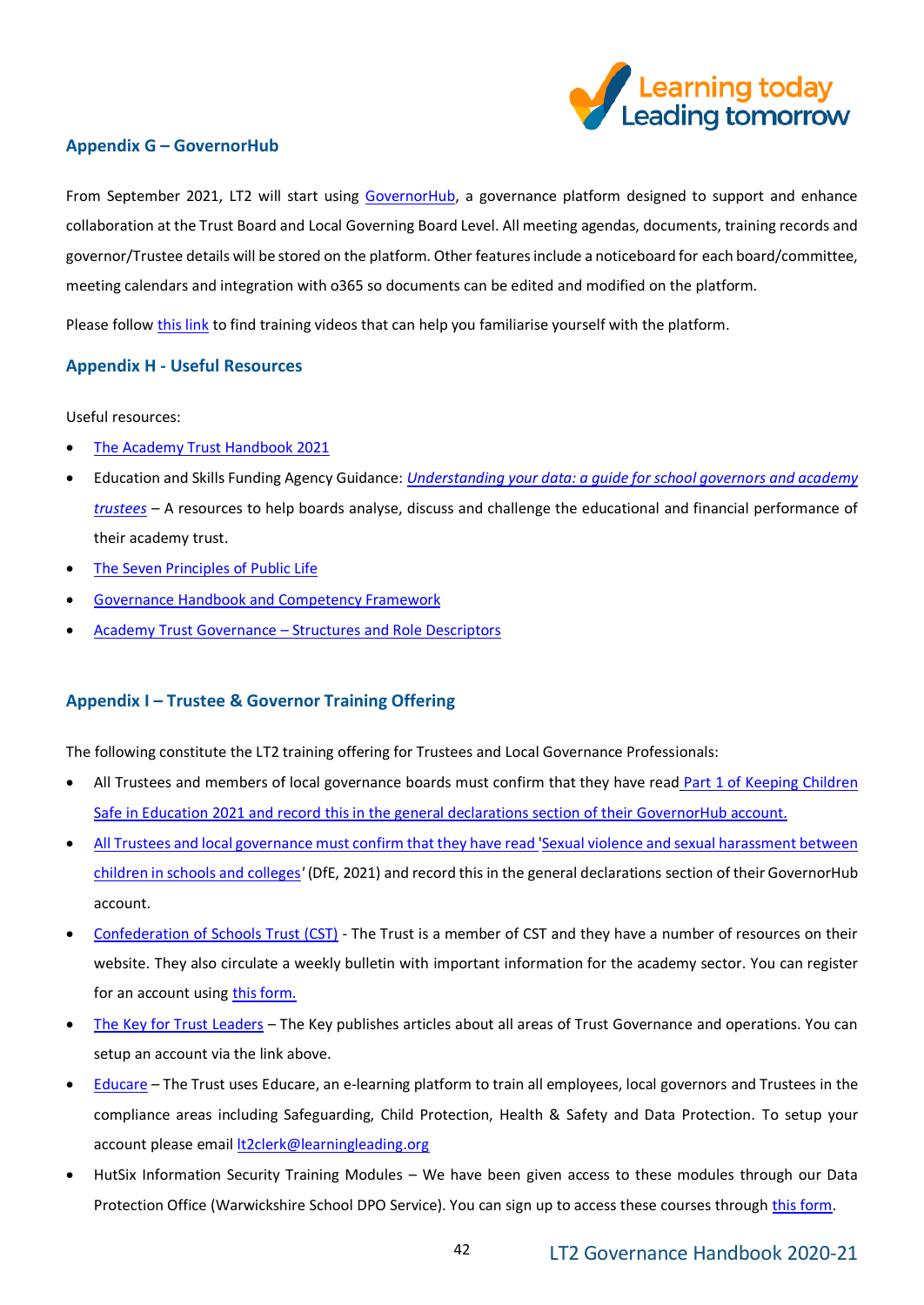

• National Governance Association (NGA) Learning Link – For Trustee and Governor specific, we use the NGA e-learning platform. To register with Learning Link, please follow the instructions in the linked document below:



**Please see the document embedded below for a full list of training modules provided.** 

**All Trustees and Local Governors/Educational Excellence Committee Members should maintain a record of their training in GovernorHub. Please clic[k this link](https://help.governorhub.com/en/articles/5106646-can-i-record-details-of-my-governor-training) for information as to how you can do this.**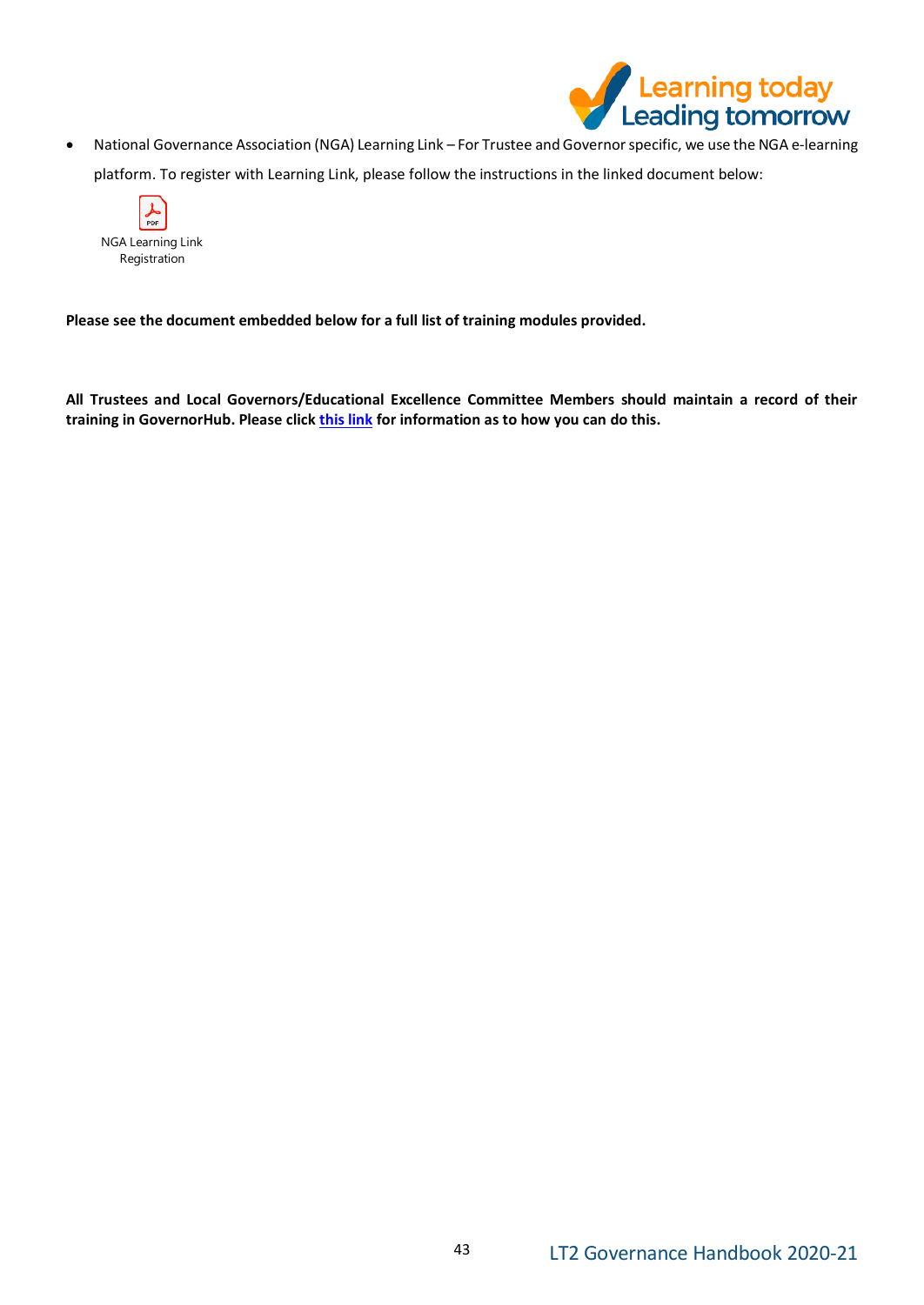# **Appendix J - LT2 Trust Year Governance Planner 2021-22**

| <b>Cycle</b> | <b>Executive</b>                      | <b>SIB</b>                             | <b>RFPS LGB</b>                    | <b>ARC</b>                       | <b>PSC</b>                | <b>Trust Board</b>                    |
|--------------|---------------------------------------|----------------------------------------|------------------------------------|----------------------------------|---------------------------|---------------------------------------|
| Cycle 1:     | Tuesday 7 <sup>th h</sup> September   | Thursday 30 <sup>th</sup> September    | Tuesday 28 <sup>th</sup> September | Friday 1 October 2021            | Tuesday 28 September 2021 | Friday 15th October 2021              |
| Sept/Oct     | 2021                                  | 2021                                   | 2021                               |                                  |                           |                                       |
| Cycle 2:     | Tuesday 2 <sup>nd</sup> November 2021 | Thursday 2 <sup>nd</sup> December 2021 | Tuesday 16 <sup>th</sup> November  | Friday 26th November 2021        |                           | Friday 10th December 2021             |
| Nov/Dec      |                                       |                                        | 2021                               |                                  |                           |                                       |
| Cycle 3:     | Tuesday 11 <sup>th</sup> January      | Thursday 20 <sup>th</sup> January 2022 | Tuesday 18 January 2022            | Friday 28 January 2022           |                           | Friday 11 <sup>th</sup> February 2022 |
| Jan/Feb      |                                       |                                        |                                    |                                  |                           |                                       |
| Cycle 4:     | Tuesday 1st March 2022                |                                        |                                    | Friday 18th March 2022           | Tuesday 15th March 2022   | Friday 1st April 2022                 |
| March/April  |                                       |                                        |                                    |                                  |                           |                                       |
| Cycle 5:     | Tuesday 26th April                    | Thursday 10 May 2022                   | Tuesday 3rd May 2022               | Friday 13th May 2022             | Tuesday 17th May 2022     | Friday 27th May 2022                  |
| April/May    |                                       |                                        |                                    |                                  |                           |                                       |
| Cycle 6:     | Tuesday 7 <sup>th</sup> June 2021     | Thursday 7 <sup>th</sup> July 2022     | Tuesday 5 July 2022                | Friday 1 <sup>st</sup> July 2022 |                           | Friday 15th July 2022                 |
| June/July    |                                       |                                        |                                    |                                  |                           |                                       |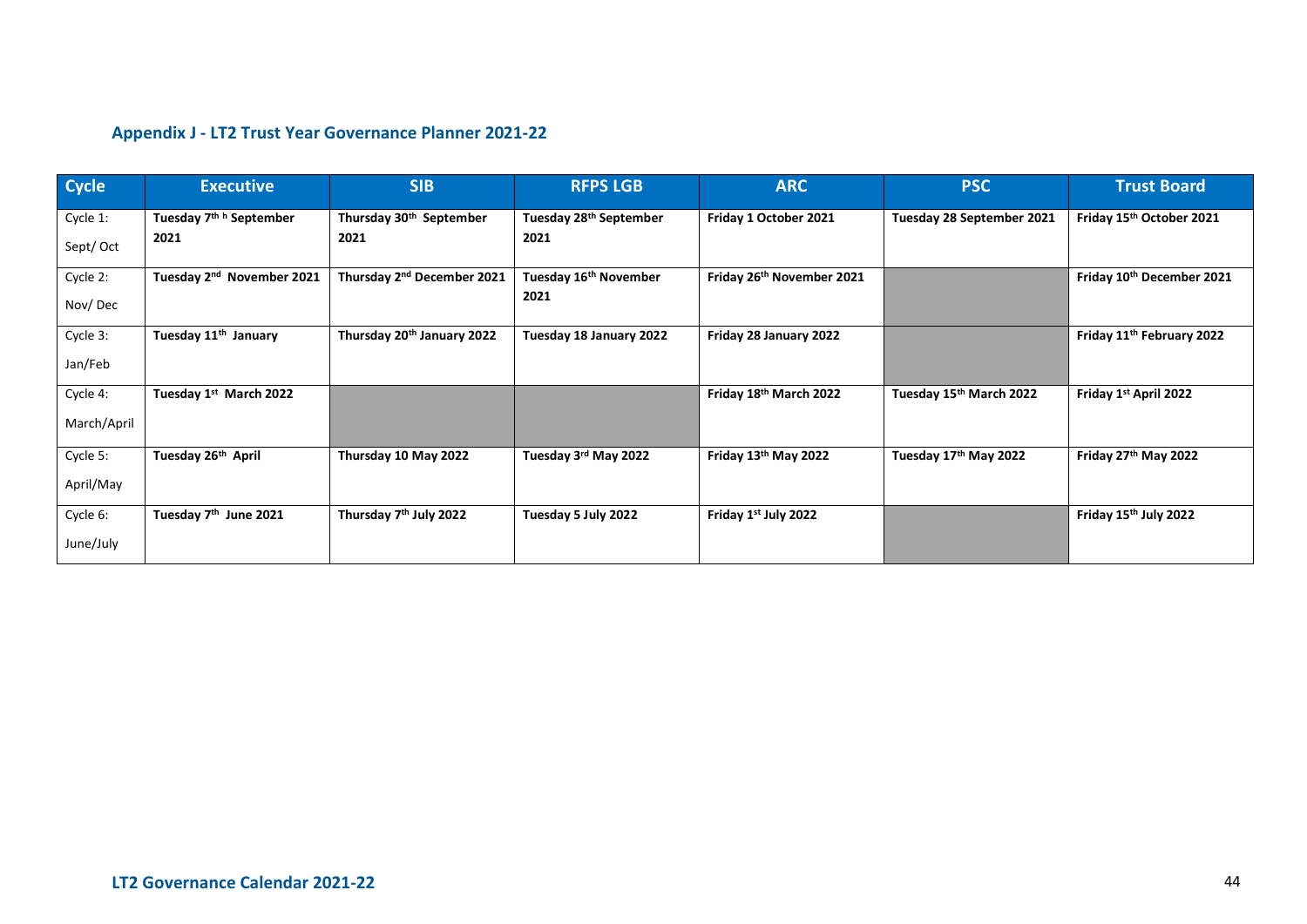| <b>Executive</b>                                                                                                                                                                                                                                                                                                                                                                                      | <b>SIB</b>                                                                                                                                                                                                                                                                                                                                                                                                    | <b>RFPS LGB</b>                                                                                                                                                                                                                                                                                                                                                                                                                                                                                                                  | <b>ARC</b>                                                                       | <b>PSC</b>                                                                                                                                                               | <b>Trust Board</b>                                                                                                                                                                                                                                                                                                                                                                                                                                                                                                       |
|-------------------------------------------------------------------------------------------------------------------------------------------------------------------------------------------------------------------------------------------------------------------------------------------------------------------------------------------------------------------------------------------------------|---------------------------------------------------------------------------------------------------------------------------------------------------------------------------------------------------------------------------------------------------------------------------------------------------------------------------------------------------------------------------------------------------------------|----------------------------------------------------------------------------------------------------------------------------------------------------------------------------------------------------------------------------------------------------------------------------------------------------------------------------------------------------------------------------------------------------------------------------------------------------------------------------------------------------------------------------------|----------------------------------------------------------------------------------|--------------------------------------------------------------------------------------------------------------------------------------------------------------------------|--------------------------------------------------------------------------------------------------------------------------------------------------------------------------------------------------------------------------------------------------------------------------------------------------------------------------------------------------------------------------------------------------------------------------------------------------------------------------------------------------------------------------|
| Update Register of<br>pecuniary interests<br>Receive and feedback<br>on SoDA                                                                                                                                                                                                                                                                                                                          | Confirm SIB chair &<br>$\bullet$<br>vice chair<br>Update Register of<br>$\bullet$<br>pecuniary interests<br>Receive governance<br>$\bullet$<br>handbook including:<br>code of conduct<br>$\mathbf 0$<br>Terms of<br>$\Omega$<br>Reference for SIB<br>SoDA<br>$\mathbf 0$<br>Consider training needs<br>$\bullet$<br>of SIB members<br>Confirm link roles with<br>$\bullet$<br>school middle/senior<br>leaders | Elect LGB chair & vice<br>$\bullet$<br>chair<br>Update Register of<br>$\bullet$<br>pecuniary interests<br>Receive governance<br>$\bullet$<br>handbook including:<br>code of conduct<br>$\mathbf 0$<br>Terms of<br>$\Omega$<br>Reference for SIB<br>SoDA<br>$\mathbf{O}$<br>Update LGB skills self-<br>$\bullet$<br>evaluation audit and<br>gap analysis, plan any<br>recruitment to meet<br>gaps<br>Review training needs<br>$\bullet$<br>of governors<br>Confirm link roles with<br>$\bullet$<br>school middle/senior<br>leader | Confirm terms of<br>$\bullet$<br>reference for Pay<br>Committee                  | Confirm Terms of<br>$\bullet$<br>Reference for PSC and<br>link roles                                                                                                     | Elect chair and vice-<br>$\bullet$<br>chair & appoint<br>committee chairs<br>including SIB and LGB<br>Appoint rust clerk<br>Update Register of<br>pecuniary interests<br>Review and adopt<br>governance handbook<br>and governance code<br>of conduct<br>Review and adopt all<br>Terms of Reference for<br>board/all committees<br>Update trustee skills<br>audit, gap analysis,<br>plan recruitment<br>Review training needs<br>of trustees<br>Review trustee link<br>roles with executive<br>team<br>Review/adopt SoDA |
| <b>Review Trust Aims &amp;</b><br>$\bullet$<br><b>Vision Statement</b><br><b>Consider Trust</b><br>$\bullet$<br>priorities and links with<br>SIP/SDP<br>Consider dissemination<br>to SIB/LGB<br><b>Consider Annual Trust</b><br>policy review schedule,<br>consultation dates and<br>expectations<br>Consider pay policy<br>review process and<br>agree reporting<br>schedule to ARC/pay<br>committee | Receive update on<br>$\bullet$<br><b>Trust Vision Statement</b><br>and consider priorities<br>for the year and links<br>with POAP/SIP                                                                                                                                                                                                                                                                         | Receive update on<br>$\bullet$<br><b>Trust Vision and</b><br>consider school<br>aims/priorities for the<br>year in line with<br>SEF/SDP                                                                                                                                                                                                                                                                                                                                                                                          |                                                                                  | <b>Consider Trust and</b><br>$\bullet$<br>schools Aims/Vision<br><b>Statements and links</b><br>Consider school<br>$\bullet$<br>implementation plans<br>for Trust vision | <b>Approve Trust Vision</b><br>$\bullet$<br>Statement<br>Consider feedback<br>$\bullet$<br>from SIB/LGB and<br>approve Trust priorities<br>for the year<br>Receive and scrutinise<br>CEO RAG report                                                                                                                                                                                                                                                                                                                      |
| Share & challenge<br>$\bullet$<br>performance in<br>previous year incl. data                                                                                                                                                                                                                                                                                                                          | Consider HT report and<br>$\bullet$<br>data on:<br>Attendance<br>$\bullet$                                                                                                                                                                                                                                                                                                                                    | Review performance of<br>$\bullet$<br>previous year incl. data<br>on: EYFS, phonics,                                                                                                                                                                                                                                                                                                                                                                                                                                             | Review Headteacher<br>$\bullet$<br>recommendation for<br>pay progression for SLT | Receive reports from<br>School Improvement<br>partners                                                                                                                   | Receive report from<br>$\bullet$<br>PSC recommending<br>targets for approval on:                                                                                                                                                                                                                                                                                                                                                                                                                                         |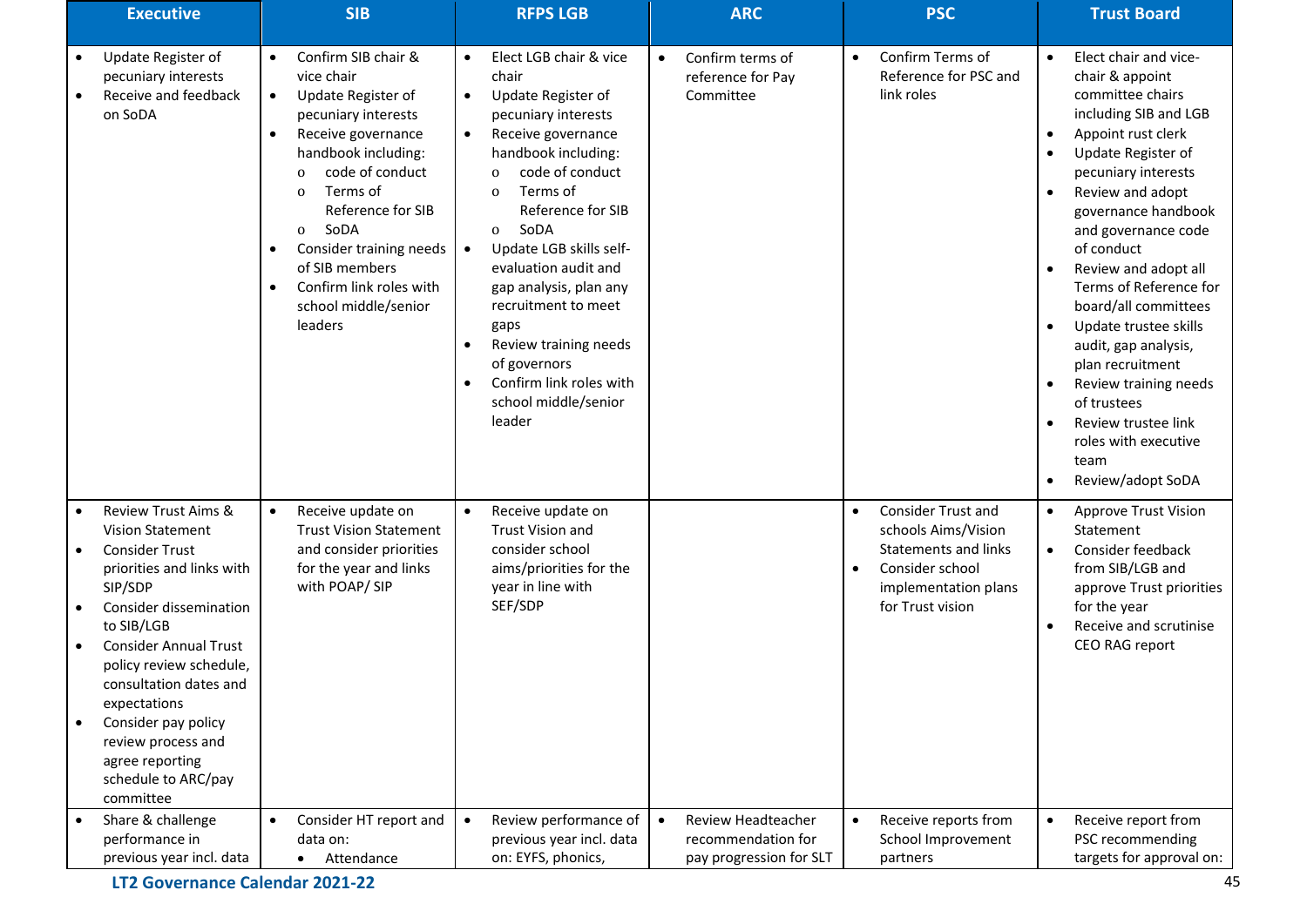| on: EYFS, phonics,<br>SATs, GCSEs, A levels<br>(as available) etc and<br>prepare for PSC<br>presentation<br>Consider school<br>$\bullet$<br>policies review<br>schedule<br>Review safeguarding<br>(KCSIE) changes &<br>updated schools'<br>safeguarding policies<br>Scrutinise school<br>safeguarding reports<br>Review headteacher<br>$\bullet$<br>pay progression<br>recommendations | Absence, PA<br>$\bullet$<br>FTE/PEX<br>behaviour<br>HT plans/priorities<br>for targeted<br>support within<br>SIP/SDP<br>Review and<br>approve school<br>policies as per<br>agreed schedule<br>Scrutiny of<br>safeguarding<br>report for summer<br>term/ feedback for<br>ARC/PSC<br>Review updated school<br>safeguarding policy<br>Consider/priorities<br>/ risks to report to<br><b>PSC</b> | SATs, Teacher<br>Assessment<br>Consider HT report and<br>$\bullet$<br>data on:<br>Attendance<br>$\bullet$<br>Absence, PA<br>FTE/PEX<br>behaviour<br>HT plans/priorities for<br>targeted support<br>within SIP/SDP<br>Consider pupil<br>$\bullet$<br>premium strategy<br>Review and approve<br>$\bullet$<br>school policies as per<br>agreed schedule<br>Scrutiny of<br>$\bullet$<br>safeguarding report for<br>Summer term/<br>feedback for ARC/PSC<br>Review updated school<br>$\bullet$<br>safeguarding policy<br>Consider/priorities/<br>$\bullet$<br>risks to report to PSC | Review headteacher<br>$\bullet$<br>recommendations for<br>pay progression for<br>teaching staff<br>Review headteacher<br>$\bullet$<br>recommendations for<br>pay progression for<br>associate staff | Review Schools' SIPs<br>$\bullet$<br>and scrutinise school<br>performance targets<br>Review Trust-wide SI<br>$\bullet$<br>metrics<br><b>Review PD metrics</b><br>$\bullet$<br>Recommendations to<br>$\bullet$<br>TB on risk register | educational<br>$\bullet$<br>performance in schools<br>key risks<br>$\bullet$<br>safeguarding<br>school targets<br>Review safeguarding<br>(KCSIE) changes and<br>approve schools'<br>safeguarding policy and<br><b>Trust Safeguarding</b><br>Statement                                                                                 |
|----------------------------------------------------------------------------------------------------------------------------------------------------------------------------------------------------------------------------------------------------------------------------------------------------------------------------------------------------------------------------------------|----------------------------------------------------------------------------------------------------------------------------------------------------------------------------------------------------------------------------------------------------------------------------------------------------------------------------------------------------------------------------------------------|---------------------------------------------------------------------------------------------------------------------------------------------------------------------------------------------------------------------------------------------------------------------------------------------------------------------------------------------------------------------------------------------------------------------------------------------------------------------------------------------------------------------------------------------------------------------------------|-----------------------------------------------------------------------------------------------------------------------------------------------------------------------------------------------------|--------------------------------------------------------------------------------------------------------------------------------------------------------------------------------------------------------------------------------------|---------------------------------------------------------------------------------------------------------------------------------------------------------------------------------------------------------------------------------------------------------------------------------------------------------------------------------------|
| Receive and feedback on:<br>Draft CFO Finance<br>Report and workplan<br>update including<br>annual procurement<br>calendar<br>Review progress<br>on closing down of<br>previous financial<br>year across the<br>Trust, expected<br>accruals or other<br>requirements                                                                                                                   | Confirm likely future<br>$\bullet$<br>student numbers at<br><b>RFSS</b>                                                                                                                                                                                                                                                                                                                      |                                                                                                                                                                                                                                                                                                                                                                                                                                                                                                                                                                                 | Confirm affordability of<br>$\bullet$<br>headteacher pay<br>progression<br>recommendations                                                                                                          |                                                                                                                                                                                                                                      | Receive and approve<br>$\bullet$<br>Pupil Premium Impact<br>Reports<br>Receive and consider<br>Finance report on year-<br>end projections/risks<br>and financial<br>performance to end of<br>September<br>Receive and consider<br>HR report on previous<br>term HR and potential<br>risks<br>Receive and consider<br>Estate report on |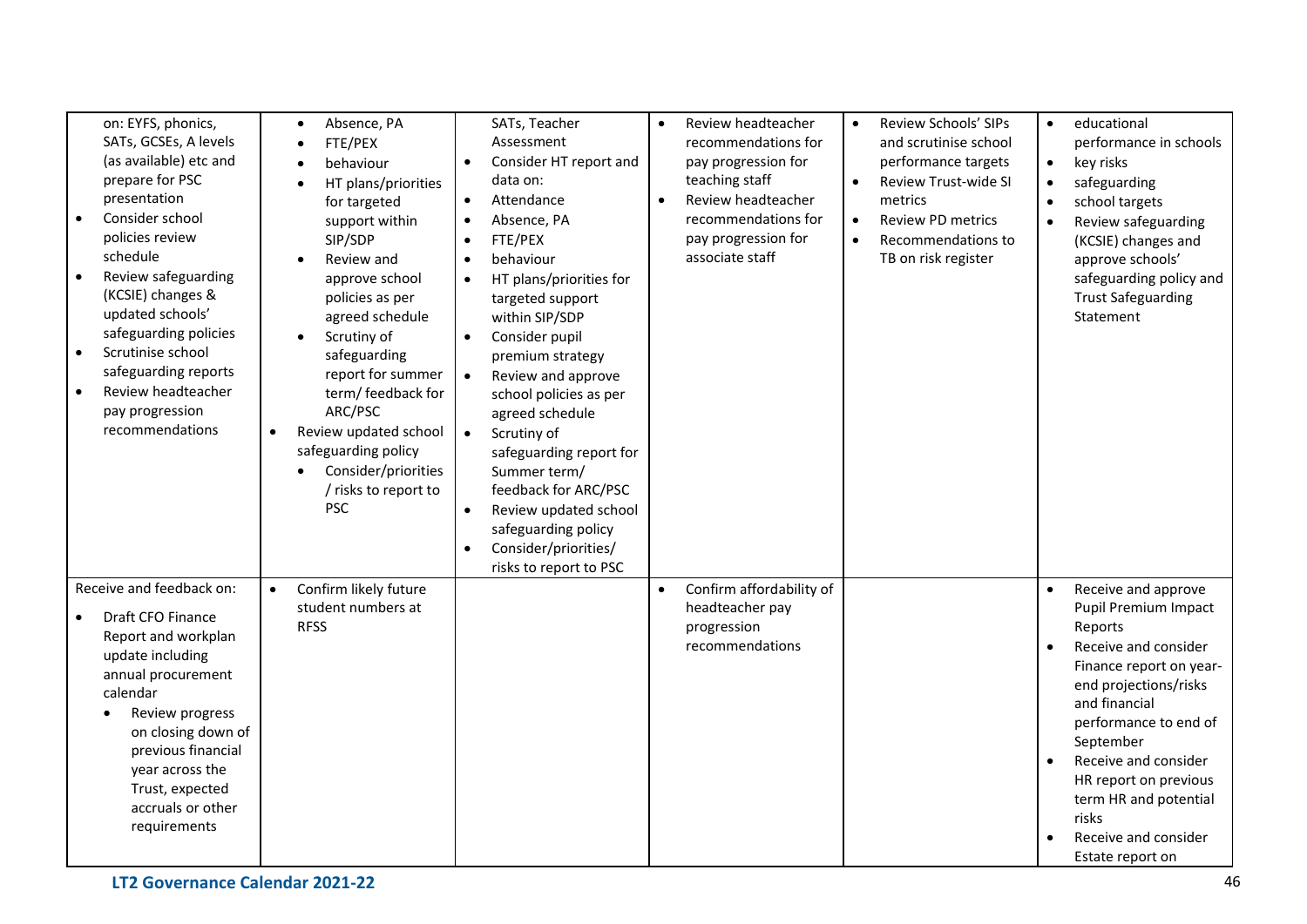| Review proposed<br>procurements in<br>next period |  |  | potential risks and<br>developments<br>Consider draft L&B<br>$\bullet$ |
|---------------------------------------------------|--|--|------------------------------------------------------------------------|
| Consider draft                                    |  |  | return (due Nov)                                                       |
| reports on use of                                 |  |  | Confirm website<br>$\bullet$                                           |
| pupil premium and                                 |  |  | compliance                                                             |
| impact (& sports                                  |  |  | Confirm Trust Risk<br>$\bullet$                                        |
| premium @ RFPS)                                   |  |  | Register                                                               |
| for PSC from HTs                                  |  |  |                                                                        |
| Draft Head of HR                                  |  |  |                                                                        |
| report and                                        |  |  |                                                                        |
| workplan update                                   |  |  |                                                                        |
| Estates workplan                                  |  |  |                                                                        |
| update incl. prep                                 |  |  |                                                                        |
| of Land & Buildings                               |  |  |                                                                        |
| return fro CFO                                    |  |  |                                                                        |
| approval                                          |  |  |                                                                        |
| Review previous                                   |  |  |                                                                        |
| terms' GDPR data                                  |  |  |                                                                        |
| and compliance                                    |  |  |                                                                        |
| Review website                                    |  |  |                                                                        |
| compliance                                        |  |  |                                                                        |

| <b>Executive</b>                                                  | <b>SIB</b>                                                   | <b>RFPS LGB</b> | <b>ARC</b>                                                                            | <b>PSC</b> | <b>Trust Board</b>                                                                                                        |
|-------------------------------------------------------------------|--------------------------------------------------------------|-----------------|---------------------------------------------------------------------------------------|------------|---------------------------------------------------------------------------------------------------------------------------|
| Review of SoDA (if<br>required)                                   |                                                              |                 | Confirm Terms of<br>Reference for ARC and<br>link roles                               |            | Approve SoDA (if<br>required)<br><b>Publish Admissions</b><br>arrangements for each<br>school / undertake<br>consultation |
| <b>Consultation of Trust</b><br>policy reviews as per<br>schedule | Feedback on<br>governors'/SIB<br>members/trustees'<br>visits |                 | Ensure schedule in<br>place to review all<br>relevant policies<br>throughout the year |            | Feedback on trustees'<br>visits<br>Approval of Trust<br>policies as per schedule                                          |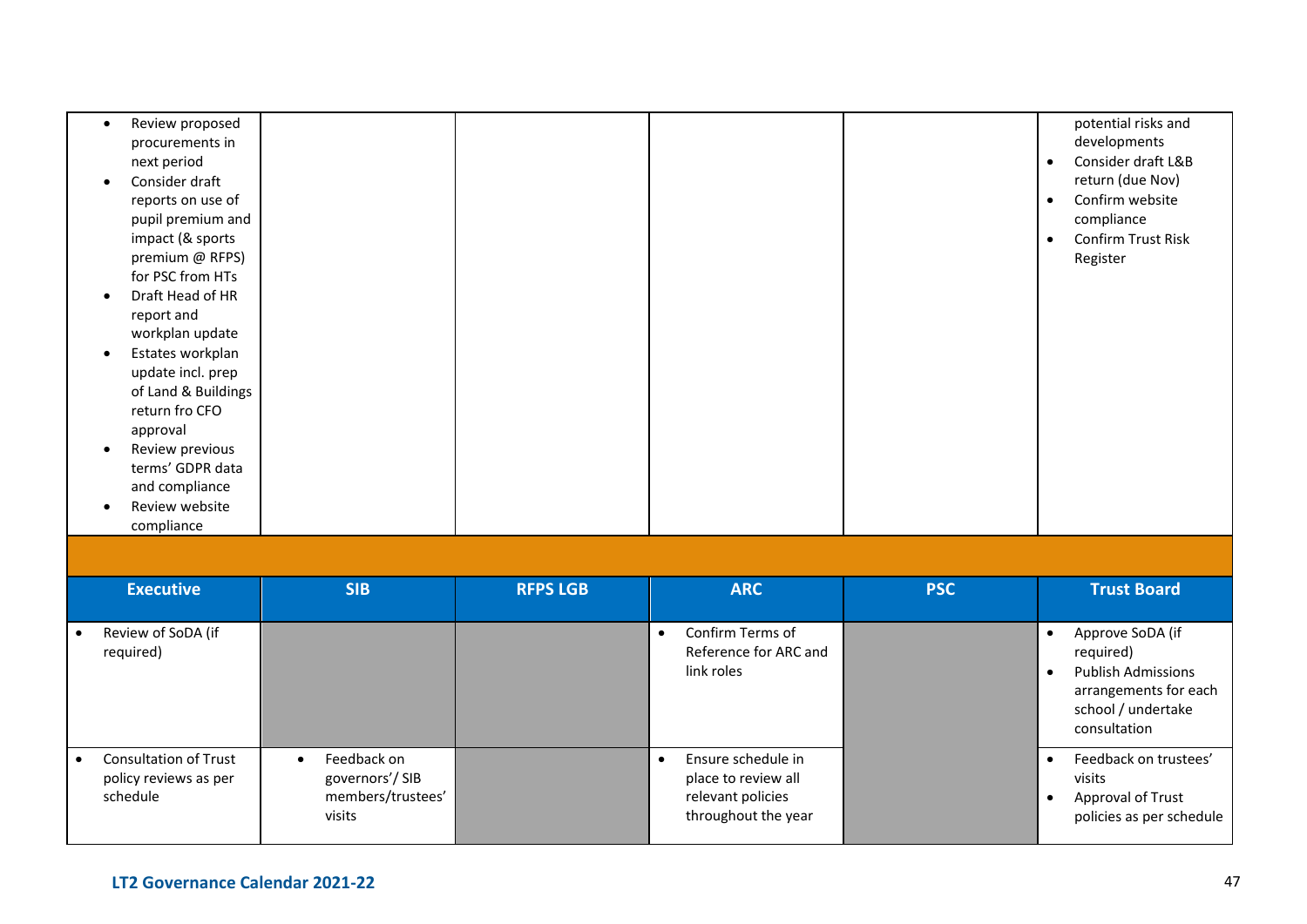|                                                                                                                                                                                                                                                                                                                                                                                                                                                                                                                                             |                                                                                                                                                                                                                                                 |           | Scrutiny of policies /<br>recommendations to<br>TB                                                                                                                                                                                                                                                                                                                                                                                                            | Receive and scrutinise<br>$\bullet$<br>CEO RAG report                                                                                                                                                                                                                                                                                                                                                                                                                                                                        |
|---------------------------------------------------------------------------------------------------------------------------------------------------------------------------------------------------------------------------------------------------------------------------------------------------------------------------------------------------------------------------------------------------------------------------------------------------------------------------------------------------------------------------------------------|-------------------------------------------------------------------------------------------------------------------------------------------------------------------------------------------------------------------------------------------------|-----------|---------------------------------------------------------------------------------------------------------------------------------------------------------------------------------------------------------------------------------------------------------------------------------------------------------------------------------------------------------------------------------------------------------------------------------------------------------------|------------------------------------------------------------------------------------------------------------------------------------------------------------------------------------------------------------------------------------------------------------------------------------------------------------------------------------------------------------------------------------------------------------------------------------------------------------------------------------------------------------------------------|
| Review October census<br>data and impact<br>Share and review use<br>of pupil premium and<br>impact (+ sports<br>premium RFPS)                                                                                                                                                                                                                                                                                                                                                                                                               | Review progress<br>$\bullet$<br>against SIP/POAP<br>Consider priorities for<br>$\bullet$<br>targeted support<br>Consider pupil<br>$\bullet$<br>premium strategy<br>Review and approve<br>$\bullet$<br>school policies as per<br>agreed schedule | $\bullet$ | Scrutinise school<br>safeguarding reports<br>from previous term (for<br>risk)                                                                                                                                                                                                                                                                                                                                                                                 | <b>Review CEO</b><br>$\bullet$<br>performance &<br>appraisal targets and<br>pay<br>Approve HT pay<br>$\bullet$<br>Receive reports from<br>$\bullet$<br>Chairs of LGB/SIB<br>$\bullet$                                                                                                                                                                                                                                                                                                                                        |
| Receive and feedback<br>$\bullet$<br>on:<br><b>Draft Finance Report</b><br>$\bullet$<br>for ARC and workplan<br>update<br><b>School Resource</b><br>$\bullet$<br>management self-<br>assessment tool (SRM)<br>for Chair of ARC (early<br>Nov)<br>Update on external<br>$\bullet$<br>audit process<br>HR workplan update<br>$\bullet$<br>Estates workplan<br>$\bullet$<br>update<br>Scrutiny of Asset<br>$\bullet$<br>Management Plan<br>(AMP)and plan for<br>disposal/write-offs<br>Review likely EoY<br>$\bullet$<br>financial performance | $\bullet$                                                                                                                                                                                                                                       |           | Receive CFO report &<br>consider financial<br>performance to end of<br>October<br>Consideration of<br>changes in Financial<br>Regulations/ AFH and<br>Trust policy<br><b>Receive External</b><br>$\bullet$<br>Auditors report,<br>statements & scrutinise<br>accounts<br>Consider points in<br>management letter<br>and recommend<br>responses<br>Discuss summary of<br>previous Internal Audit<br>(IA) report and<br>recommend draft IA<br>plan for the year | Receive CFO report<br>$\bullet$<br>incl. financial<br>Performance to end of<br>November<br>Receive report from<br>$\bullet$<br>ARC on financial<br>performance in schools<br>and risks<br>Approve Trustee<br>$\bullet$<br>Report, Annual<br>Accounts, management<br>letter for submission by<br>31 Dec.<br><b>Appoint Auditors and</b><br>$\bullet$<br>confirm/approve<br>internal audit focus<br>Receive summary IA<br>$\bullet$<br>report and confirm IA<br>plan for year<br>Receive Pupil premium<br>$\bullet$<br>Reports |
| at each school<br>Consider school related<br>$\bullet$<br>points likely to be in<br>management letter<br>LT2 Governance Calendar 2021-22                                                                                                                                                                                                                                                                                                                                                                                                    |                                                                                                                                                                                                                                                 |           | Recommend AMP<br>$\bullet$<br>Review procurement<br>recommendations<br>Scrutiny of GDPR<br>report from previous                                                                                                                                                                                                                                                                                                                                               | Approve procurement<br>$\bullet$<br>decisions as per SoDA<br>Receive feedback on<br>$\bullet$<br><b>GDPR</b> report from<br>48                                                                                                                                                                                                                                                                                                                                                                                               |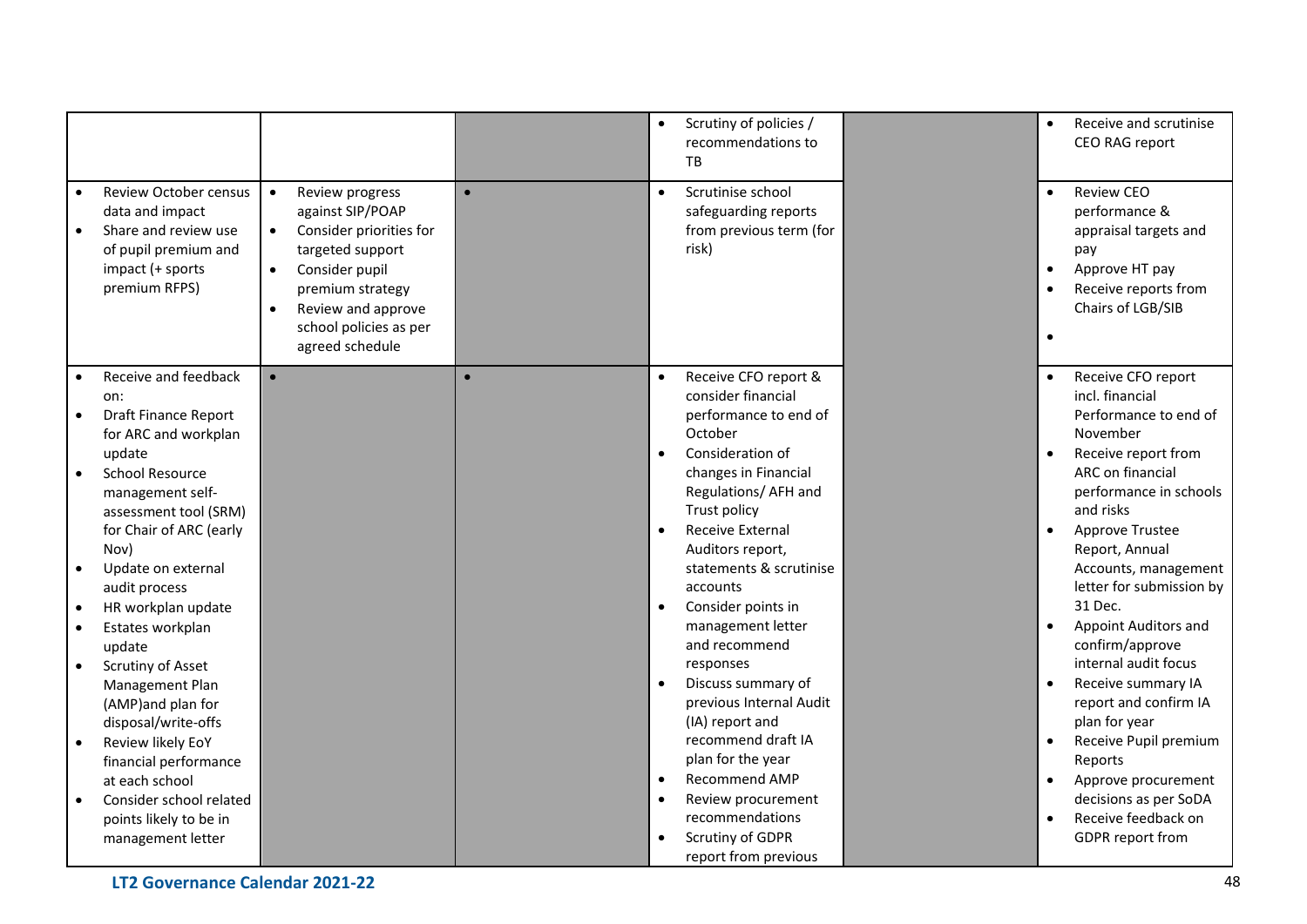|                                     | Review proposed<br>procurements in next<br>period                                                                                                                                                                                          |                                                               |                                                                                                                                                                                                                                                                           |                                                                                                      |                                                                                                                                                                                                                                                                       | $\bullet$ | term and<br>recommendations<br>Review and scrutinise<br>the Trust Risk Register                                                                          |                                     |                                                                                                                                                                                                                                                   | $\bullet$              | ARC/approve<br>recommendations<br>Confirm Risk Register                                                                                                              |
|-------------------------------------|--------------------------------------------------------------------------------------------------------------------------------------------------------------------------------------------------------------------------------------------|---------------------------------------------------------------|---------------------------------------------------------------------------------------------------------------------------------------------------------------------------------------------------------------------------------------------------------------------------|------------------------------------------------------------------------------------------------------|-----------------------------------------------------------------------------------------------------------------------------------------------------------------------------------------------------------------------------------------------------------------------|-----------|----------------------------------------------------------------------------------------------------------------------------------------------------------|-------------------------------------|---------------------------------------------------------------------------------------------------------------------------------------------------------------------------------------------------------------------------------------------------|------------------------|----------------------------------------------------------------------------------------------------------------------------------------------------------------------|
|                                     |                                                                                                                                                                                                                                            |                                                               |                                                                                                                                                                                                                                                                           |                                                                                                      |                                                                                                                                                                                                                                                                       |           |                                                                                                                                                          |                                     |                                                                                                                                                                                                                                                   |                        |                                                                                                                                                                      |
|                                     | <b>Executive</b>                                                                                                                                                                                                                           |                                                               | <b>RFSS SIB</b>                                                                                                                                                                                                                                                           |                                                                                                      | <b>RFPS LGB</b>                                                                                                                                                                                                                                                       |           | <b>ARC</b>                                                                                                                                               |                                     | <b>PSC</b>                                                                                                                                                                                                                                        |                        | <b>Trust Board</b>                                                                                                                                                   |
|                                     | Review SoDA (if<br>required)                                                                                                                                                                                                               | $\bullet$                                                     |                                                                                                                                                                                                                                                                           |                                                                                                      |                                                                                                                                                                                                                                                                       | $\bullet$ | Confirm Financial<br>Statements on the<br>website and ESFA<br>accounts return is<br>finalised (31 Jan)                                                   |                                     |                                                                                                                                                                                                                                                   |                        | Approve SoDA (if<br>required)                                                                                                                                        |
|                                     | Trust policy reviews<br>and consultation                                                                                                                                                                                                   | $\bullet$                                                     | Feedback on SIB<br>members/trustees'<br>visits                                                                                                                                                                                                                            | $\bullet$                                                                                            | Feedback on<br>governors/trustees'<br>visits                                                                                                                                                                                                                          |           | Scrutiny of policies &<br>recommendation to TB                                                                                                           | $\bullet$                           | Feedback on trustees'/<br>SIB or LGB Chairs visits                                                                                                                                                                                                | $\bullet$<br>$\bullet$ | Feedback on trustees'<br>visits<br>Approval of Trust<br>policies as per policy<br>schedule<br>Receive and scrutinise<br>CEO RAG report                               |
| $\bullet$<br>$\bullet$<br>$\bullet$ | Consider report to PSC<br>including:<br>Student voice<br>Parent voice<br>Staff voice<br>Workload & wellbeing<br>Scrutiny of<br>safeguarding reports<br>for Autumn term<br>Consider and feedback<br>on Trust/schools IT<br>management plans | $\bullet$<br>$\bullet$<br>$\bullet$<br>$\bullet$<br>$\bullet$ | Consider HT Autumn<br>report/ SEF and data<br>on:<br>Attendance<br>Absence, PA<br>FTE/PEX<br>Behaviour<br>Review progress<br>against SIP/POAP<br>Consider priorities<br>targeted support<br>Scrutiny/feedback of<br>safeguarding report for<br>Autumn term for<br>ARC/PSC | $\bullet$<br>$\bullet$<br>$\bullet$<br>$\bullet$<br>$\bullet$<br>$\bullet$<br>$\bullet$<br>$\bullet$ | Consider HT Autumn<br>report/ SEF and data<br>on:<br>Attendance<br>Absence, PA<br>FTE/PEX<br>Behaviour<br>Review progress<br>against SDP<br>Consider HT plans for<br>SDP priorities<br>Scrutiny of<br>safeguarding report<br>for Autumn term/<br>feedback for ARC/PSC | $\bullet$ | Scrutinise school<br>safeguarding reports<br>from previous term (for<br>risk)<br>Review of Schools' IT<br>management Plans &<br>recommendations to<br>TB | $\bullet$<br>$\bullet$<br>$\bullet$ | Receive reports from<br>School Improvement<br>partners<br>Review Schools' SIPs<br>and scrutinise school<br>performance targets<br><b>Review Trust-wide SI</b><br>metrics<br><b>Review PD metrics</b><br>Recommendations to<br>TB on risk register | $\bullet$              | Receive and respond to<br>reports from Chairs of<br>LGB/SIB<br>Receive report from<br>ARC on schools'<br>safeguarding reports<br>and Schools' IT<br>management Plans |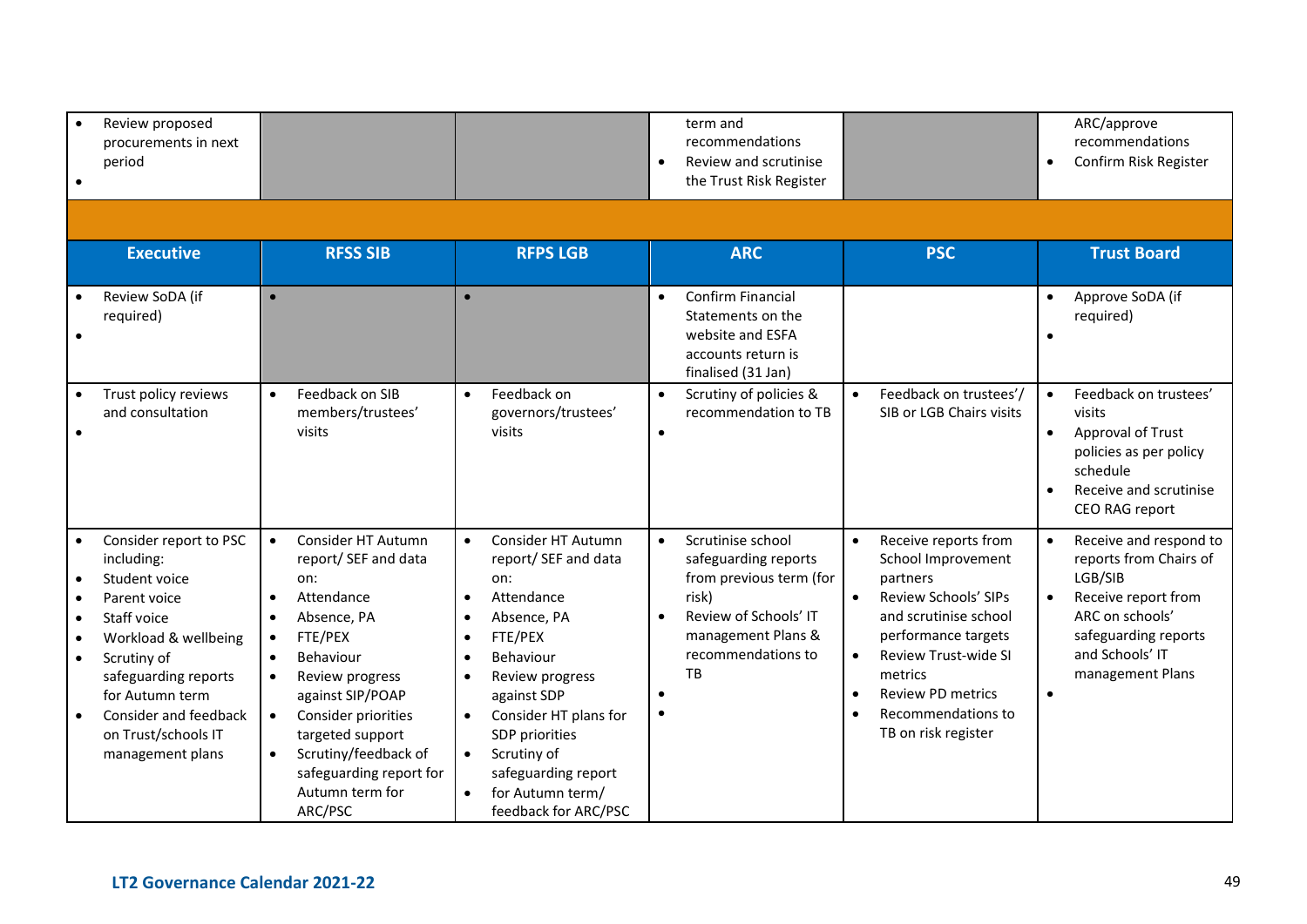| Receive and feedback<br>$\bullet$<br>on:<br>Draft CFO Finance<br>Report and workplan<br>update<br>Review proposed<br>$\bullet$<br>procurements in next<br>period<br>Consider asset<br>$\bullet$<br>management plans<br>Draft Head of HR<br>$\bullet$<br>report and workplan<br>update<br>Estates workplan<br>update<br>Review previous terms'<br>GDPR data and<br>compliance<br>Review website<br>compliance | Review and approve<br>$\bullet$<br>school policies as per<br>agreed schedule<br>$\bullet$ | Review and approve<br>$\bullet$<br>school policies as per<br>agreed schedule<br>Confirm likely future<br>student numbers at<br><b>RFPS</b> | Scrutiny of Finance<br>$\bullet$<br>report on financial<br>performance to end of<br>December/ risks<br>Review IA<br>report/action plan if<br>required<br>Confirm likely future<br><b>RFPS numbers</b><br>Review procurement<br>$\bullet$<br>recommendations<br>Scrutiny of Asset<br>$\bullet$<br>management plan and<br>any disposal of<br>assets/write-offs<br>Recommend<br>$\bullet$<br>procurement decisions<br>as per SoDA<br>Scrutiny of GDPR<br>report from Autumn<br>term and<br>recommendations<br>Review & scrutinise<br>Trust Risk Register | $\bullet$  | Receive CFO report<br>incl. financial<br>Performance to end of<br>January<br>Receive report from<br>ARC on financial<br>performance in<br>schools, pupil numbers,<br>asset management,<br>risks<br>Approve procurement<br>decisions as per SoDA<br>Sign off asset<br>$\bullet$<br>management plan<br>Receive and consider<br>HR report on previous<br>term HR and potential<br>risks<br>Receive and consider<br>Estate report on<br>potential risks<br>Receive feedback on<br><b>GDPR</b> report from<br>ARC/approve<br>recommendations<br>Confirm Risk Register |
|--------------------------------------------------------------------------------------------------------------------------------------------------------------------------------------------------------------------------------------------------------------------------------------------------------------------------------------------------------------------------------------------------------------|-------------------------------------------------------------------------------------------|--------------------------------------------------------------------------------------------------------------------------------------------|-------------------------------------------------------------------------------------------------------------------------------------------------------------------------------------------------------------------------------------------------------------------------------------------------------------------------------------------------------------------------------------------------------------------------------------------------------------------------------------------------------------------------------------------------------|------------|------------------------------------------------------------------------------------------------------------------------------------------------------------------------------------------------------------------------------------------------------------------------------------------------------------------------------------------------------------------------------------------------------------------------------------------------------------------------------------------------------------------------------------------------------------------|
|                                                                                                                                                                                                                                                                                                                                                                                                              |                                                                                           |                                                                                                                                            |                                                                                                                                                                                                                                                                                                                                                                                                                                                                                                                                                       |            |                                                                                                                                                                                                                                                                                                                                                                                                                                                                                                                                                                  |
| <b>Executive</b>                                                                                                                                                                                                                                                                                                                                                                                             | <b>RFSS SIB</b>                                                                           | <b>RFPS LGB</b>                                                                                                                            | <b>ARC</b>                                                                                                                                                                                                                                                                                                                                                                                                                                                                                                                                            | <b>PSC</b> | <b>Trust Board</b>                                                                                                                                                                                                                                                                                                                                                                                                                                                                                                                                               |
| Review SoDA (if<br>required)                                                                                                                                                                                                                                                                                                                                                                                 | $\bullet$                                                                                 | $\bullet$                                                                                                                                  |                                                                                                                                                                                                                                                                                                                                                                                                                                                                                                                                                       | $\bullet$  | Approve SoDA (if<br>required)                                                                                                                                                                                                                                                                                                                                                                                                                                                                                                                                    |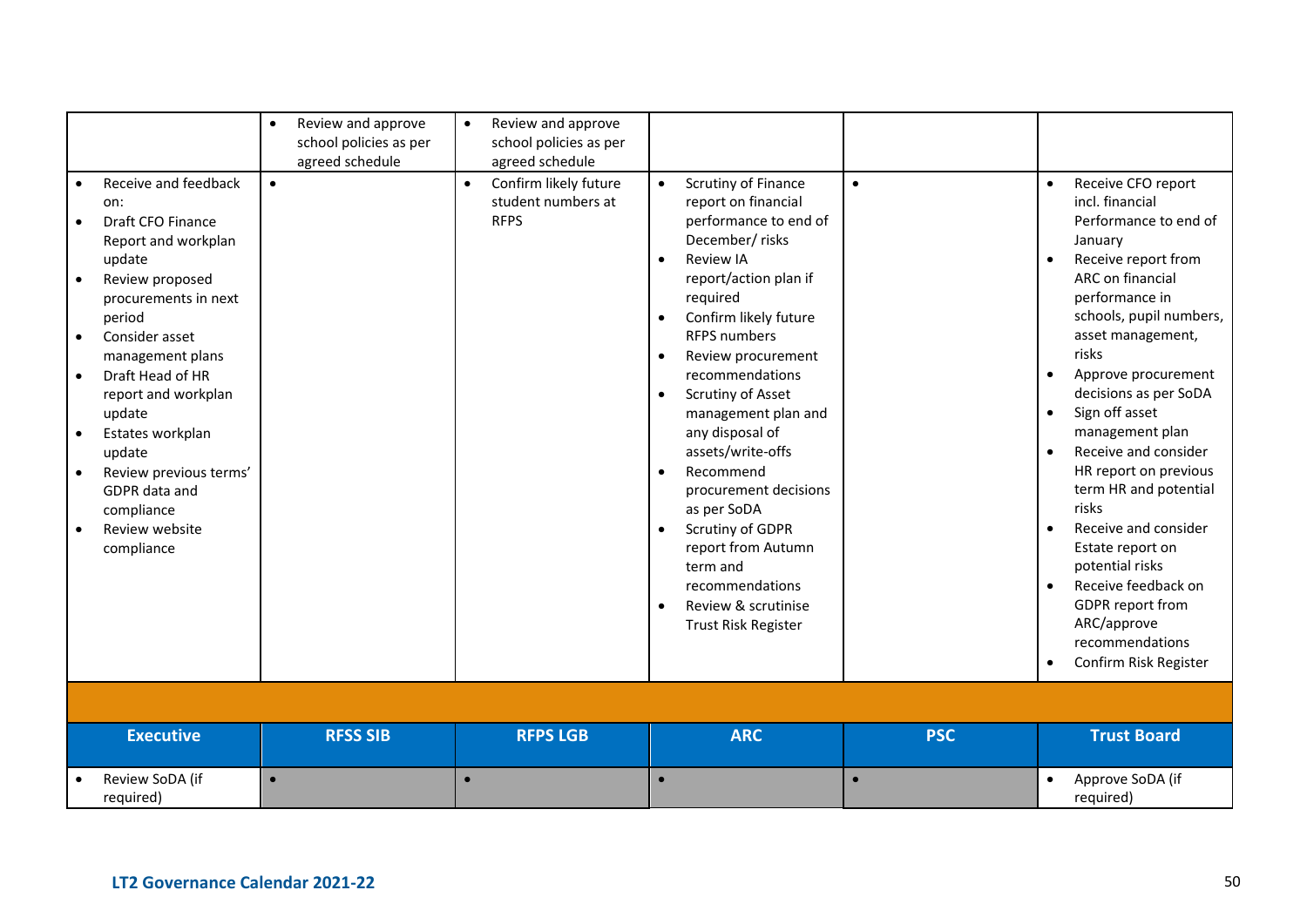|                                                                                                                                                                                                                                                                                                                                                                                               |           |           |  |           | Consider and agree<br>$\bullet$<br>plans for annual<br>governance review                                                                                                                                             |  |  |
|-----------------------------------------------------------------------------------------------------------------------------------------------------------------------------------------------------------------------------------------------------------------------------------------------------------------------------------------------------------------------------------------------|-----------|-----------|--|-----------|----------------------------------------------------------------------------------------------------------------------------------------------------------------------------------------------------------------------|--|--|
| Trust policy reviews<br>$\bullet$<br>and consultation<br>$\bullet$                                                                                                                                                                                                                                                                                                                            | $\bullet$ | $\bullet$ |  |           | Feedback on trustees'<br>$\bullet$<br>visits<br><b>Approval of Trust</b><br>$\bullet$<br>policies by exception<br>Receive and scrutinise<br>$\bullet$<br>CEO RAG report<br>$\bullet$                                 |  |  |
| Share curriculum<br>$\bullet$<br>mapping, long and<br>medium-term planning<br>as per Quality of<br>Education judgement<br>in preparation for PSC                                                                                                                                                                                                                                              | $\bullet$ | $\bullet$ |  |           | Receive report from<br>$\bullet$<br>PSC on educational<br>performance in<br>schools; key risks;<br>school targets;<br>safeguarding reports;<br>Quality of Education in<br>relation to the<br>curriculum<br>$\bullet$ |  |  |
| <b>Draft Finance Report</b><br>$\bullet$<br>and workplan update<br>HR workplan update<br>$\bullet$<br>Staffing structure/<br>$\bullet$<br>budget development<br>Estates workplan<br>$\bullet$<br>update<br>Review proposed<br>$\bullet$<br>procurements in next<br>period<br>Review annual GDPR<br>$\bullet$<br>audit by DPO and<br>associated trust and<br>schools action plans<br>$\bullet$ | $\bullet$ | $\bullet$ |  | $\bullet$ | Finance report on<br>$\bullet$<br>financial performance<br>to end of March/risks<br>Approve procurement<br>$\bullet$<br>decisions as per SoDA<br>Confirm Risk Register<br>$\bullet$<br>$\bullet$                     |  |  |
|                                                                                                                                                                                                                                                                                                                                                                                               |           |           |  |           |                                                                                                                                                                                                                      |  |  |
| LT2 Governance Calendar 2021-22                                                                                                                                                                                                                                                                                                                                                               |           |           |  |           | 51                                                                                                                                                                                                                   |  |  |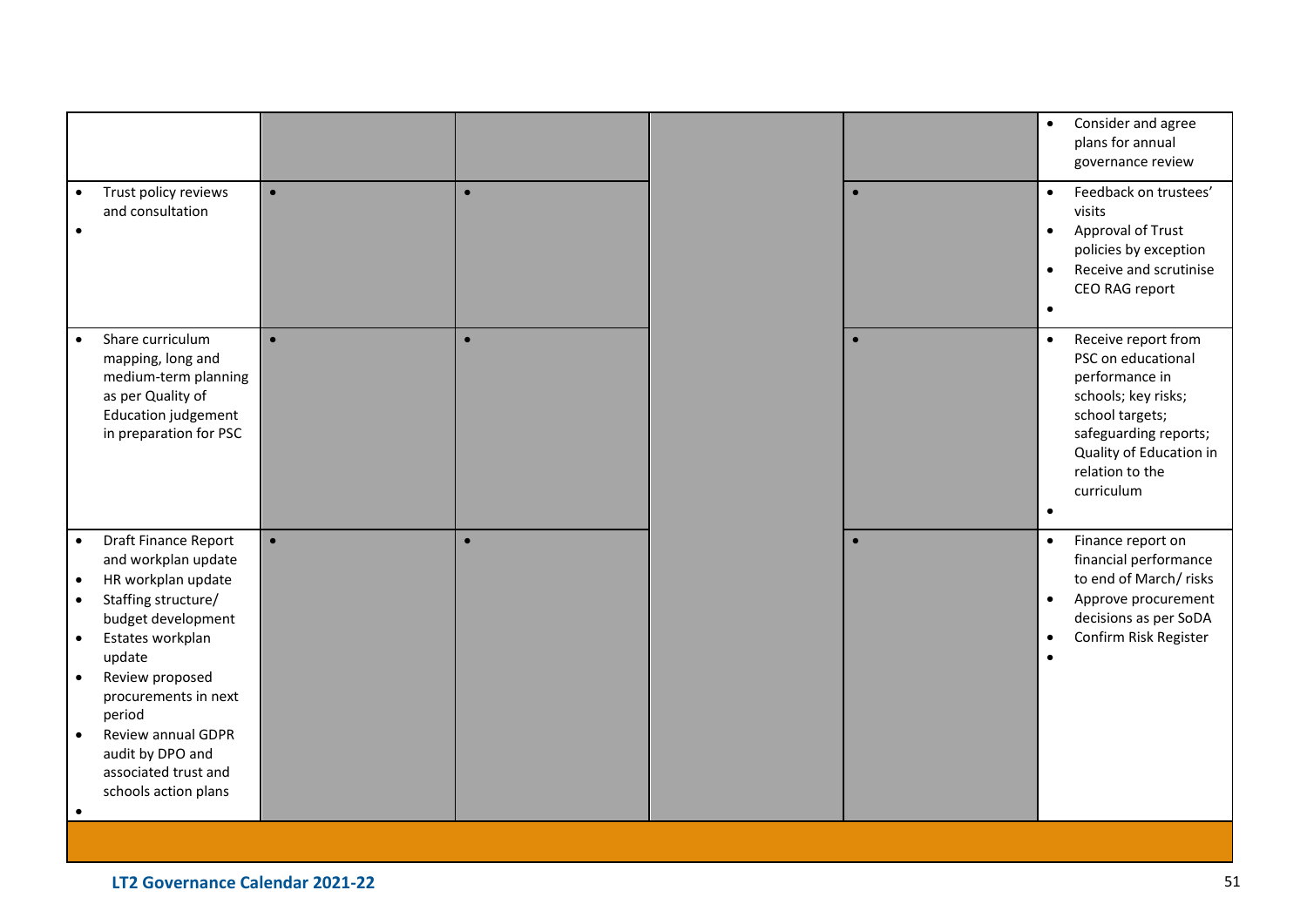| <b>Executive</b>                                                                                                                                                               | <b>RFSS SIB</b>                                                                                                                                                                                                                                                                                                                                                                                                                                                           | <b>RFPS LGB</b>                                                                                                                                                                                                                                                                                                                                                                                      | <b>ARC</b>                                                                                                                                    | <b>PSC</b>                                                                                                                                                                                                                                                                                                         | <b>Trust Board</b>                                                                                                                                           |
|--------------------------------------------------------------------------------------------------------------------------------------------------------------------------------|---------------------------------------------------------------------------------------------------------------------------------------------------------------------------------------------------------------------------------------------------------------------------------------------------------------------------------------------------------------------------------------------------------------------------------------------------------------------------|------------------------------------------------------------------------------------------------------------------------------------------------------------------------------------------------------------------------------------------------------------------------------------------------------------------------------------------------------------------------------------------------------|-----------------------------------------------------------------------------------------------------------------------------------------------|--------------------------------------------------------------------------------------------------------------------------------------------------------------------------------------------------------------------------------------------------------------------------------------------------------------------|--------------------------------------------------------------------------------------------------------------------------------------------------------------|
| Review SoDA (if<br>required)<br>Review next year<br>meeting calendar                                                                                                           | Annual 360-degree<br>$\bullet$<br>feedback to trustees on<br>governance systems<br>and operations                                                                                                                                                                                                                                                                                                                                                                         | Annual 360-degree<br>$\bullet$<br>feedback to trustees on<br>governance systems<br>and operations                                                                                                                                                                                                                                                                                                    | Consideration of<br>$\bullet$<br>feedback from LGB/SIB<br>on governance systems<br>and operations<br>Annual calendar<br>$\bullet$<br>scrutiny |                                                                                                                                                                                                                                                                                                                    | Approve SoDA (if<br>$\bullet$<br>required)<br>Annual review of<br>governance (may be a<br>separate meeting)<br>Approve nest year<br>calendar of meetings     |
| Trust policy reviews<br>and consultation                                                                                                                                       | Feedback on SIB<br>$\bullet$<br>members/trustees'<br>visits                                                                                                                                                                                                                                                                                                                                                                                                               | Feedback on<br>$\bullet$<br>governors'/trustees'<br>visits                                                                                                                                                                                                                                                                                                                                           | Scrutiny of policies &<br>$\bullet$<br>recommendation to TB<br>including appraisal and<br>pay policies for<br>following year                  | Consider Aims/Vision<br>$\bullet$<br>Statement for<br>following year<br>Consider future<br>$\bullet$<br>priorities to<br>recommend to the<br>Trust<br>Consider draft equality<br>information                                                                                                                       | Approval of Trust<br>$\bullet$<br>policies as per policy<br>schedule<br>Feedback on trustees'<br>visits<br>Receive/scrutinise CEO<br>$\bullet$<br>RAG report |
| Scrutiny of<br>$\bullet$<br>safeguarding reports<br>for Spring term<br>Review Appraisal and<br>pay policies in relation<br>to performance review<br>systems/pay<br>progression | Consider HT Spring<br>$\bullet$<br>report and data on:<br>Attendance<br>$\bullet$<br>Absence, PA<br>FTE/PEX<br>$\bullet$<br>Behaviour<br>$\bullet$<br>Destinations of leavers<br>$\bullet$<br>(Yrs 6;11)<br>Admissions<br>$\bullet$<br>Review progress<br>$\bullet$<br>against SIP/POAP<br>Consider HT plans for<br>$\bullet$<br>SIP/SDP priorities and<br>targeted support<br>Scrutiny of Spring term<br>$\bullet$<br>safeguarding report<br>and feedback for<br>ARC/PSC | Consider HT Spring<br>report/ SEF and data<br>on:<br>Attendance<br>$\bullet$<br>Absence, PA<br>$\bullet$<br>FTE/PEX<br>$\bullet$<br>Behaviour<br>$\bullet$<br>Consider HT plans for<br>$\bullet$<br>SDP priorities<br>Scrutiny of for Spring<br>$\bullet$<br>term safeguarding<br>report and feedback<br>for ARC/PSC<br>Review and approve<br>$\bullet$<br>school policies as per<br>agreed schedule | Review admissions for<br>$\bullet$<br>following year and<br>impact on structures<br>and Budget return<br>(BFRO) preparation                   | Receive reports from<br>$\bullet$<br>School Improvement<br>partners<br>Review Schools' SIPs<br>$\bullet$<br>and scrutinise school<br>performance targets<br><b>Review Trust-wide SI</b><br>$\bullet$<br>metrics<br><b>Review PD metrics</b><br>$\bullet$<br>Recommendations to<br>$\bullet$<br>TB on risk register | Receive reports from<br>Chairs of LGB/SIB<br>Receive and scrutinise<br>$\bullet$<br>CEO RAG report<br>$\bullet$<br>$\bullet$                                 |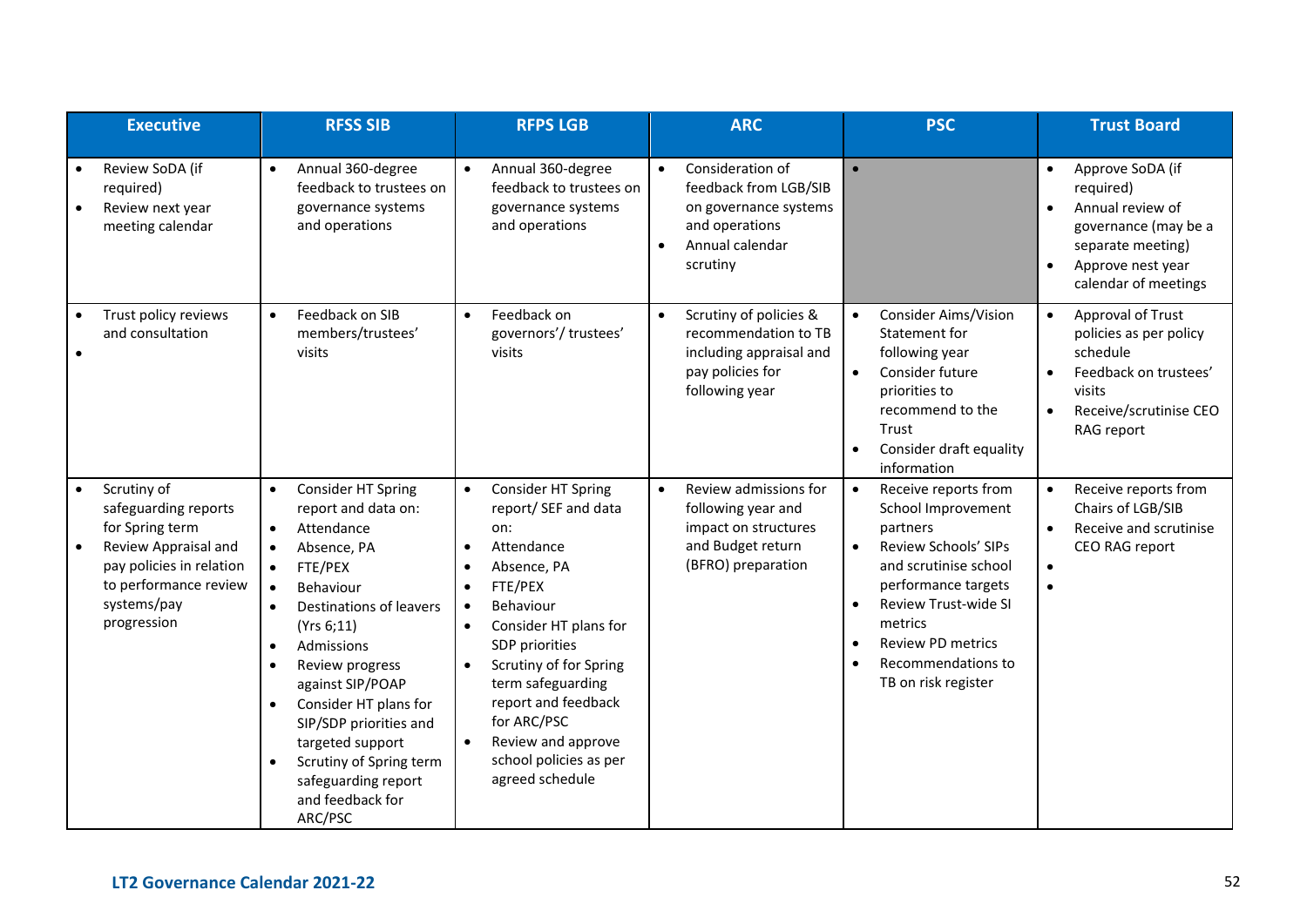|                                                                                                                                                                                                                                                                                                                                                                                                                                                                                                                                                                                       | Review and approve<br>$\bullet$<br>school policies as per<br>agreed schedule   |                                                                             |                                                                                                                                                                                                                                                                                                                                                                                                                                                                                                                                                                                                                                                                                                              |            |                                                                                                                                                                                                                                                                                                                                                                                                                                                                                                                                                                          |
|---------------------------------------------------------------------------------------------------------------------------------------------------------------------------------------------------------------------------------------------------------------------------------------------------------------------------------------------------------------------------------------------------------------------------------------------------------------------------------------------------------------------------------------------------------------------------------------|--------------------------------------------------------------------------------|-----------------------------------------------------------------------------|--------------------------------------------------------------------------------------------------------------------------------------------------------------------------------------------------------------------------------------------------------------------------------------------------------------------------------------------------------------------------------------------------------------------------------------------------------------------------------------------------------------------------------------------------------------------------------------------------------------------------------------------------------------------------------------------------------------|------------|--------------------------------------------------------------------------------------------------------------------------------------------------------------------------------------------------------------------------------------------------------------------------------------------------------------------------------------------------------------------------------------------------------------------------------------------------------------------------------------------------------------------------------------------------------------------------|
| <b>Draft Finance Report</b><br>and workplan update<br>including internal audit<br>preparation<br>Update on budget<br>$\bullet$<br>planning progress<br>Review proposed<br>procurements in next<br>period<br>Draft HR report and<br>workplan update<br>Estates report and<br>$\bullet$<br>workplan update<br><b>Consider Action plans</b><br>to meet external Trust<br><b>Health and Safety Audit</b><br>Trips for the<br>$\bullet$<br>forthcoming<br>year/insurance/risk<br>assessments<br>Review Spring terms'<br>GDPR data and<br>compliance<br>Review website<br>compliance Review | $\bullet$                                                                      | $\bullet$                                                                   | Scrutiny of Finance<br>$\bullet$<br>report & confirm BFRO<br>financial return to the<br>ESFA (due 20/05)<br>Review Internal audit<br>report/action plan<br>Review procurement<br>recommendations<br>Scrutiny of HR report<br>$\bullet$<br><b>Review External Trust</b><br><b>Health and Safety</b><br>Review and reports<br>against action plans<br>Scrutiny of GDPR<br>$\bullet$<br>report from Spring<br>term and<br>recommendations<br><b>Review External Trust</b><br><b>GDPR Review (DPO)</b><br>and report against<br>action plan<br>Review Insurance (RPA<br>and local for vehicles)<br>Scrutiny of key plans<br>for trips plan and risk<br>assessments<br>Review / scrutinise<br>Trust Risk Register | $\bullet$  | Receive Report from<br>Chair of ARC incl.<br>internal audit outcome<br>Finance report on<br>financial performance<br>to end of April and risks<br>Approve procurement<br>decisions as per SoDA<br>Receive and review HR<br><b>Spring Report</b><br><b>Receive Annual Trust</b><br>Health & Safety Audit<br>Report (external) and<br>schools' response<br>Receive Spring term<br>GDPR report & external<br><b>Trust GDPR Review</b><br>(DPO), and action plan<br>Confirm all insurances<br>in place<br>Confirm trip plan and<br>risk assessments<br>Confirm Risk Register |
|                                                                                                                                                                                                                                                                                                                                                                                                                                                                                                                                                                                       |                                                                                |                                                                             |                                                                                                                                                                                                                                                                                                                                                                                                                                                                                                                                                                                                                                                                                                              |            |                                                                                                                                                                                                                                                                                                                                                                                                                                                                                                                                                                          |
| <b>Executive</b>                                                                                                                                                                                                                                                                                                                                                                                                                                                                                                                                                                      | <b>RFSS SIB</b>                                                                | <b>RFPS LGB</b>                                                             | ARC<br>$\bullet$                                                                                                                                                                                                                                                                                                                                                                                                                                                                                                                                                                                                                                                                                             | <b>PSC</b> | <b>Trust Board</b>                                                                                                                                                                                                                                                                                                                                                                                                                                                                                                                                                       |
| Review SoDA (if<br>required)                                                                                                                                                                                                                                                                                                                                                                                                                                                                                                                                                          | Consider attendance<br>$\bullet$<br>at meetings, key<br>points for end of year | Consider governor<br>$\bullet$<br>attendance, key points<br>for end of year | $\bullet$                                                                                                                                                                                                                                                                                                                                                                                                                                                                                                                                                                                                                                                                                                    |            | Approve SoDA (if<br>$\bullet$<br>required)                                                                                                                                                                                                                                                                                                                                                                                                                                                                                                                               |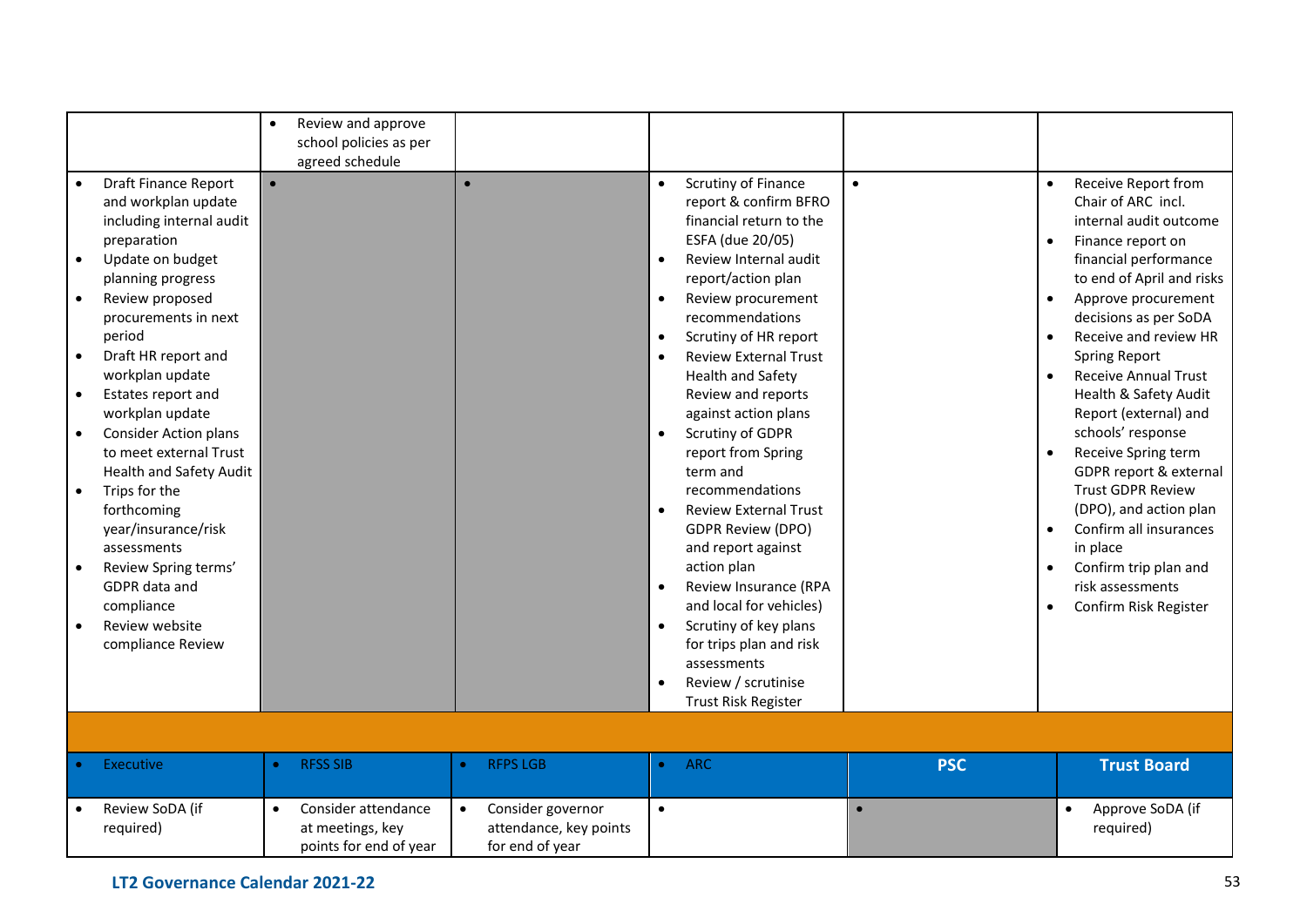|                                                                                                                                                                                                                                                                                                                                                                                       | feedback for Trust<br>Annual review and<br>governance<br>statements                                                                                                                                                         | feedback for Trust<br>Annual review and<br>governance statements                                                                                                                                                          |                                                                                                                                                                                                   |           | Approval of Trust<br>$\bullet$<br>policies as per policy<br>schedule<br>Initial consideration<br>$\bullet$<br>of annual statement<br>on governance<br>arrangements;<br>attendance;<br>effectiveness of<br>arrangements; and<br>proposals for future<br>arrangements<br>including feedback<br>from SIB/LGB                                                                                                                            |
|---------------------------------------------------------------------------------------------------------------------------------------------------------------------------------------------------------------------------------------------------------------------------------------------------------------------------------------------------------------------------------------|-----------------------------------------------------------------------------------------------------------------------------------------------------------------------------------------------------------------------------|---------------------------------------------------------------------------------------------------------------------------------------------------------------------------------------------------------------------------|---------------------------------------------------------------------------------------------------------------------------------------------------------------------------------------------------|-----------|--------------------------------------------------------------------------------------------------------------------------------------------------------------------------------------------------------------------------------------------------------------------------------------------------------------------------------------------------------------------------------------------------------------------------------------|
| Plan feedback report<br>and delivery for the<br>Annual Trust strategy<br>meeting<br>Review progress of<br>SDP/SIPs<br>Consider Aims/Vision<br>$\bullet$<br>Statement for next year<br>Consider future<br>$\bullet$<br>priorities to<br>recommend to the<br>Trust for the next year<br>Review of Equality<br>$\bullet$<br>objectives and propose<br>updates to equality<br>information | <b>Consider Aims/Vision</b><br>Statement for next<br>year<br>Consider future<br>priorities to<br>recommend to the<br>Trust for next year<br>Review SIB member<br>$\bullet$<br>oversight/mentoring/<br>coaching<br>$\bullet$ | <b>Consider Aims/Vision</b><br>Statement for next year<br>Consider future<br>$\bullet$<br>priorities to<br>recommend to the<br>Trust for next year<br>Consider feedback on<br>governor<br>mentoring/coaching<br>$\bullet$ | Consider Aims/Vision<br>$\bullet$<br>Statement for next year<br>Consider future<br>$\bullet$<br>priorities to<br>recommend to the<br>Trust<br>Consider draft equality<br>$\bullet$<br>information | $\bullet$ | Approval of Trust<br>policies by<br>exception<br>Receive Annual<br>summary report<br>from CEO and<br><b>Executive Team to</b><br>feed into Annual<br>Strategy meeting to<br>consider future<br>strategic direction of<br>the Trust<br>Set out the LT2<br>strategy at the<br><b>Annual Strategy</b><br>Meeting attended<br>by: Trustees; Chairs<br>of LGB/SIB;<br><b>Executive Team</b><br>Approve Equality<br>$\bullet$<br>Statement |
| <b>Review External Trust</b><br>$\bullet$<br>Safeguarding Audit/                                                                                                                                                                                                                                                                                                                      | $\bullet$<br>Review progress<br>against SIP/POAP                                                                                                                                                                            | Review progress against<br>$\bullet$<br>SDP                                                                                                                                                                               | Scrutinise school<br>$\bullet$<br>safeguarding reports                                                                                                                                            | $\bullet$ | Receive end of year<br>report from Chair of<br><b>PSC</b>                                                                                                                                                                                                                                                                                                                                                                            |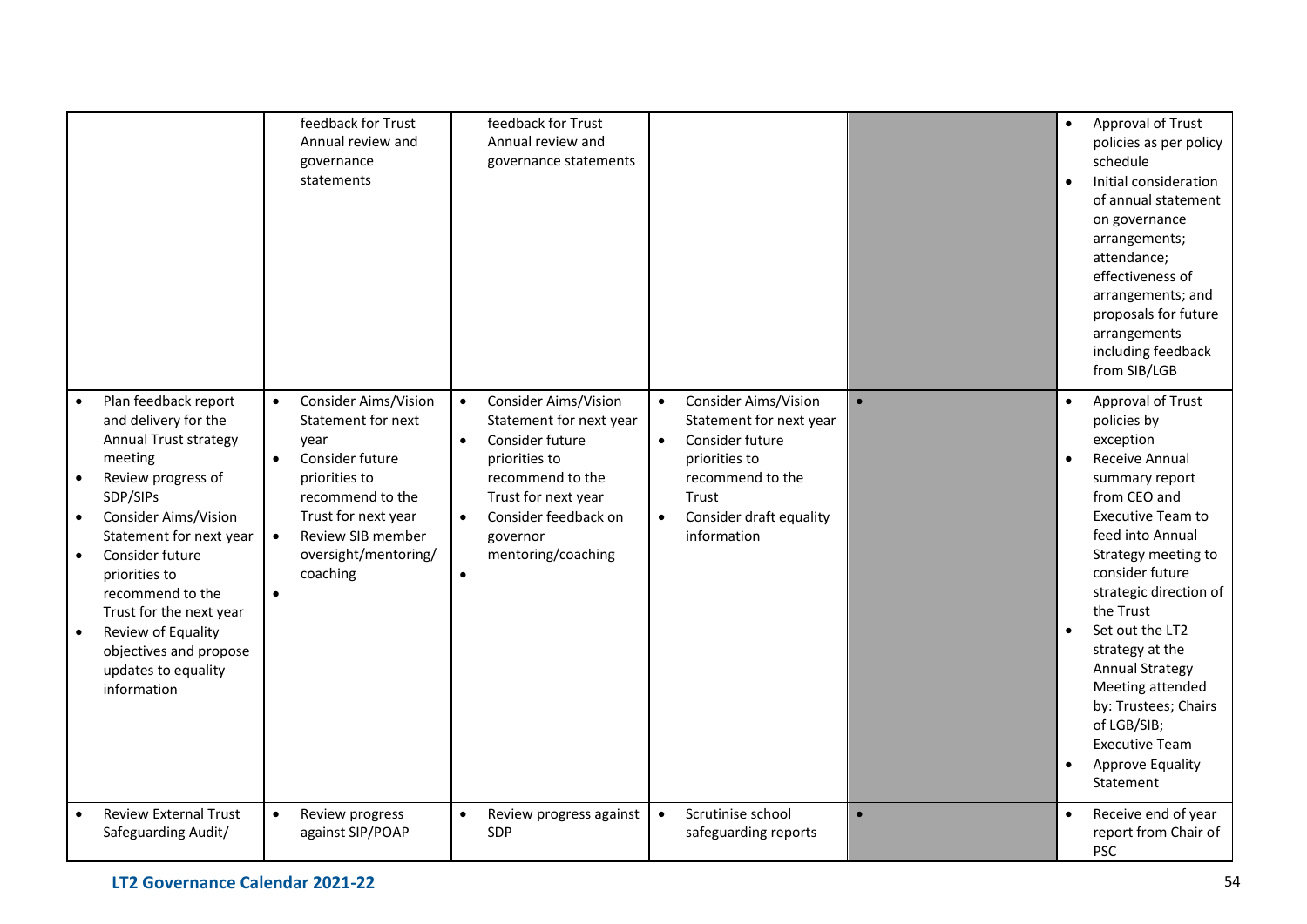| Review and schools'<br><b>Action Plans</b>                                                                                                                                                               | Consider priorities for<br>$\bullet$<br>targeted support<br>currently and for next<br>year<br>Presentation on<br>transition preparation<br>for next year/new<br>year group<br>Review and approve<br>$\bullet$<br>school policies as per<br>agreed schedule<br>Consider report to<br><b>PSC</b> | Consider HT plans for<br>$\bullet$<br>SDP priorities for next<br>year incl. staffing,<br>premises<br>Presentation on<br>transition preparation<br>for next year/new year<br>group<br>Review and approve<br>$\bullet$<br>school policies as per<br>agreed schedule<br>Consider report to PSC<br>$\bullet$ | from previous term (for<br>risk)<br><b>Scrutinise External Trust</b><br>$\bullet$<br>Safeguarding Audit<br>Review and reports<br>against action plans<br>$\bullet$                                                                                                                                                                                                                                                                                                             |           | Receive reports<br>$\bullet$<br>from ARC and PSC<br>on Annual<br>Safeguarding Audit<br>and schools' reports<br>against action plans                                                                                                                                                                                                          |
|----------------------------------------------------------------------------------------------------------------------------------------------------------------------------------------------------------|------------------------------------------------------------------------------------------------------------------------------------------------------------------------------------------------------------------------------------------------------------------------------------------------|----------------------------------------------------------------------------------------------------------------------------------------------------------------------------------------------------------------------------------------------------------------------------------------------------------|--------------------------------------------------------------------------------------------------------------------------------------------------------------------------------------------------------------------------------------------------------------------------------------------------------------------------------------------------------------------------------------------------------------------------------------------------------------------------------|-----------|----------------------------------------------------------------------------------------------------------------------------------------------------------------------------------------------------------------------------------------------------------------------------------------------------------------------------------------------|
| <b>Draft Finance Report</b><br>and workplan update<br>Share finalised 3 year<br>budgets and rationale<br>HR workplan update<br>$\bullet$<br>Review proposed<br>procurements planned<br>for the next year | $\bullet$                                                                                                                                                                                                                                                                                      |                                                                                                                                                                                                                                                                                                          | Scrutiny of Finance<br>$\bullet$<br>report on financial<br>performance to end of<br>May and risks<br>Final scrutiny of the<br>proposed 3-year budget<br>and recommend BFR3Y<br>to Trust Board<br>Review IA report/action<br>$\bullet$<br>plan if required<br>Review procurement<br>recommendations for<br>following year<br><b>Scrutinise External Trust</b><br>Safeguarding Audit and<br>reports against action<br>plans<br>Review / scrutinise<br><b>Trust Risk Register</b> | $\bullet$ | Finance report on<br>$\bullet$<br>financial<br>performance to end<br>of May and risks<br>Receive end of year<br>report from the<br>Chair of ARC<br>Approve Trust/<br>schools 3-year<br>budget for BFR3Y<br>submission to ESFA<br>(c. 20 July)<br>Approve<br>$\bullet$<br>procurement<br>decisions as per<br>SoDA<br>Confirm Risk<br>Register |

# **Standing items at all meetings:**

- Attendance and apologies
- Declaration of interest

# **LT2 Governance Calendar 2021-22** 55